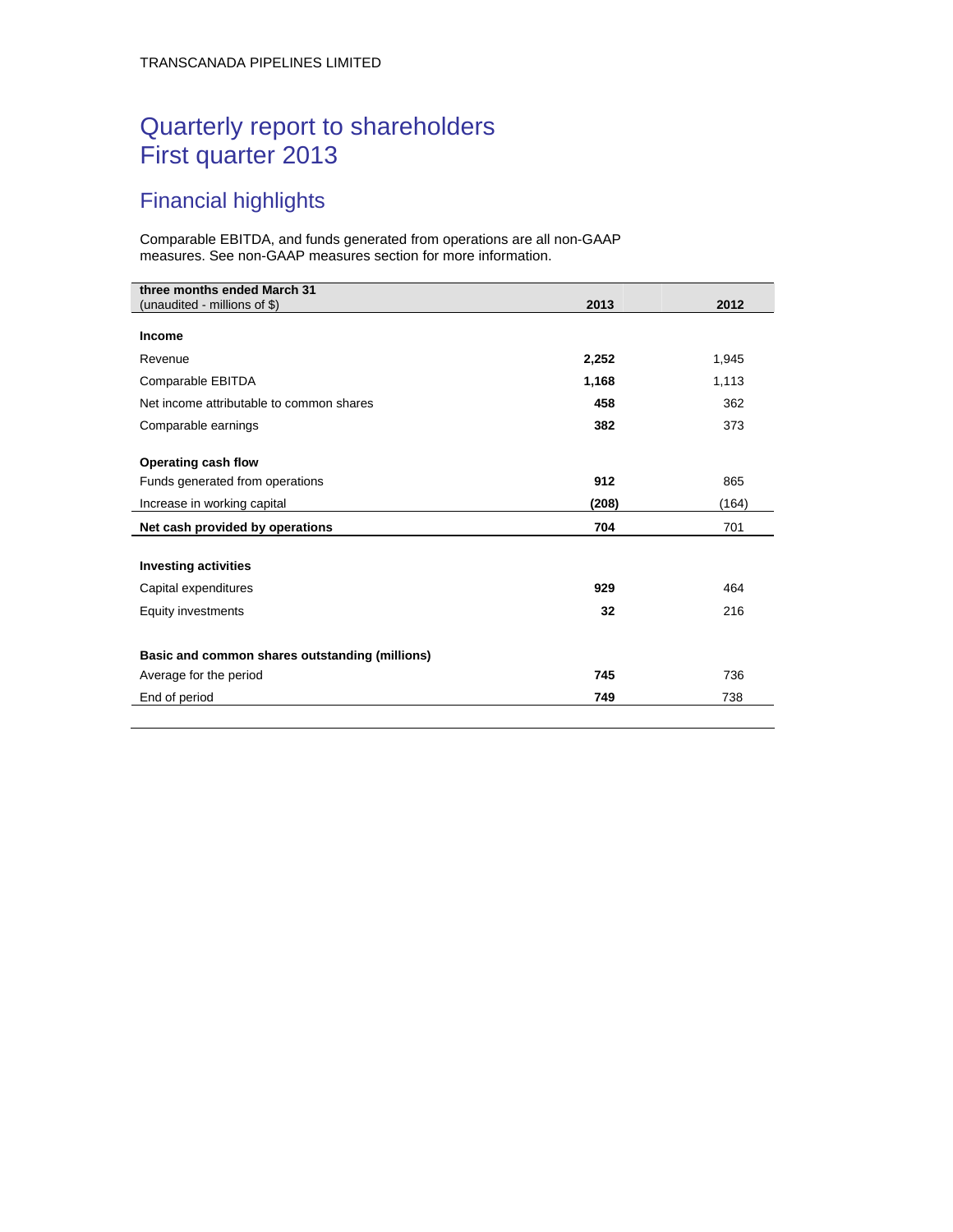# Management's discussion and analysis

April 25, 2013

This management's discussion and analysis (MD&A) contains information to help the reader make investment decisions about TransCanada PipeLines Limited. It discusses our business, operations, financial position, risks and other factors for the quarter ended March 31, 2013, and should be read with the accompanying unaudited condensed consolidated financial statements for the quarter ended March 31, 2013 which have been prepared in accordance with U.S. GAAP.

This MD&A should also be read in conjunction with our December 31, 2012 audited comparative consolidated financial statements and notes and the MD&A in our 2012 Annual Report, which have been prepared in accordance with U.S. GAAP.

# About this document

Throughout this MD&A, the terms, *we, us, our* and *TCPL* mean TransCanada PipeLines Limited and its subsidiaries.

Abbreviations and acronyms that are not defined in this MD&A are defined in the glossary in our 2012 Annual Report.

All information is as of April 25, 2013 and all amounts are in Canadian dollars, unless noted otherwise.

# **FORWARD-LOOKING INFORMATION**

We disclose forward-looking information to help current and potential investors understand management's assessment of our future plans and financial outlook, and our future prospects overall.

Statements that are *forward-looking* are based on certain assumptions and on what we know and expect today and generally include words like *anticipate, expect, believe, may, will, should, estimate* or other similar words.

Forward-looking statements in this MD&A may include information about the following, among other things:

- anticipated business prospects
- our financial and operational performance, including the performance of our subsidiaries
- expectations or projections about strategies and goals for growth and expansion
- expected cash flows
- expected costs for planned projects, including projects under construction and in development
- expected schedules for planned projects (including anticipated construction and completion dates)
- expected regulatory processes and outcomes
- expected impact and changes required as a result of regulatory outcomes
- expected outcomes with respect to legal proceedings, including arbitration
- expected capital expenditures and contractual obligations
- expected operating and financial results
- the expected impact of future commitments and contingent liabilities
- expected industry, market and economic conditions.

Forward-looking statements do not guarantee future performance. Actual events and results could be significantly different because of assumptions, risks or uncertainties related to our business or events that happen after the date of this MD&A.

Our forward-looking information is based on the following key assumptions, and subject to the following risks and uncertainties:

#### **Assumptions**

- inflation rates, commodity prices and capacity prices
- timing of financings and hedging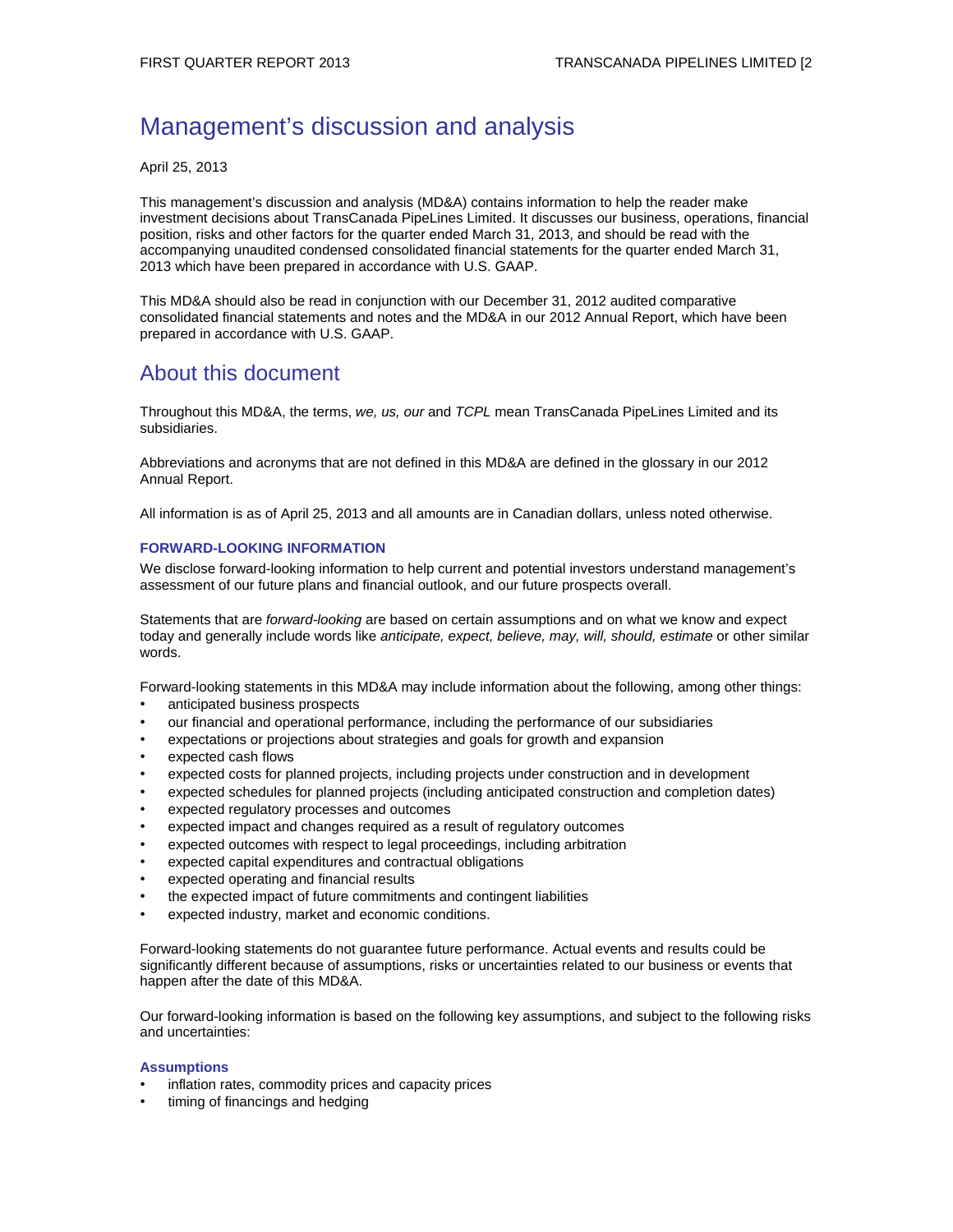- regulatory decisions and outcomes
- foreign exchange rates
- interest rates
- tax rates
- planned and unplanned outages and the use of our pipeline and energy assets
- integrity and reliability of our assets
- access to capital markets
- anticipated construction costs, schedules and completion dates
- acquisitions and divestitures.

# **Risks and uncertainties**

- our ability to successfully implement our strategic initiatives
- whether our strategic initiatives will yield the expected benefits
- the operating performance of our pipeline and energy assets
- amount of capacity sold and rates achieved in our pipeline businesses
- the availability and price of energy commodities
- the amount of capacity payments and revenues we receive from our energy business
- regulatory decisions and outcomes
- outcomes of legal proceedings, including arbitration
- performance of our counterparties
- changes in the political environment
- changes in environmental and other laws and regulations
- competitive factors in the pipeline and energy sectors
- construction and completion of capital projects
- labour, equipment and material costs
- access to capital markets
- interest and foreign exchange rates
- weather
- cybersecurity
- technological developments
- economic conditions in North America as well as globally.

You can read more about these factors and others in reports we have filed with Canadian securities regulators and the U.S. Securities and Exchange Commission (SEC), including the MD&A in our 2012 Annual Report.

You should not put undue reliance on forward-looking information and should not use future-oriented information or financial outlooks for anything other than their intended purpose. We do not update our forward-looking statements due to new information or future events, unless we are required to by law.

# **FOR MORE INFORMATION**

You can find more information about TCPL in our annual information form and other disclosure documents, which are available on SEDAR (www.sedar.com).

# **NON-GAAP MEASURES**

We use the following non-GAAP measures:

- EBITDA
- **EBIT**
- comparable earnings
- comparable EBITDA
- comparable EBIT
- comparable depreciation and amortization
- comparable interest expense
- comparable interest income and other
- comparable income taxes
- funds generated from operations.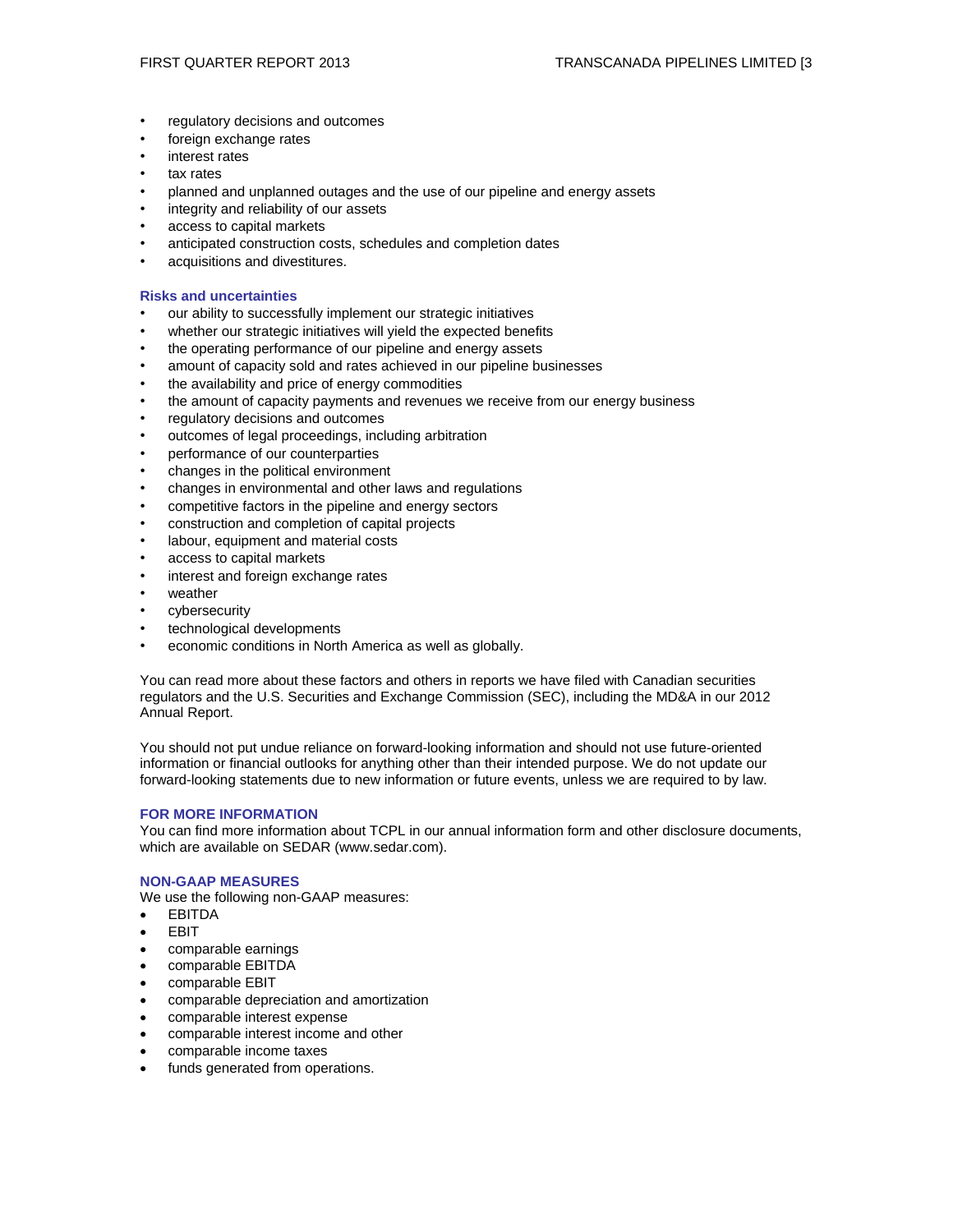These measures do not have any standardized meaning as prescribed by U.S. GAAP and therefore may not be comparable to similar measures presented by other entities.

#### **EBITDA and EBIT**

We use EBITDA as an approximate measure of our pre-tax operating cash flow. It measures our earnings before deducting interest and other financial charges, income taxes, depreciation and amortization, net income attributable to non-controlling interests and preferred share dividends, and includes income from equity investments. EBIT measures our earnings from ongoing operations and is an effective measure of our performance and an effective tool for evaluating trends in each segment. It is calculated in the same way as EBITDA, less depreciation and amortization.

#### **Funds generated from operations**

Funds generated from operations includes net cash provided by operations before changes in operating working capital. We believe it is an effective measure of our consolidated operating cashflow because it does not include fluctuations from working capital balances, which do not necessarily reflect underlying operations in the same period. See Financial condition section for a reconciliation to net cash provided by operations.

#### **Comparable measures**

We calculate the comparable measures by adjusting certain GAAP and non-GAAP measures for specific items we believe are significant but not reflective of our underlying operations in the period. These comparable measures are calculated on a consistent basis from period to period and are adjusted for specific items in each period, as applicable.

| <b>Comparable measure</b>                | <b>Original measure</b>                  |
|------------------------------------------|------------------------------------------|
|                                          |                                          |
| comparable earnings                      | net income attributable to common shares |
| comparable EBITDA                        | <b>EBITDA</b>                            |
| comparable EBIT                          | EBIT                                     |
| comparable depreciation and amortization | depreciation and amortization            |
| comparable interest expense              | interest expense                         |
| comparable interest income and other     | interest income and other                |
| comparable income taxes                  | income tax expense/(recovery)            |

Our decision not to include a specific item is subjective and made after careful consideration. These may include:

- certain fair value adjustments relating to risk management activities
- income tax refunds and adjustments
- gains or losses on sales of assets
- legal and bankruptcy settlements, and
- write-downs of assets and investments.

We calculate comparable earnings by excluding the unrealized gains and losses from changes in the fair value of certain derivatives used to reduce our exposure to certain financial and commodity price risks. These derivatives provide effective economic hedges, but do not meet the criteria for hedge accounting. As a result, the changes in fair value are recorded in net income. As these amounts do not accurately reflect the gains and losses that will be realized at settlement, we do not consider them part of our underlying operations.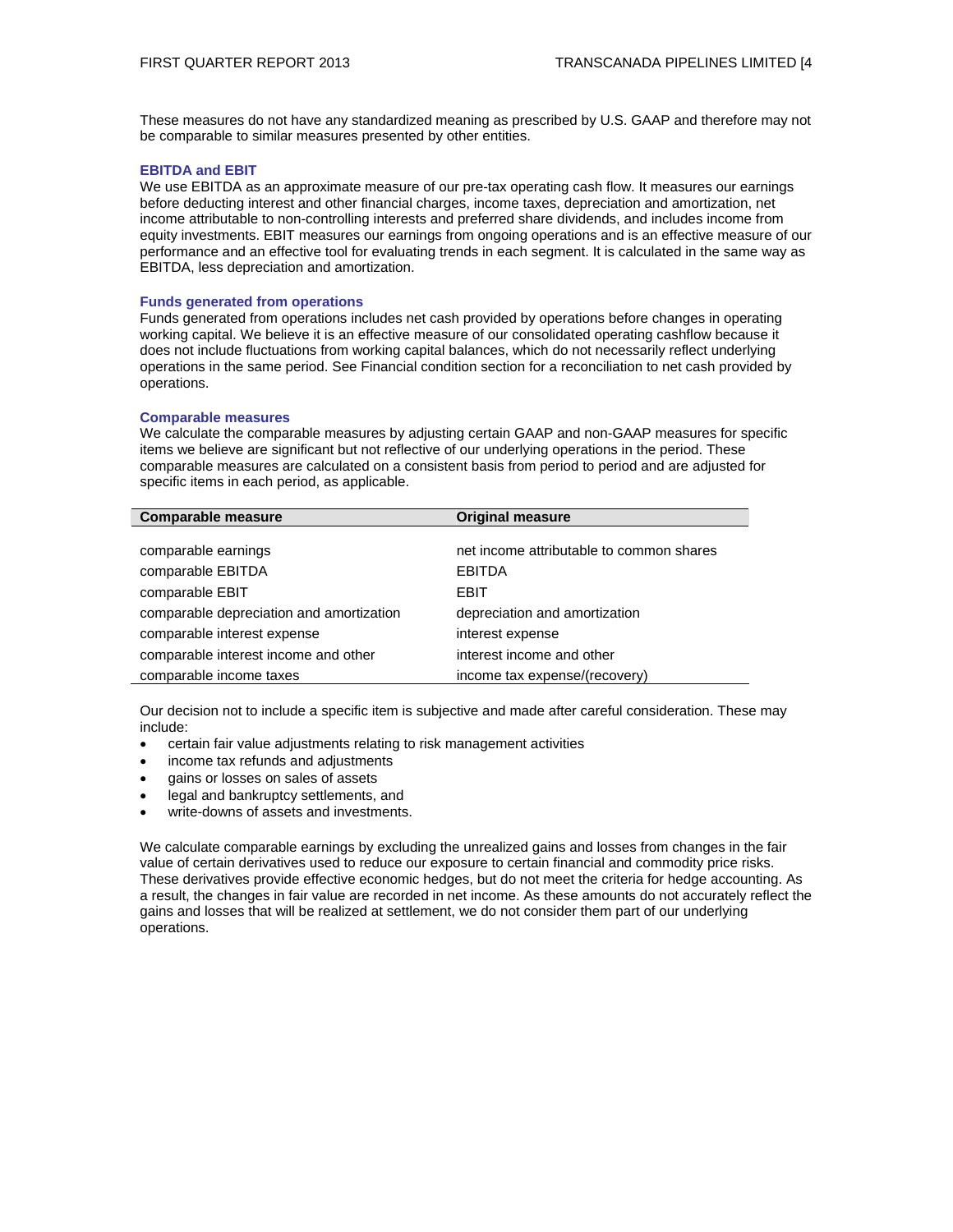# **Reconciliation of non-GAAP measures**

| three months ended March 31                          |              |       |
|------------------------------------------------------|--------------|-------|
| (unaudited - millions of \$)                         | 2013         | 2012  |
| <b>Comparable EBITDA</b>                             | 1,168        | 1,113 |
| Comparable depreciation and amortization             | (354)        | (344) |
| <b>Comparable EBIT</b>                               | 814          | 769   |
|                                                      |              |       |
| Other income statement items                         |              |       |
| Comparable interest expense                          | (261)        | (248) |
| Comparable interest income and other                 | 18           | 25    |
| Comparable income taxes                              | (158)        | (138) |
| Net income attributable to non-controlling interests | (25)         | (29)  |
| Preferred share dividends                            | (6)          | (6)   |
| <b>Comparable earnings</b>                           | 382          | 373   |
| Specific items (net of tax)                          |              |       |
| Canadian restructuring proposal - 2012               | 84           |       |
| Risk management activities <sup>1</sup>              | (8)          | (11)  |
| Net income attributable to common shares             | 458          | 362   |
|                                                      |              |       |
| <b>Comparable depreciation and amortization</b>      | (354)        | (344) |
| Specific item:                                       |              |       |
| Canadian restructuring proposal - 2012               | (13)         |       |
| Depreciation and amortization                        | (367)        | (344) |
|                                                      |              |       |
| <b>Comparable interest expense</b>                   | (261)        | (248) |
| Specific item:                                       |              |       |
| Canadian restructuring proposal - 2012               | (1)          |       |
| Interest expense                                     | (262)        | (248) |
|                                                      | 18           | 25    |
| Comparable interest income and other                 |              |       |
| Specific items:                                      |              |       |
| Canadian restructuring proposal - 2012               | 1            |       |
| Risk management activities <sup>1</sup>              | (6)          | 6     |
| Interest income and other                            | 13           | 31    |
| Comparable income taxes                              | (158)        | (138) |
| Specific items:                                      |              |       |
| Canadian restructuring proposal - 2012               | 42           |       |
| Risk management activities <sup>1</sup>              | $\mathbf{2}$ | 11    |
| Income taxes expense                                 | (114)        | (127) |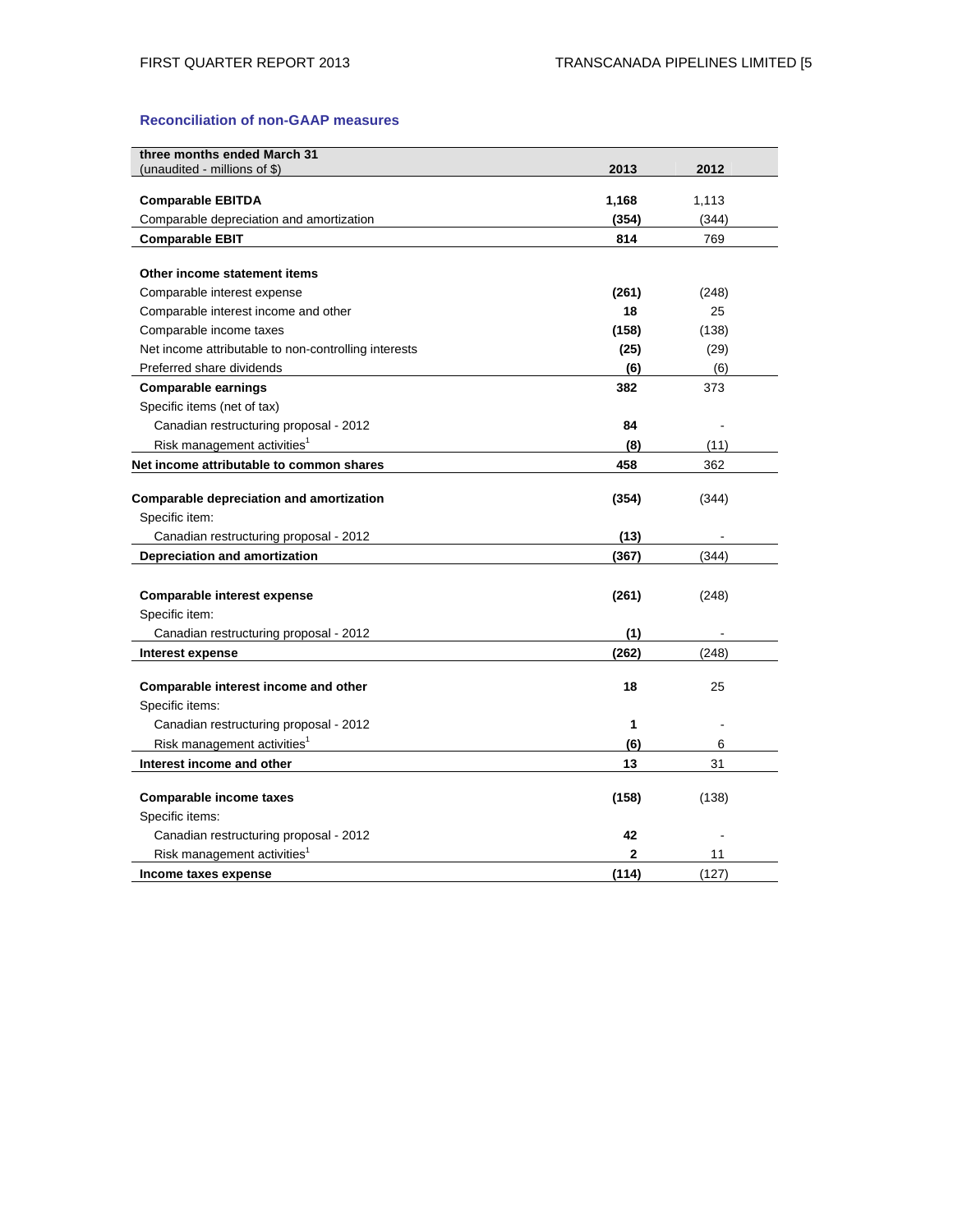| $\mathbf{1}$<br>three months ended March 31             |      |      |
|---------------------------------------------------------|------|------|
| (unaudited - millions of \$)                            | 2013 | 2012 |
| Canadian Power                                          | (2)  | (2)  |
| U.S. Power                                              |      | (32) |
| Natural Gas Storage                                     | (3)  | 6    |
| Foreign exchange                                        | (6)  | 6    |
| Income taxes attributable to risk management activities | 2    | 11   |
| Total losses from risk management activities            | (8)  | (11) |

# **EBITDA and EBIT by business segment**

| three months ended March 31, 2013<br>(unaudited - millions of \$) | <b>Natural Gas</b><br><b>Pipelines</b> | Oil<br><b>Pipelines</b> | Energy | Corporate | Total |
|-------------------------------------------------------------------|----------------------------------------|-------------------------|--------|-----------|-------|
| <b>Comparable EBITDA</b>                                          | 746                                    | 179                     | 277    | (34)      | 1.168 |
| Comparable depreciation and<br>amortization                       | (240)                                  | (37)                    | (74)   | (3)       | (354) |
| <b>Comparable EBIT</b>                                            | 506                                    | 142                     | 203    | (37)      | 814   |

| three months ended March 31, 2012<br>(unaudited - millions of \$) | <b>Natural Gas</b><br><b>Pipelines</b> | Oil<br><b>Pipelines</b> | Energy | Corporate | Total |
|-------------------------------------------------------------------|----------------------------------------|-------------------------|--------|-----------|-------|
| <b>Comparable EBITDA</b>                                          | 725                                    | 173                     | 244    | (29)      | 1.113 |
| Comparable depreciation and<br>amortization                       | (232)                                  | (36)                    | (73)   | (3)       | (344) |
| <b>Comparable EBIT</b>                                            | 493                                    | 137                     | 171    | (32)      | 769   |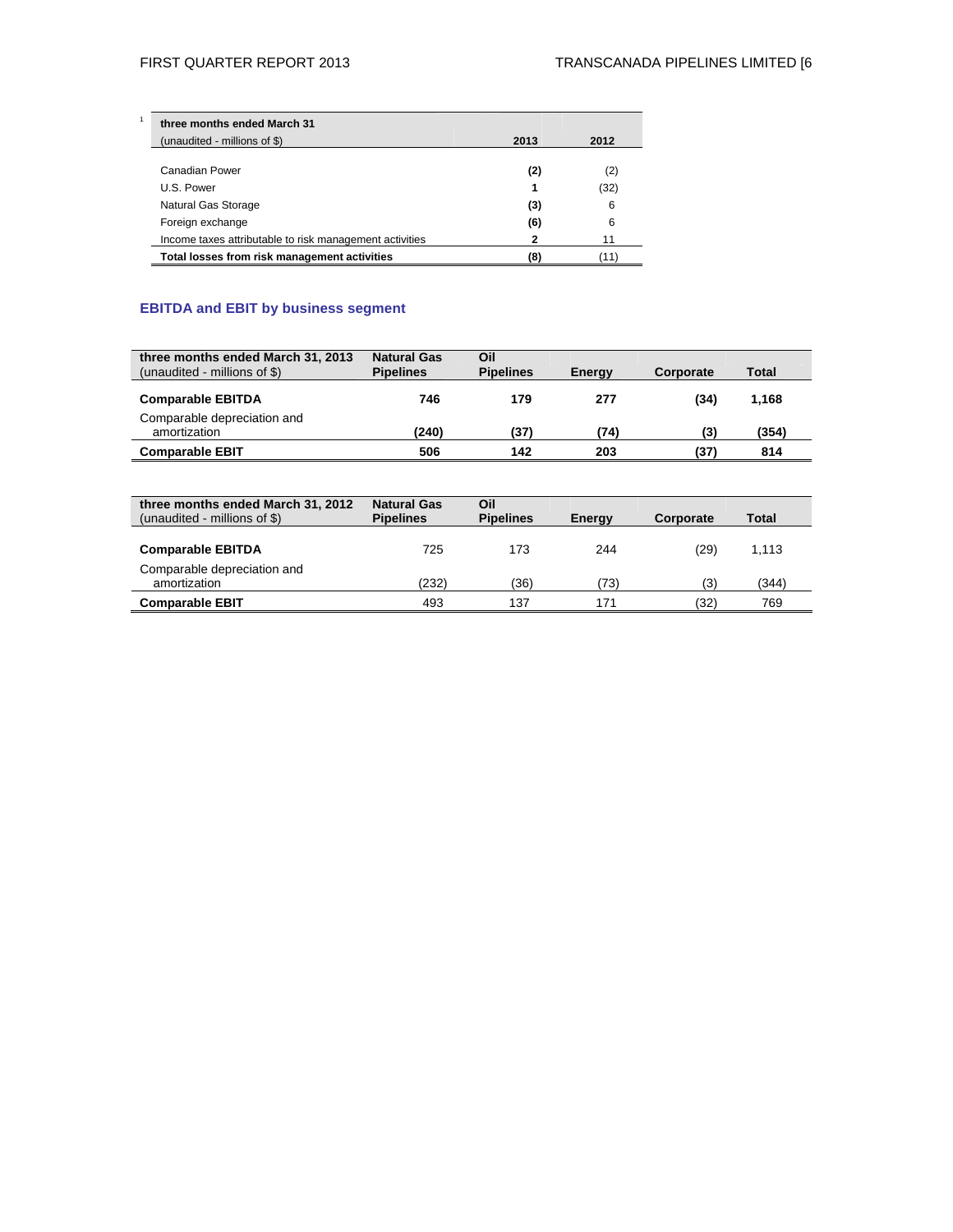# Results - first quarter 2013

Net income attributable to common shares was \$458 million this quarter compared to \$362 million in first quarter 2012. This included \$104 million of net income resulting from the National Energy Board's (NEB) decision on the Canadian Mainline Business and Services Restructuring Proposal and 2012 and 2013 Mainline Final Tolls Application (Canadian Restructuring Proposal). Of this amount, \$84 million is excluded from comparable earnings as it relates to 2012.

Comparable earnings this quarter were \$382 million or \$9 million higher than first quarter 2012.

This was the result of:

- higher net income from the Canadian Mainline because of the first quarter 2013 impact of the NEB's decision on the Canadian Restructuring Proposal
- higher equity income from Bruce Power because of incremental earnings from Units 1 and 2 and the recognition of an insurance recovery partly offset by an increase in outage days
- higher realized power prices from U.S. Power.

These were partly offset by:

- lower contributions from U.S. natural gas pipelines
- lower earnings from Western Power because of the Sundance A PPA force majeure and lower realized prices
- lower comparable interest income and other because we had realized losses in 2013 compared to realized gains in 2012 on derivatives used to manage our exposure to foreign exchange rate fluctuations on U.S. dollar-denominated income.

Comparable earnings do not include net unrealized after-tax losses resulting from changes in the fair value of certain risk management activities:

- \$8 million (\$10 million before tax) in first quarter 2013
- \$11 million (\$22 million before tax) in first quarter 2012.

# **Outlook**

While the NEB's March 27, 2013 decision on the Canadian Restructuring Proposal for tolls and services on the Canadian Mainline may result in increased variability and seasonality of cash flow, we expect it to have a positive impact on the earnings outlook for 2013 we included in our 2012 Annual Report. The NEB approved a return on equity (ROE) of 11.50 per cent on 40 per cent deemed common equity ratio, multi year tolls until 2017 and a new incentive mechanism. See the MD&A in our 2012 Annual Report for further information about our outlook.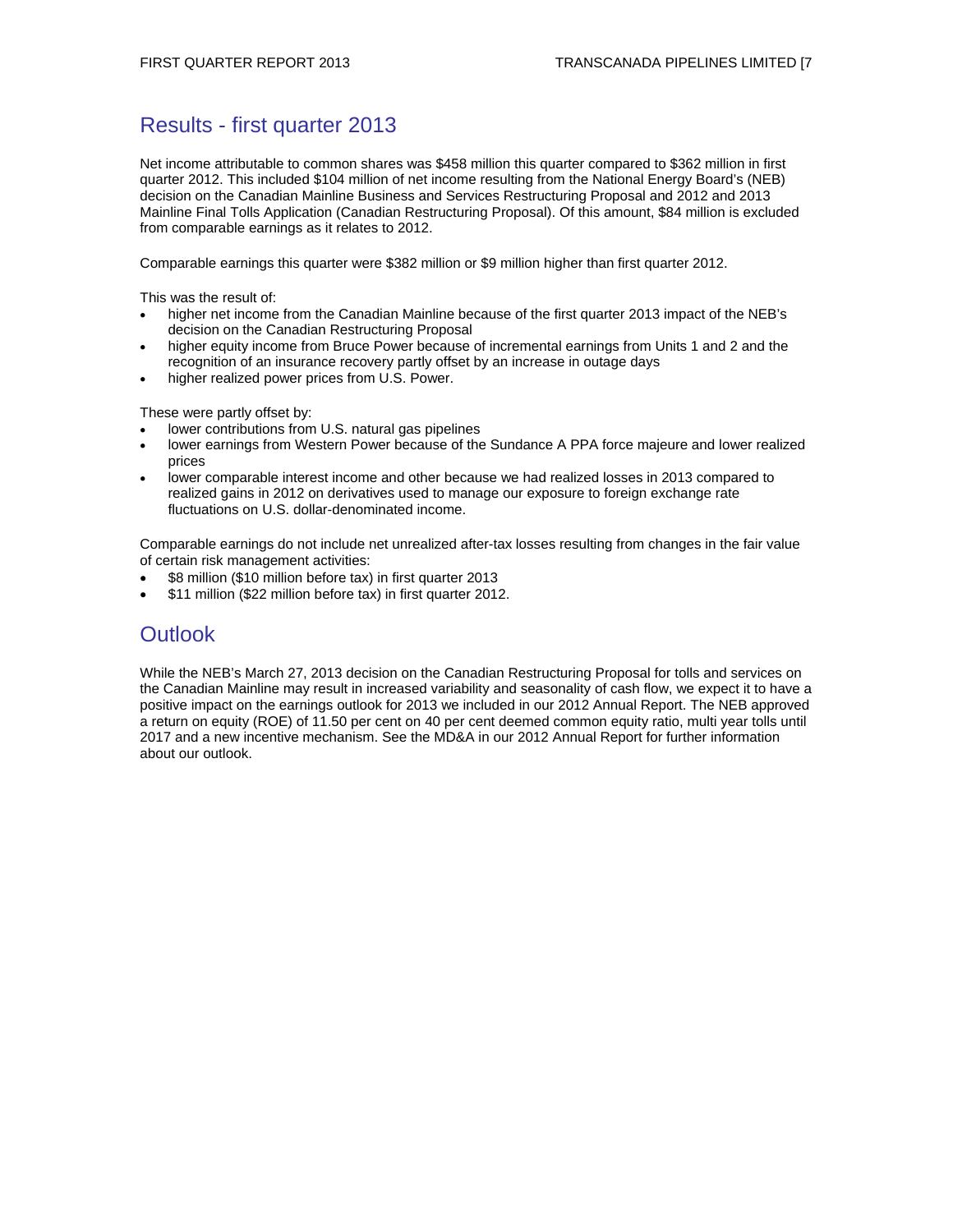# Natural Gas Pipelines

Comparable EBITDA and comparable EBIT are non-GAAP measures. See non-GAAP measures section for more information.

| three months ended March 31<br>(unaudited - millions of \$)                                            | 2013  | 2012  |
|--------------------------------------------------------------------------------------------------------|-------|-------|
| <b>Canadian Pipelines</b>                                                                              |       |       |
| Canadian Mainline                                                                                      | 280   | 250   |
| <b>NGTL System</b>                                                                                     | 182   | 177   |
| Foothills                                                                                              | 29    | 31    |
| Other Canadian (TQM <sup>1</sup> , Ventures LP)                                                        | 6     | 8     |
|                                                                                                        | 497   | 466   |
| Canadian Pipelines - comparable EBITDA                                                                 |       | (177) |
| Comparable depreciation and amortization <sup>2</sup>                                                  | (184) |       |
| Canadian Pipelines - comparable EBIT                                                                   | 313   | 289   |
|                                                                                                        |       |       |
| U.S. and International (in US\$)                                                                       |       |       |
| <b>ANR</b>                                                                                             | 90    | 97    |
| GTN <sup>3</sup>                                                                                       | 28    | 30    |
| Great Lakes <sup>4</sup>                                                                               | 10    | 18    |
| TC PipeLines, LP <sup>1,5</sup>                                                                        | 17    | 20    |
| Other U.S. pipelines (Iroquois <sup>1</sup> , Bison <sup>3</sup> , Portland <sup>6</sup> )             | 43    | 34    |
| International (Gas Pacifico/INNERGY <sup>1</sup> , Guadalajara, Tamazunchale,<br>TransGas <sup>1</sup> | 26    | 28    |
| General, administrative and support costs                                                              | (2)   | (2)   |
| Non-controlling interests <sup>7</sup>                                                                 | 43    | 45    |
| U.S. Pipelines and International - comparable EBITDA                                                   | 255   | 270   |
| Comparable depreciation and amortization <sup>2</sup>                                                  | (55)  | (55)  |
| U.S. Pipelines and International - comparable EBIT                                                     | 200   | 215   |
| Foreign exchange                                                                                       | 2     |       |
| U.S. Pipelines and International - comparable EBIT (Cdn\$)                                             | 202   | 215   |
|                                                                                                        |       |       |
| <b>Business Development comparable EBITDA and EBIT</b>                                                 | (9)   | (11)  |
|                                                                                                        |       |       |
| Natural Gas Pipelines - comparable EBIT                                                                | 506   | 493   |
|                                                                                                        |       |       |
| Summary                                                                                                |       |       |
| Natural Gas Pipelines - comparable EBITDA                                                              | 746   | 725   |
| Comparable depreciation and amortization <sup>2</sup>                                                  | (240) | (232) |
| Natural Gas Pipelines - comparable EBIT                                                                | 506   | 493   |

1 Results from TQM, Northern Border, Iroquois, TransGas and Gas Pacifico/INNERGY reflect our share of equity income from these investments.<br>
Poes not incl

Does not include depreciation and amortization from equity investments.

3 Represents our 75 per cent direct ownership interest.<br>
Represents our 53.6 per cent direct ownership interest.

 $^\ast$  Represents our 53.6 per cent direct ownership interest.<br><sup>5</sup> Represents our 33.3 per cent direct ownership interest of TC PipeLines LP and our effective ownership through TC PipeLines, LP of 8.3 per cent of each of GTN and Bison, 16.7 per cent of Northern Border and an additional effective ownership of 15.4 per cent of Great Lakes.

 $^{\circ}$  Represents our 61.7 per cent ownership interest.<br>7 Comparable EBITDA for the portions of TC PipeLines, LP and Portland we do not own.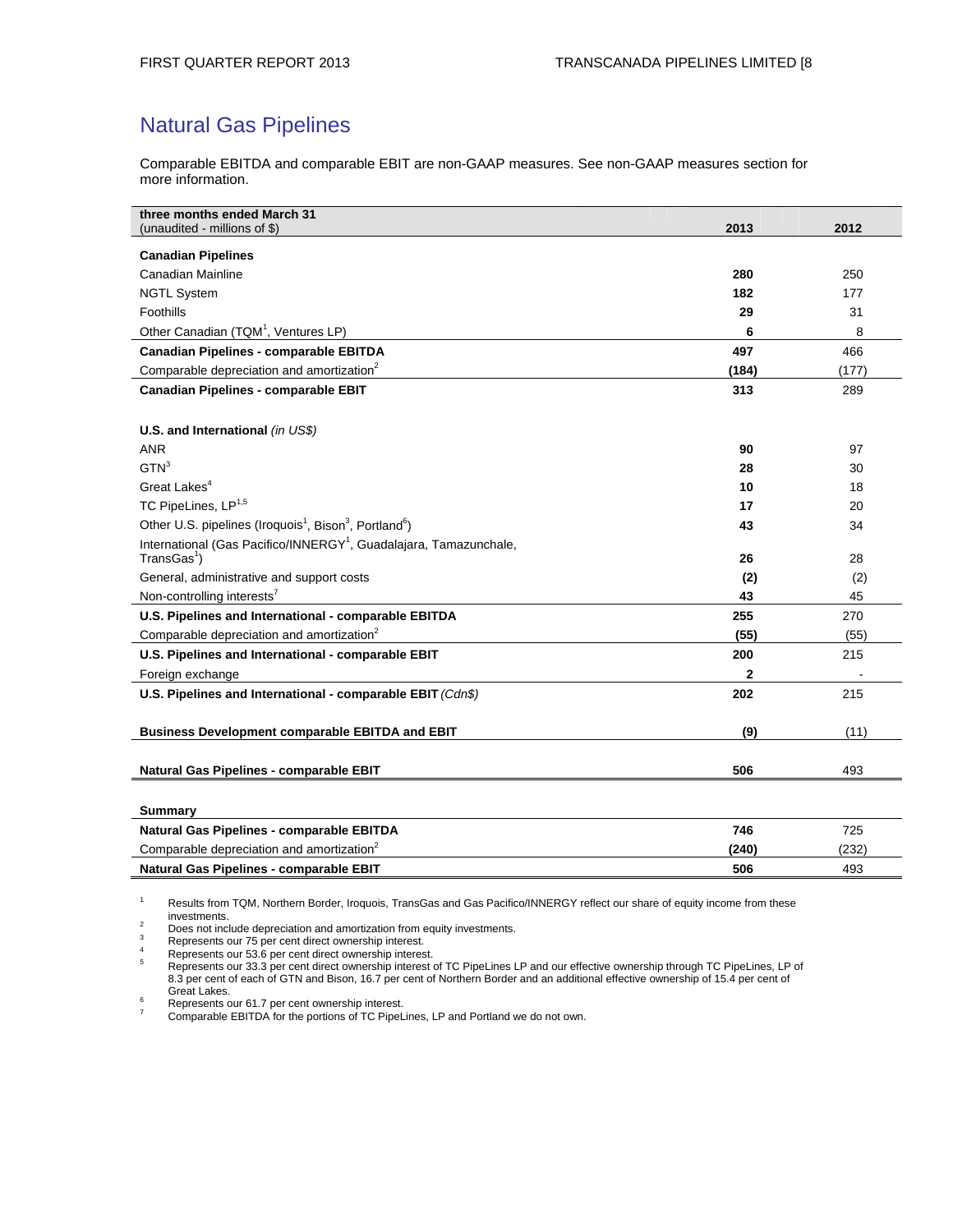# **NET INCOME - WHOLLY OWNED CANADIAN PIPELINES**

| three months ended March 31             |      |      |
|-----------------------------------------|------|------|
| $(millions of $)$                       | 2013 | 2012 |
|                                         |      |      |
| Canadian Mainline - net income          | 151  | 47   |
| Canadian Mainline - comparable earnings | 67   | 47   |
| <b>NGTL System</b>                      | 56   | 48   |
| Foothills                               |      |      |

### **OPERATING STATISTICS - WHOLLY OWNED CANADIAN PIPELINES**

| three months ended March 31                                             | Canadian<br><b>Mainline</b> |       |       | NGTL System <sup>2</sup> | ANR <sup>3</sup> |      |
|-------------------------------------------------------------------------|-----------------------------|-------|-------|--------------------------|------------------|------|
| (unaudited)                                                             | 2013                        | 2012  | 2013  | 2012                     | 2013             | 2012 |
| Average investment base (millions of dollars)<br>Delivery volumes (Bcf) | 5.870                       | 5.812 | 5.824 | 5.282                    | n/a              | n/a  |
| Total                                                                   | 426                         | 430   | 994   | 998                      | 465              | 482  |
| Average per day                                                         | 4.7                         | 4.7   | 11.0  | 11.0                     | 5.2              | 5.3  |

1 Canadian Mainline's throughput volumes represent physical deliveries to domestic and export markets. Physical receipts originating at the Alberta border and in Saskatchewan for the three months ended March 31, 2013 were 231 Bcf (2012 – 247 Bcf). Average per day was  $2.6$  Bcf  $(2012 - 2.7$  Bcf $)$ .

 Field receipt volumes for the NGTL System for the three months ended March 31, 2013 were 916 Bcf (2012 – 948 Bcf). Average per day was 10.2 Bcf  $(2012 - 10.4 \text{ Bcf})$ .

Under its current rates, which are approved by the FERC, changes in average investment base do not affect results.

## **CANADIAN PIPELINES**

Comparable EBITDA and net income for our rate-regulated Canadian Pipelines are affected by our approved ROE, our investment base, the level of deemed common equity and incentive earnings. Changes in depreciation, financial charges and taxes also impact comparable EBITDA and EBIT but do not impact net income as they are recovered in revenue on a flow-through basis.

Net income for the Canadian Mainline this quarter was \$104 million higher than first quarter 2012 because of the impact of the NEB's March 27, 2013 decision on the Canadian Restructuring Proposal. Among other things, the NEB approved an ROE of 11.50 per cent on a 40 per cent deemed common equity effective for the years 2012 to 2017 compared to the last approved ROE of 8.08 per cent on a 40 per cent deemed common equity which was used to record earnings in 2012. Comparable earnings in first quarter 2013 excludes \$84 million related to the 2012 impact of the NEB decision.

Net income for the NGTL System (formerly known as the Alberta System) was \$8 million higher than first quarter 2012 because of a higher average investment base and termination of the annual fixed operating, maintenance and administration (OM&A) costs component included in the 2010 - 2012 Revenue Requirement which expired at the end of 2012. The NGTL System's results this quarter reflected the last approved ROE of 9.70 per cent on deemed common equity of 40 per cent and no incentive earnings.

#### **U.S. PIPELINES AND INTERNATIONAL**

EBITDA for our U.S. operations is generally affected by contracted volume levels, volumes delivered and the rates charged, as well as by the cost of providing services, including OM&A and property taxes. ANR is also affected by the contracting and pricing of its storage capacity and incidental commodity sales.

Comparable EBITDA for the U.S. and international pipelines was US\$255 million this quarter, or US\$15 million lower than first quarter 2012. This was the net effect of:

- lower revenue at Great Lakes because of lower rates and uncontracted capacity
- higher costs at ANR relating to services provided by other pipelines
- higher short term and interruptible revenues at Portland.

#### **COMPARABLE DEPRECIATION AND AMORTIZATION**

Comparable depreciation and amortization was \$8 million higher this quarter than in first quarter 2012 mainly because of the higher rate base on the NGTL System.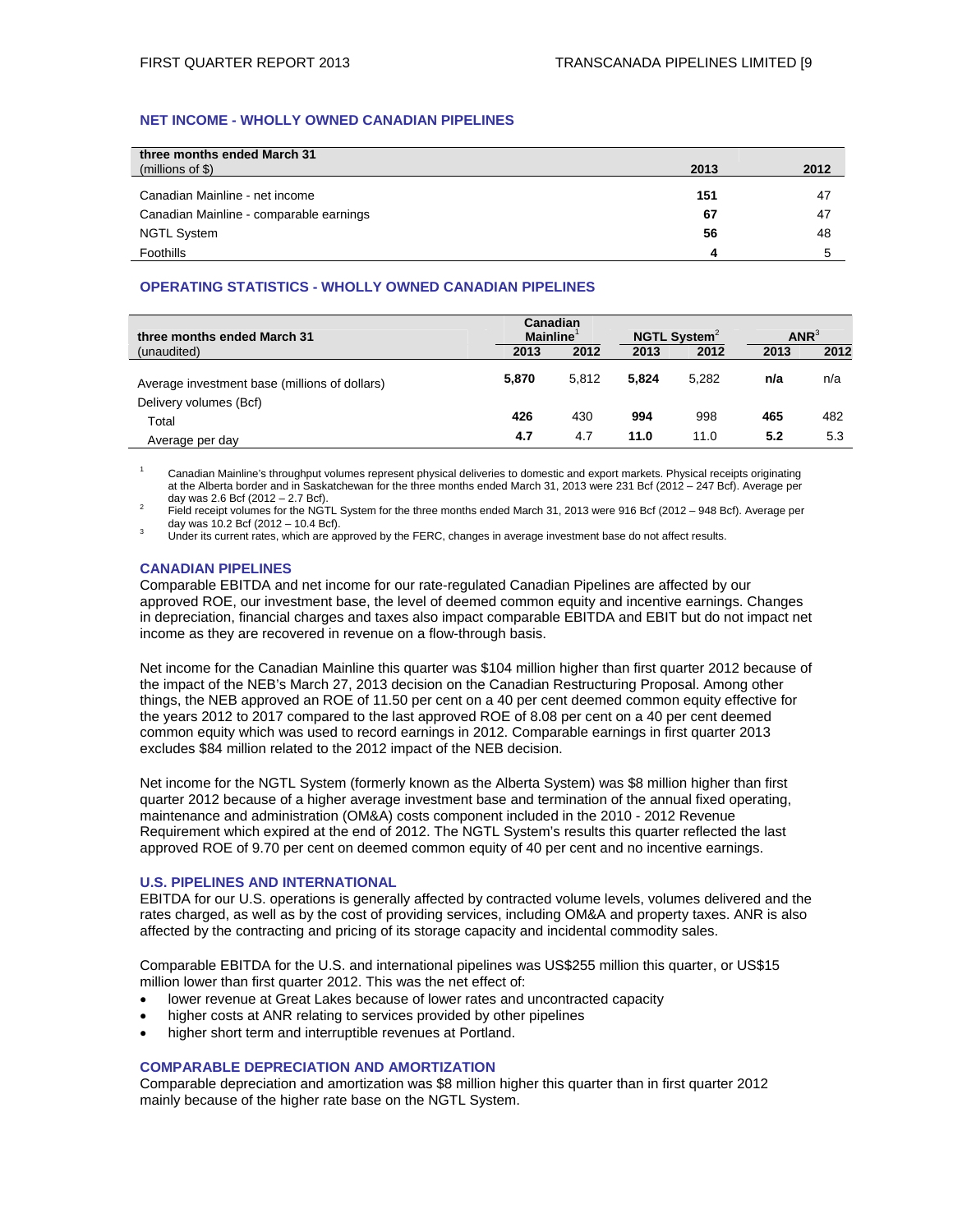# Oil Pipelines

Comparable EBITDA and comparable EBIT are non-GAAP measures. See non-GAAP measures section for more information.

| three months ended March 31                    |      |      |
|------------------------------------------------|------|------|
| (unaudited - millions of \$)                   | 2013 | 2012 |
| Keystone Pipeline System                       | 186  | 174  |
| Oil Pipeline Business Development              | (7)  | (1)  |
| Oil Pipelines - comparable EBITDA              | 179  | 173  |
| Comparable depreciation and amortization       | (37) | (36) |
| Oil Pipelines - comparable EBIT                | 142  | 137  |
|                                                |      |      |
| <b>Comparable EBIT denominated as follows:</b> |      |      |
| Canadian dollars                               | 47   | 48   |
| U.S. dollars                                   | 94   | 89   |
| Foreign exchange                               |      |      |
|                                                | 142  | 137  |

Comparable EBITDA for the Keystone Pipeline System was \$12 million higher this quarter than in first quarter 2012. This increase reflected higher revenues primarily resulting from:

- higher contracted volumes
- higher final fixed tolls on committed pipeline capacity to Cushing, Oklahoma, which came into effect in July 2012.

#### **BUSINESS DEVELOPMENT**

Business development expenses this quarter were \$6 million higher than in first quarter 2012 because of increased activity on various development projects.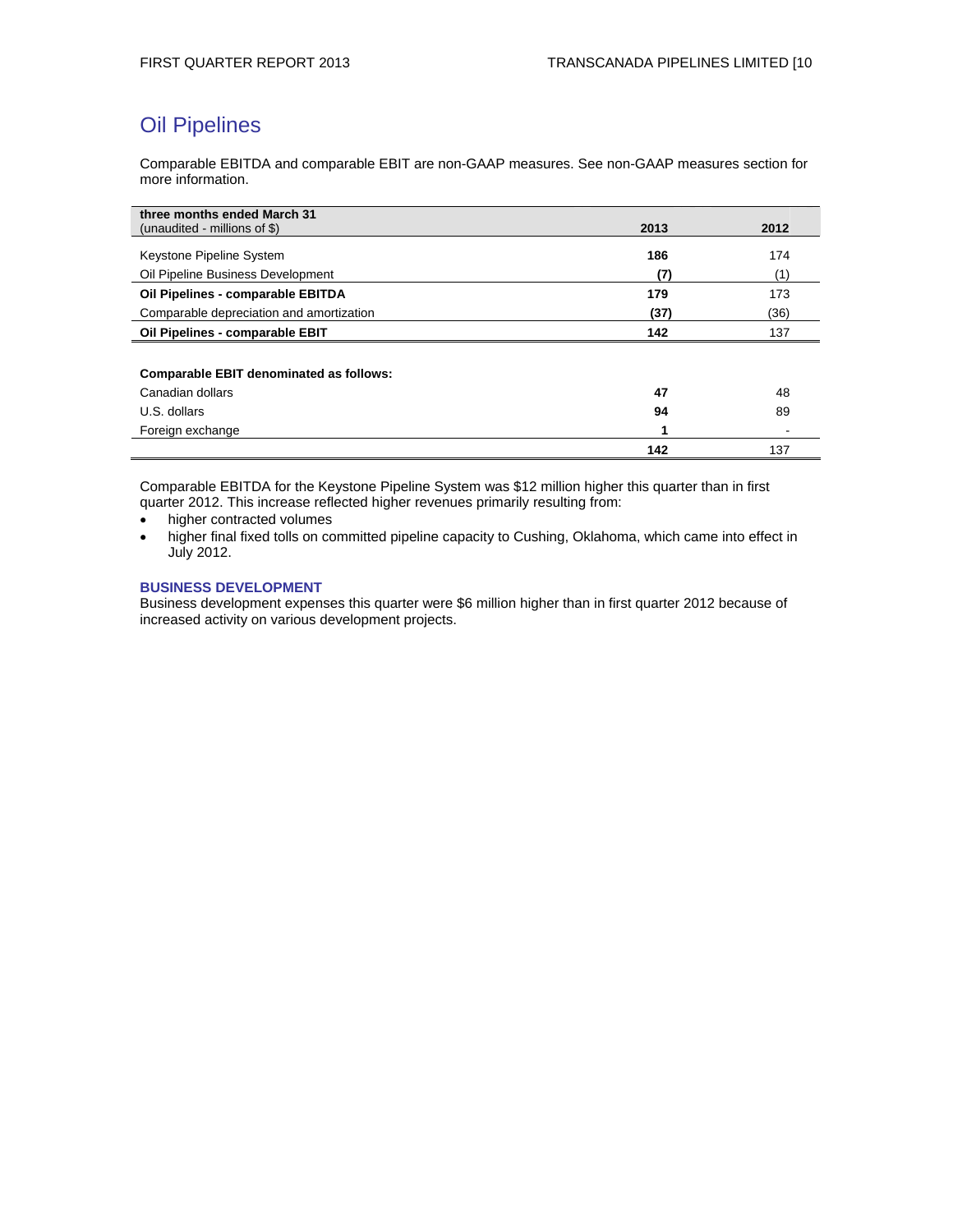# **Energy**

Comparable EBITDA and comparable EBIT are all non-GAAP measures. See non-GAAP measures section for more information.

| three months ended March 31<br>(unaudited - millions of \$) | 2013 | 2012           |
|-------------------------------------------------------------|------|----------------|
| <b>Canadian Power</b>                                       |      |                |
| Western Power <sup>1</sup>                                  | 79   | 131            |
| Eastern Power <sup>1,2</sup>                                | 95   | 93             |
| Bruce Power <sup>1</sup>                                    | 31   | (13)           |
| General, administrative and support costs                   | (10) | (11)           |
| Canadian Power - comparable EBITDA <sup>1</sup>             | 195  | 200            |
| Comparable depreciation and amortization <sup>3</sup>       | (43) | (40)           |
| Canadian Power - comparable EBIT <sup>1</sup>               | 152  | 160            |
|                                                             |      |                |
| U.S. Power $(US$)$                                          |      |                |
| Northeast Power                                             | 77   | 46             |
| General, administrative and support costs                   | (10) | (10)           |
| U.S. Power - comparable EBITDA                              | 67   | 36             |
| Comparable depreciation and amortization                    | (28) | (30)           |
| U.S. Power - comparable EBIT                                | 39   | 6              |
| Foreign exchange                                            | 1    | $\blacksquare$ |
| U.S. Power - comparable EBIT (Cdn\$)                        | 40   | 6              |
|                                                             |      |                |
| <b>Natural Gas Storage</b>                                  |      |                |
| Alberta Storage                                             | 20   | 15             |
| General, administrative and support costs                   | (2)  | (2)            |
| Natural Gas Storage - comparable EBITDA <sup>1</sup>        | 18   | 13             |
| Comparable depreciation and amortization <sup>3</sup>       | (3)  | (3)            |
| Natural Gas Storage - comparable EBIT <sup>1</sup>          | 15   | 10             |
| <b>Business Development comparable EBITDA and EBIT</b>      | (4)  | (5)            |
| Energy - comparable $EBIT1$                                 | 203  | 171            |
|                                                             |      |                |
| <b>Summary</b>                                              |      |                |
| Energy - comparable $EBITDA1$                               | 277  | 244            |
| Comparable depreciation and amortization <sup>3</sup>       | (74) | (73)           |
| Energy - comparable $EBIT1$                                 | 203  | 171            |

1 Includes our share of equity income from our investments in ASTC Power Partnership, which holds the Sundance B PPA, Portlands Energy, Bruce Power and, in 2012, CrossAlta. In December 2012, we acquired the remaining 40 per cent interest in CrossAlta, bringing our ownership interest to 100 per cent.

<sup>2</sup><br>Includes Cartier phase two of Gros-Morne starting in November 2012.<br><sup>3</sup> Does not include depresiation and americation of gaulty investments.

Does not include depreciation and amortization of equity investments.

Comparable EBITDA for Energy was \$277 million this quarter, or \$33 million higher than first quarter 2012. This was the net effect of:

• higher equity income from Bruce Power because of incremental earnings from Units 1 and 2, which were returned to service in October 2012, the recognition of a business interruption insurance recovery and a Unit 3 outage in first quarter 2012 partially offset by the extended outage of Unit 4 in first quarter 2013

• higher earnings from U.S. Power mainly because of higher realized power prices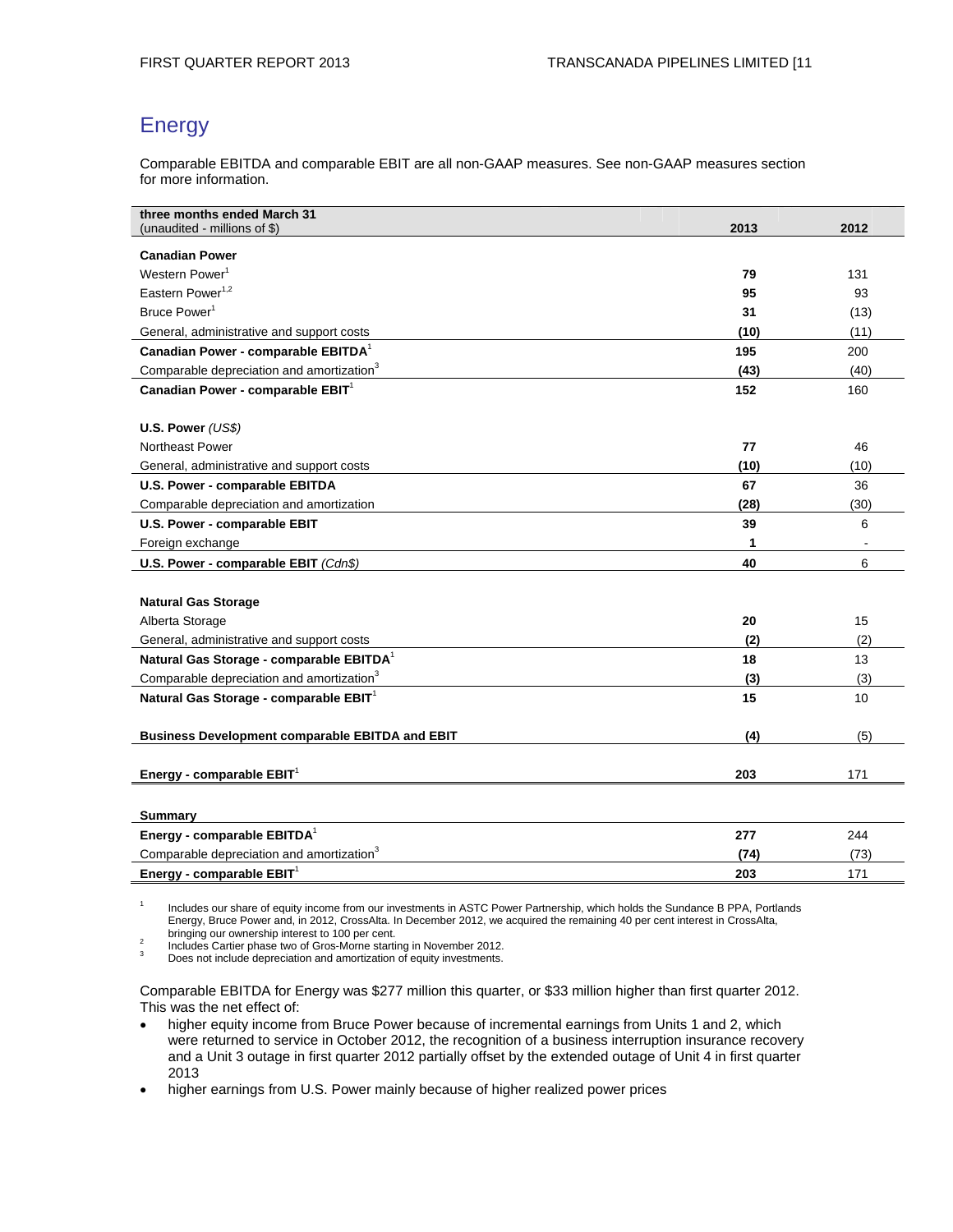• lower earnings from Western Power because of the Sundance A PPA force majeure and lower realized power prices.

# **CANADIAN POWER**

# **Western and Eastern Power**<sup>1</sup>

Comparable EBITDA and comparable EBIT are non-GAAP measures. See non-GAAP measures section for more information.

| three months ended March 31                           |      |      |
|-------------------------------------------------------|------|------|
| (unaudited - millions of \$)                          | 2013 | 2012 |
| Revenue                                               |      |      |
| Western power                                         | 142  | 224  |
| Eastern power <sup>1</sup>                            | 109  | 103  |
| Other $2$                                             | 31   | 25   |
|                                                       | 282  | 352  |
|                                                       |      |      |
| Income from equity investments <sup>3</sup>           | 22   | 23   |
| <b>Commodity purchases resold</b>                     |      |      |
| Western power                                         | (65) | (94) |
| Other $4$                                             | (2)  | (2)  |
|                                                       | (67) | (96) |
| Plant operating costs and other                       | (63) | (55) |
| General, administrative and support costs             | (10) | (11) |
| <b>Comparable EBITDA</b>                              | 164  | 213  |
| Comparable depreciation and amortization <sup>5</sup> | (43) | (40) |
| <b>Comparable EBIT</b>                                | 121  | 173  |

1

<sup>1</sup> Includes Cartier phase two of Gros-Morne starting in November 2012.<br><sup>2</sup> Includes sale of excess natural gas purchased for generation and sales of thermal carbon black.

 $^{\prime}$  Includes sale of excess natural gas purchased for generation and sales of thermal carbon black.<br><sup>3</sup> Includes our share of equity income from our investments in ASTC Power Partnership, which holds the Sundance B PPA

**Portlands Energy.** 

 $1<sup>4</sup>$  Includes the cost of excess natural gas not used in operations.<br>
Does not include depreciation and amortization of equity investments.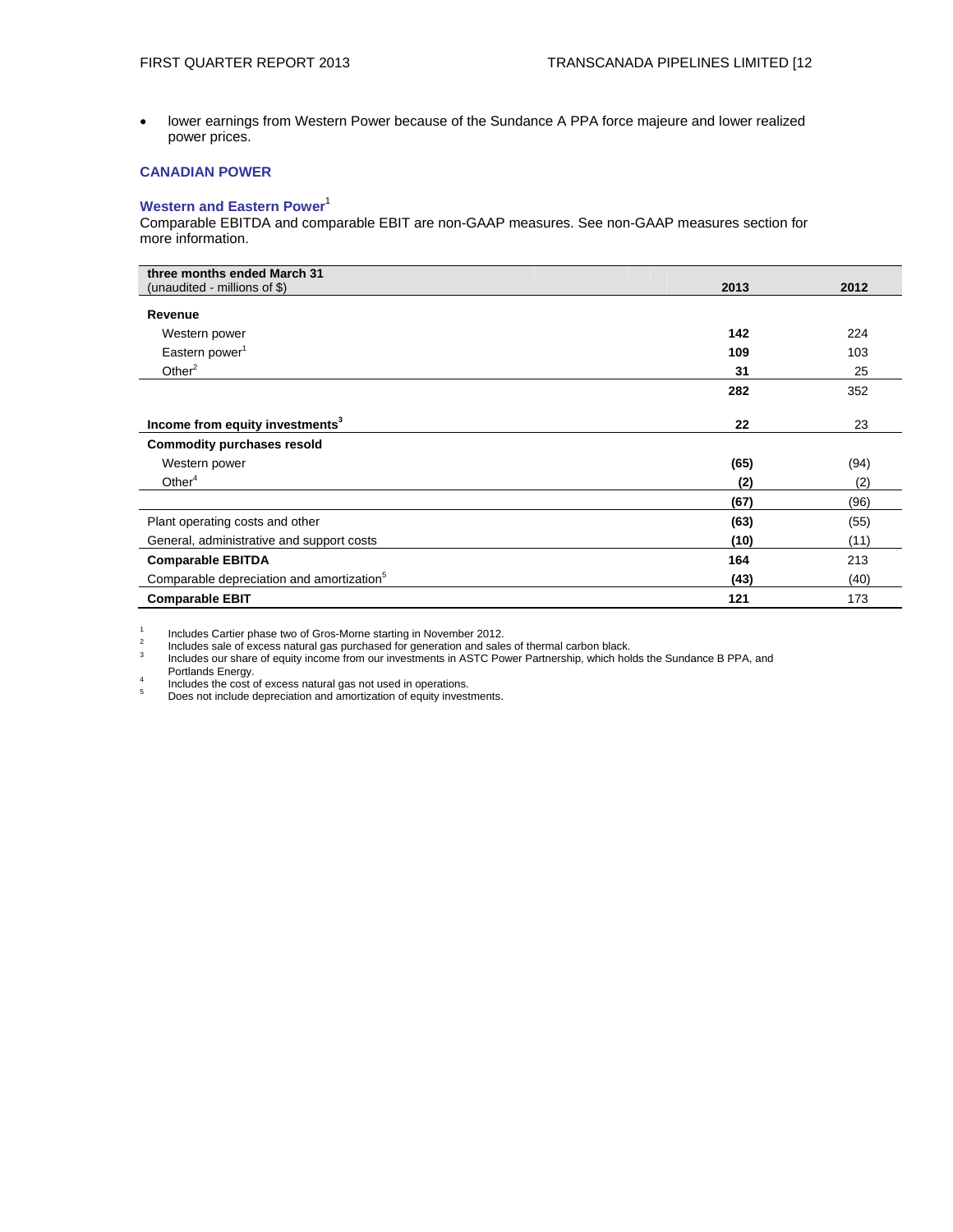#### **Sales volumes and plant availability**

Includes our share of volumes from our equity investments.

| three months ended March 31                    |       |       |
|------------------------------------------------|-------|-------|
| (unaudited)                                    | 2013  | 2012  |
| Sales volumes (GWh)                            |       |       |
| Supply                                         |       |       |
| Generation                                     |       |       |
| <b>Western Power</b>                           | 670   | 671   |
| Eastern Power <sup>1</sup>                     | 1,346 | 1,143 |
| Purchased                                      |       |       |
| Sundance A & B and Sheerness PPAs <sup>2</sup> | 1,707 | 2,039 |
| Other purchases                                |       | 45    |
|                                                | 3,723 | 3,898 |
| Sales                                          |       |       |
| Contracted                                     |       |       |
| <b>Western Power</b>                           | 1,707 | 2,295 |
| Eastern Power <sup>1</sup>                     | 1,346 | 1,143 |
| Spot                                           |       |       |
| <b>Western Power</b>                           | 670   | 460   |
|                                                | 3,723 | 3,898 |
| Plant availability <sup>3</sup>                |       |       |
| Western Power <sup>4</sup>                     | 97%   | 99%   |
| Eastern Power <sup>1,5</sup>                   | 96%   | 93%   |

1  $\frac{1}{2}$  Includes Cartier phase two of Gros-Morne starting in November 2012.

Includes our 50 per cent ownership interest of Sundance B volumes through the ASTC Power Partnership. No volumes were

delivered under the Sundance A PPA in 2012 and 2013.

The percentage of time the plant was available to generate power, regardless of whether it was running.

Does not include facilities that provide power to TCPL under PPAs.

5 Does not include Bécancour because power generation has been suspended since 2008.

Western Power's comparable EBITDA was \$79 million this quarter, or \$52 million lower than first quarter 2012. Revenue also decreased by \$82 million this quarter to \$142 million. These decreases were mainly due to:

- the Sundance A PPA force majeure
- lower realized power prices and
- lower purchased PPA volumes during periods of lower spot prices.

In first quarter 2012, we recorded revenues and costs related to the Sundance A PPA as though the outages of Units 1 and 2 were interruptions of supply in accordance with the terms of the PPA. In July 2012, we received the Sundance A PPA arbitration decision which determined the units were in force majeure in first quarter 2012. In response, we recorded a charge of \$30 million in second quarter 2012 equivalent to the pre-tax income we had recorded in first quarter 2012. Because the plant continues to be in force majeure, we will not record further revenues and costs until the units are returned to service. See Energy - Significant Events in the MD&A in our 2012 Annual Report for more information about the Sundance A PPA arbitration decision.

Average spot market power prices in Alberta were \$64 per MWh this quarter, compared to \$60 per MWh in first quarter 2012. This increase was mainly the result of high spot market prices in the month of March driven by plant outages and increased demand. Western Power's average realized power price this quarter was lower than first quarter 2012 because of contracting activities. Purchased volumes were lower than first quarter 2012 mainly because of lower utilization of the Sheerness and Sundance B PPAs and higher Sundance B plant outage days.

Western Power's commodity purchases resold were \$65 million this quarter, or \$29 million lower than first quarter 2012, because of the Sundance A PPA force majeure and lower purchased volumes during periods of lower spot prices.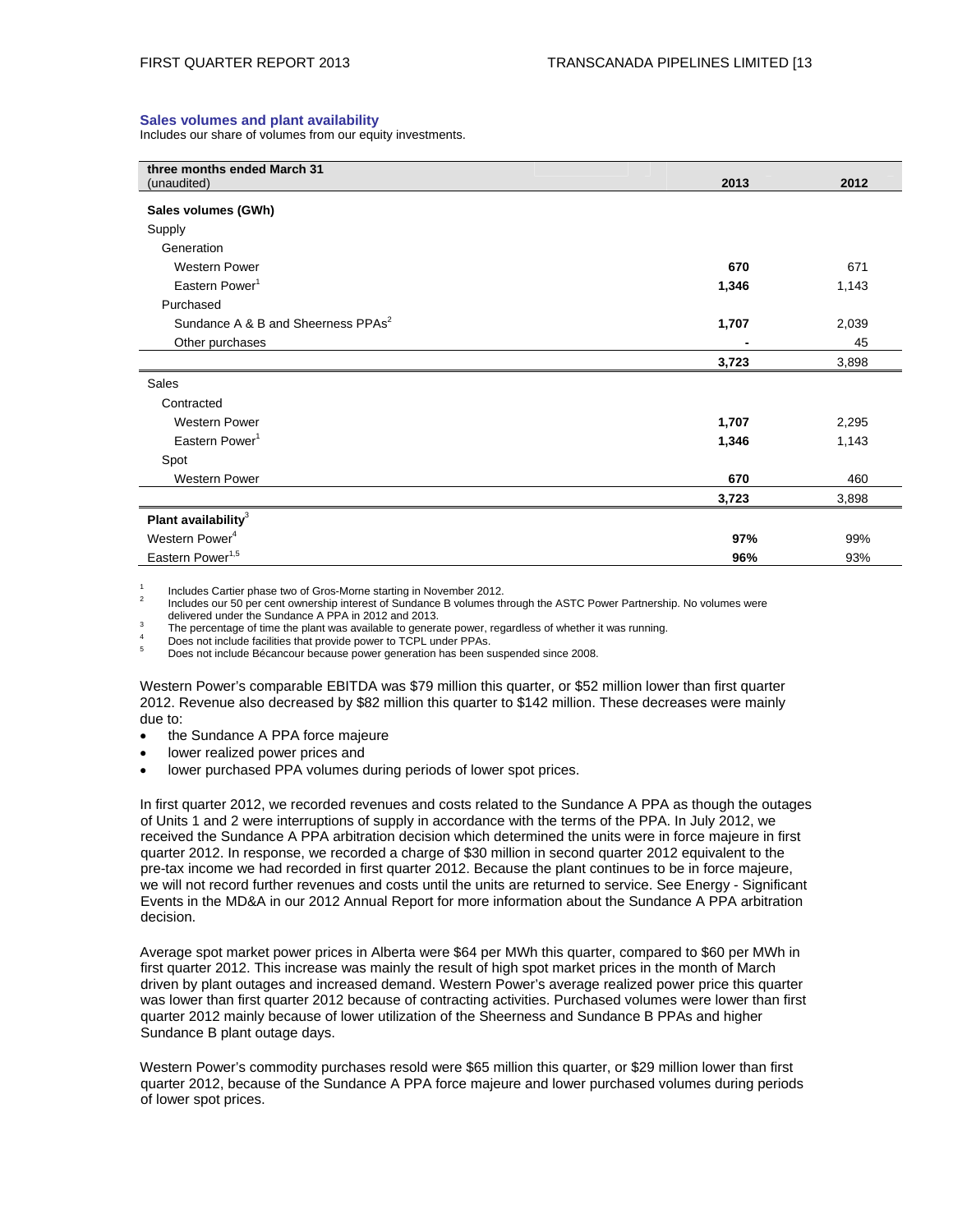Eastern Power's comparable EBITDA of \$95 million was \$2 million higher than first quarter 2012 because of the start up of phase two of Cartier Gros-Morne in November 2012, partially offset by lower contractual earnings at Bécancour.

Plant operating costs and other, which includes natural gas fuel consumed in power generation, were \$63 million this quarter, or \$8 million higher than first quarter 2012, mainly due to higher natural gas fuel prices in 2013.

Approximately 72 per cent of Western Power sales volumes were sold under contract this quarter, compared to 83 per cent in first quarter 2012. To reduce exposure to spot market prices in Alberta, Western Power has entered into fixed-price power sales contracts to sell approximately 5,300 GWh for the remainder of 2013 and approximately 5,200 GWh in 2014.

#### **BRUCE POWER**

Our proportionate share

| three months ended March 31                         |       |       |
|-----------------------------------------------------|-------|-------|
| (unaudited - millions of \$ unless noted otherwise) | 2013  | 2012  |
| Income/(loss) from equity investments <sup>1</sup>  |       |       |
| <b>Bruce A</b>                                      | 36    | (33)  |
| <b>Bruce B</b>                                      | (5)   | 20    |
|                                                     | 31    | (13)  |
|                                                     |       |       |
| Comprised of:                                       |       |       |
| Revenues                                            | 287   | 162   |
| Operating expenses                                  | (173) | (135) |
| Depreciation and other                              | (83)  | (40)  |
|                                                     | 31    | (13)  |
| <b>Bruce Power - Other information</b>              |       |       |
|                                                     |       |       |
| Plant availability <sup>2</sup><br>Bruce $A^3$      |       |       |
|                                                     | 66%   | 48%   |
| <b>Bruce B</b>                                      | 78%   | 86%   |
| <b>Combined Bruce Power</b>                         | 72%   | 62%   |
| Planned outage days                                 |       |       |
| <b>Bruce A</b>                                      | 90    | 91    |
| <b>Bruce B</b>                                      | 70    | 46    |
| Unplanned outage days                               |       |       |
| <b>Bruce A</b>                                      | 8     |       |
| <b>Bruce B</b>                                      | 9     | 4     |
| Sales volumes (GWh) <sup>1</sup>                    |       |       |
| Bruce A <sup>3</sup>                                | 2,097 | 747   |
| <b>Bruce B</b>                                      | 1,735 | 1,909 |
|                                                     | 3,832 | 2,656 |
|                                                     |       |       |
| Realized sales price per MWh                        |       |       |
| <b>Bruce A</b><br>Bruce $B4$                        | \$68  | \$66  |
|                                                     | \$53  | \$54  |
| <b>Combined Bruce Power</b>                         | \$59  | \$57  |

1 Represents our 48.9 per cent ownership interest in Bruce A and 31.6 per cent ownership interest in Bruce B.

The percentage of time the plant was available to generate power, regardless of whether it was running.<br><sup>3</sup> Plant availability and salso valumes for 2012 include the incremental impact of Unite 1 and 2 which were

 Plant availability and sales volumes for 2013 include the incremental impact of Units 1 and 2 which were returned to service in October  $2012.$ 

 Includes revenues under the floor price mechanism, revenues from contract settlements and volumes and revenues associated with deemed generation.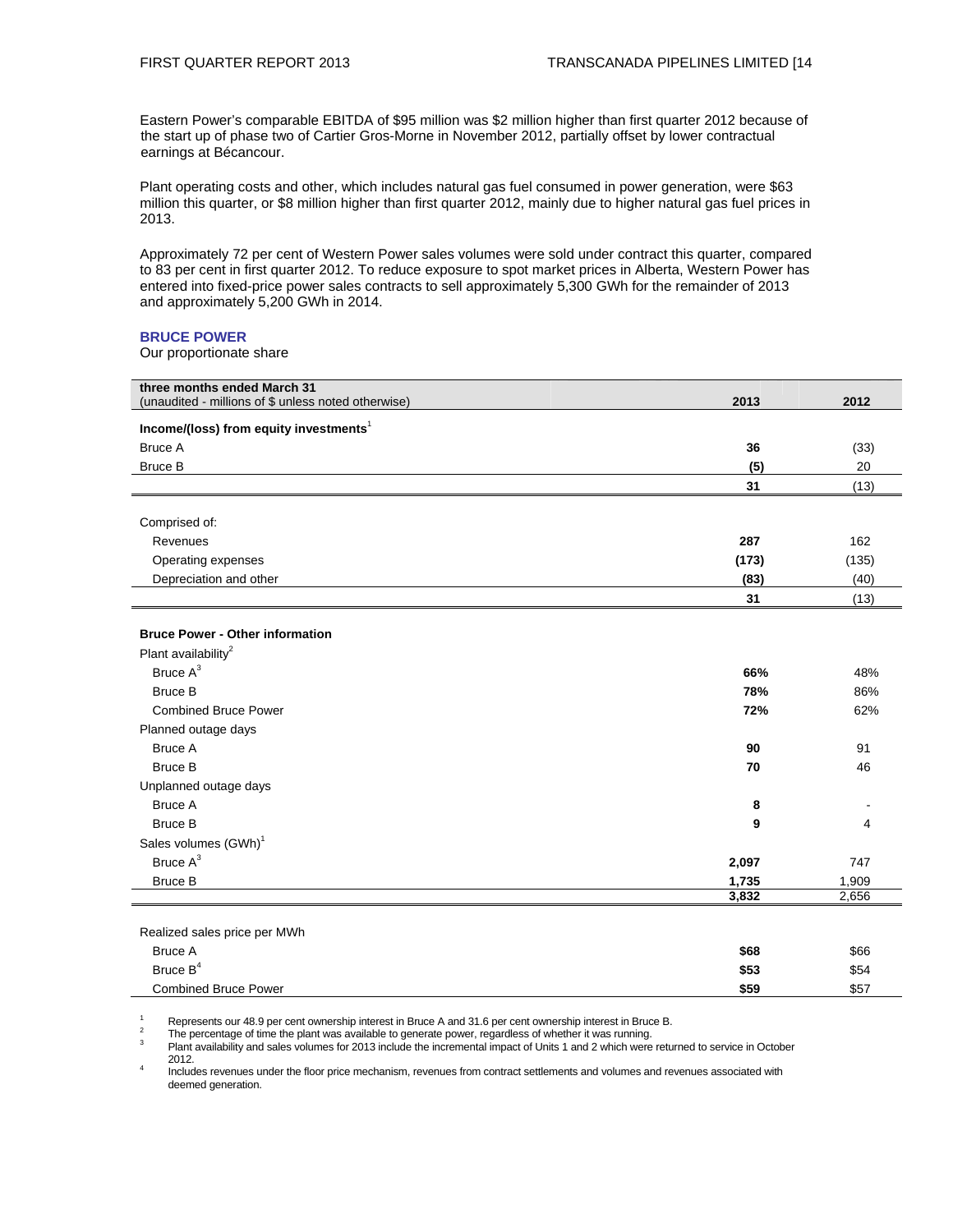Equity income from Bruce A increased by \$69 million this quarter, compared to first quarter 2012. The increase was due to:

- incremental earnings from Units 1 and 2 which returned to service in October 2012
- recognition of an insurance recovery of approximately \$40 million related to the May 2012 Unit 2 electrical generator failure and the impact the event had on Bruce A in 2012 and 2013
- higher earnings from Unit 3 due to the West Shift Plus planned outage during first quarter 2012.

These increases were partially offset by the impact of the Unit 4 planned outage which began in August 2012 and was completed April 13, 2013.

The availability percentage for Units 1 and 2 increased through first quarter 2013 with an average availability in the mid 80s. These units are now able to operate at full power; however, as Units 1 and 2 have not operated for an extended period of time they may experience slightly higher forced outage rates and reduced availability percentages in 2013.

Equity loss from Bruce B was \$5 million this quarter, compared to equity income of \$20 million in first quarter 2012. The decrease was mainly due to lower volumes and higher operating costs resulting from higher planned outage days.

Under the contract with the Ontario Power Authority (OPA), all of the output from Bruce A is sold at a fixed price per MWh, adjusted annually for inflation on April 1. Bruce A also recovers fuel costs from the OPA.

| <b>Bruce A Fixed price</b>     | Per MWh |
|--------------------------------|---------|
| April 1, 2013 - March 31, 2014 | \$69.19 |
|                                |         |
| April 1, 2012 - March 31, 2013 | \$68.23 |
| April 1, 2011 - March 31, 2012 | \$66.33 |

Under the same contract, all output from Bruce B is subject to a floor price adjusted annually for inflation on April 1.

| <b>Bruce B Floor price</b>     | Per MWh |
|--------------------------------|---------|
| April 1, 2013 - March 31, 2014 | \$52.34 |
| April 1, 2012 - March 31, 2013 | \$51.62 |
| April 1, 2011 - March 31, 2012 | \$50.18 |

Amounts received under the Bruce B floor price mechanism within a calendar year are subject to repayment if the monthly average spot price exceeds the floor price. We currently expect 2013 spot prices to be less than the floor price for the year and therefore no amounts recorded in revenues in first quarter 2013 are expected to be repaid.

Bruce B also enters into fixed-price contracts under which it receives or pays the difference between the contract price and the spot price.

The overall plant availability percentage in 2013 is expected to be in the mid 80s for Bruce A and the high 80s for Bruce B. Planned maintenance on two of the Bruce B units and one of the Bruce A units is expected to be completed in second quarter 2013.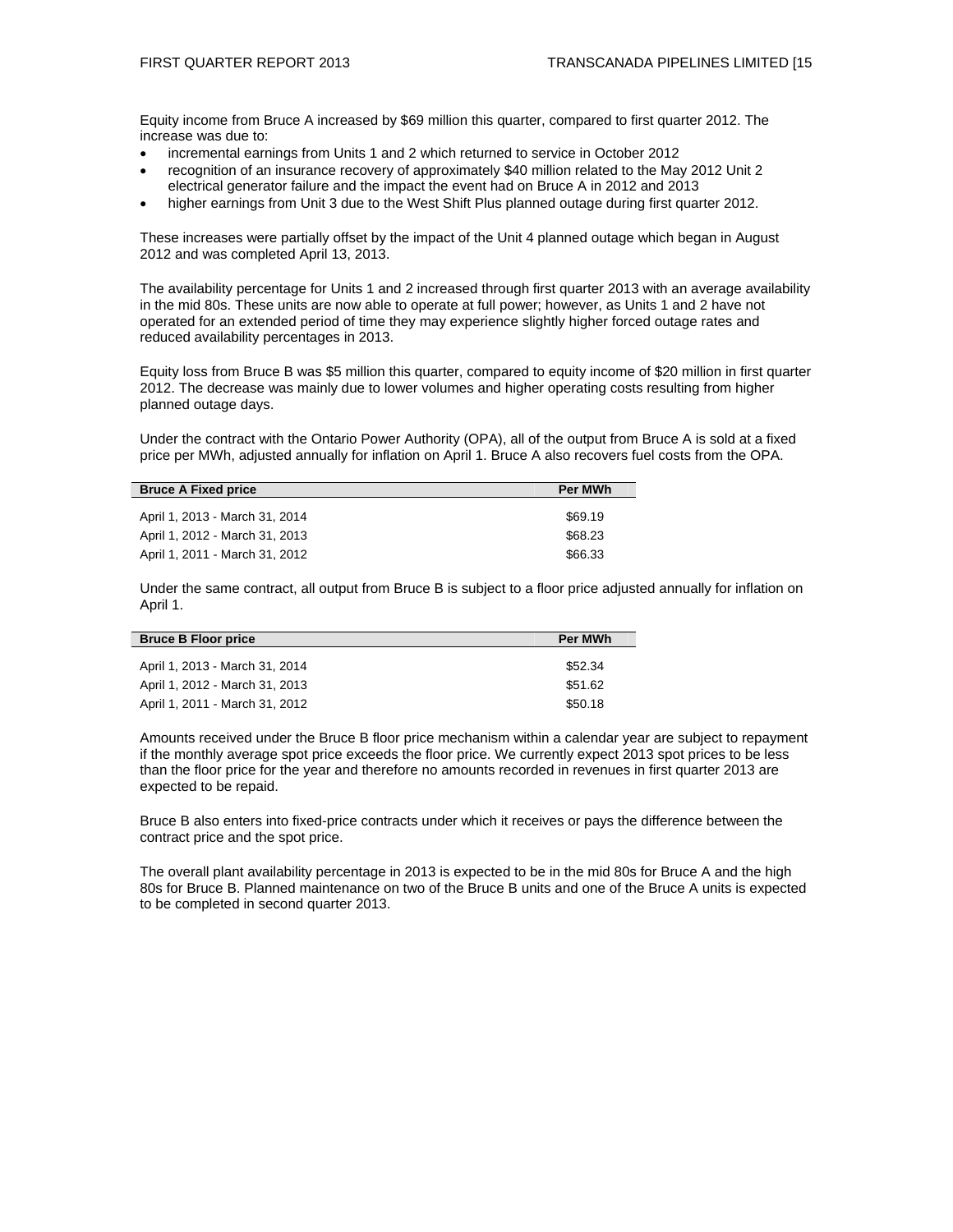#### **U.S. POWER**

Comparable EBITDA and comparable EBIT are non-GAAP measures. See non-GAAP measures section for more information.

| three months ended March 31<br>(unaudited - millions of US \$) | 2013  | 2012  |
|----------------------------------------------------------------|-------|-------|
| Revenue                                                        |       |       |
| Power <sup>1</sup>                                             | 433   | 195   |
| Capacity                                                       | 47    | 40    |
| Other $2$                                                      | 29    | 19    |
|                                                                | 509   | 254   |
| Commodity purchases resold                                     | (306) | (117) |
| Plant operating costs and other <sup>2</sup>                   | (126) | (91)  |
| General, administrative and support costs                      | (10)  | (10)  |
| <b>Comparable EBITDA</b>                                       | 67    | 36    |
| Comparable depreciation and amortization                       | (28)  | (30)  |
| <b>Comparable EBIT</b>                                         | 39    | 6     |

1 The realized gains and losses from financial derivatives used to buy and sell power, natural gas and fuel oil to manage U.S. Power's assets are presented on a net basis in power revenues.

Includes revenues and costs related to a third party service agreement at Ravenswood, the activity level of which increased in 2013.

#### **Sales volumes and plant availability**

| three months ended March 31<br>(unaudited) | 2013  | 2012  |
|--------------------------------------------|-------|-------|
| Physical sales volumes (GWh)               |       |       |
| Supply                                     |       |       |
| Generation                                 | 1,051 | 1,154 |
| Purchased                                  | 2,479 | 1,570 |
|                                            | 3,530 | 2,724 |
| Plant availability <sup>1</sup>            | 79%   | 80%   |

1 The percentage of time the plant was available to generate power, regardless of whether it is running.

U.S. Power's comparable EBITDA was US\$67 million this quarter, or US\$31 million higher than first quarter 2012. This was the net effect of:

- higher realized power prices
- higher realized capacity prices in New York
- higher revenues on sales to wholesale, commercial and industrial customers
- higher operating costs due to higher fuel prices.

Commodity prices in both New York and New England were significantly higher this quarter than first quarter 2012. The combination of higher natural gas prices, pipeline constraints and an increase in demand for natural gas resulted in higher spot power prices this quarter.

Physical sales volumes this quarter were higher than the same period in 2012 due to higher purchased volumes to serve increased sales to wholesale, commercial and industrial customers in the New England and PJM markets. Generation volumes were lower, mainly due to lower generation in New England partly offset by higher Ravenswood generation.

Power revenue was US\$433 million this quarter, or US\$238 million higher than first quarter 2012. This was mainly because of the combination of higher realized power prices and higher sales volumes to wholesale, commercial and industrial customers.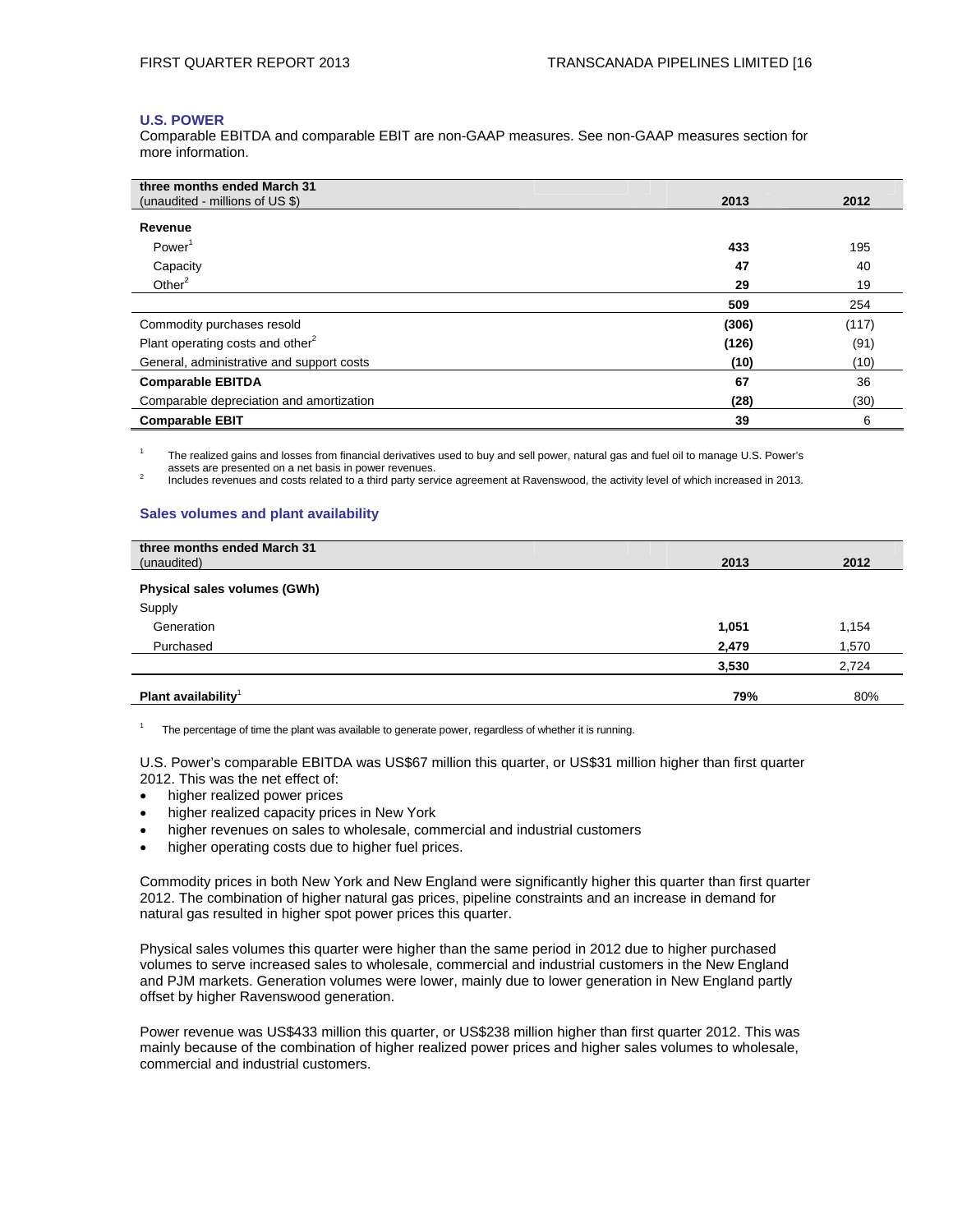Capacity revenue was US\$47 million this quarter, or US\$7 million higher than first quarter 2012. A two per cent increase in New York Zone J spot capacity prices and the impact of hedging activities resulted in higher realized prices in New York, partially offset by lower capacity prices in New England.

Commodity purchases resold were US\$306 million this quarter, or US\$189 million higher than first quarter 2012 because we purchased higher volumes of power at higher prices to fulfill increased power sales commitments to wholesale, commercial and industrial customers.

Plant operating costs and other, which includes fuel gas consumed in generation, was US\$126 million this quarter, or US\$35 million higher than first quarter 2012 because of higher natural gas fuel prices.

As at March 31, 2013, approximately 2,600 GWh or 41 per cent of U.S. Power's planned generation is contracted for 2013, and 2,400 GWh or 27 per cent for 2014. Planned generation fluctuates depending on hydrology, wind conditions, commodity prices and the resulting dispatch of the assets. Power sales fluctuate based on customer usage.

#### **NATURAL GAS STORAGE**

Comparable EBITDA and comparable EBIT are non-GAAP measures. See non-GAAP measures section for more information.

| three months ended March 31<br>(unaudited - millions of \$) | 2013 | 2012 |
|-------------------------------------------------------------|------|------|
| Alberta Storage                                             | 20   | 15   |
| General, administrative and support costs                   |      |      |
| <b>Comparable EBITDA</b>                                    | 18   | 13   |
| Comparable depreciation and amortization                    | (?)  |      |
| <b>Comparable EBIT</b>                                      | 15   | 10   |

Comparable EBITDA was \$18 million this quarter, or \$5 million higher than first quarter 2012, mainly due to higher earnings from CrossAlta resulting from the acquisition of the remaining 40 per cent interest in December 2012. The seasonal nature of natural gas storage generally results in higher revenues in the winter season.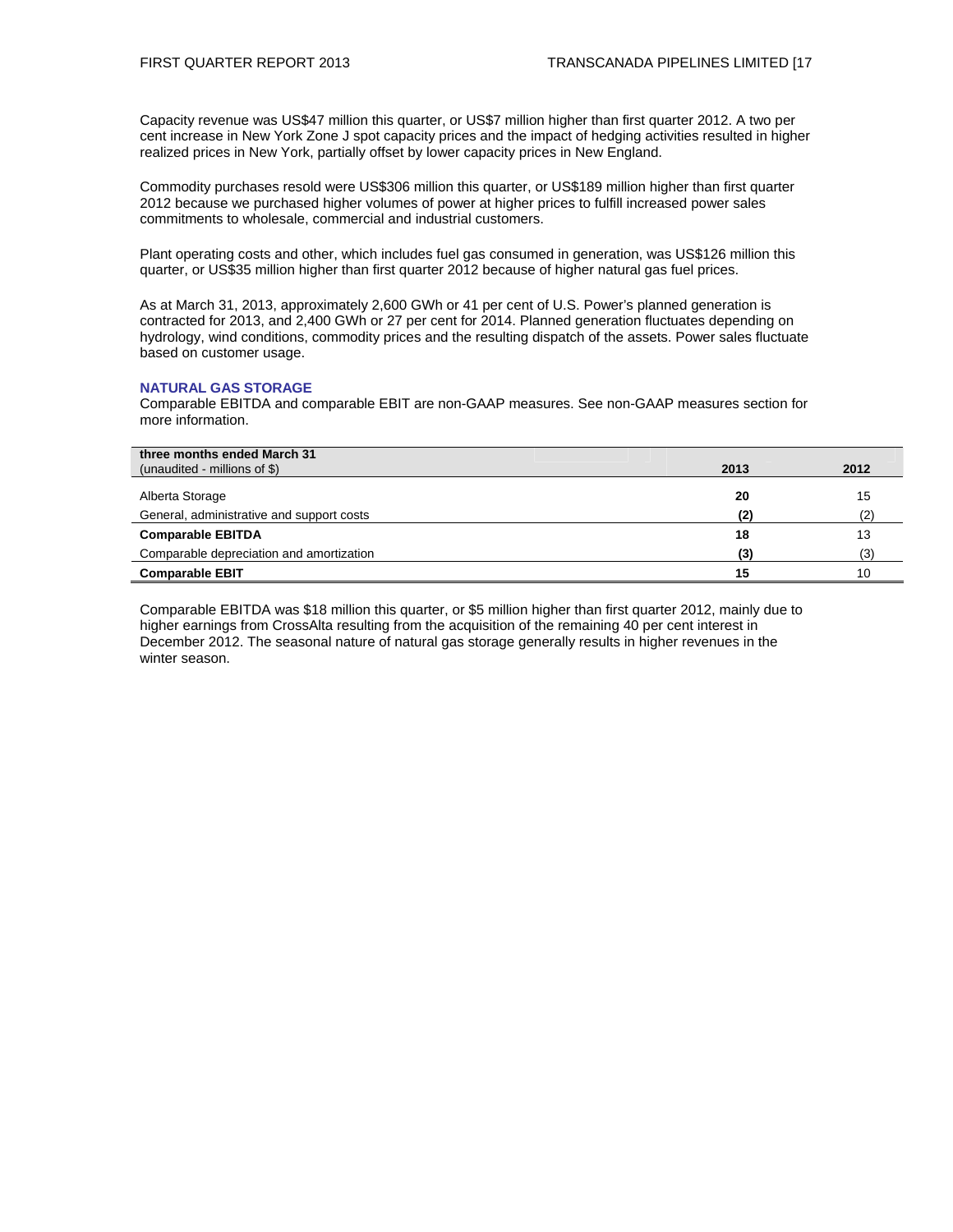# Recent developments

# **NATURAL GAS PIPELINES**

#### **NEB decision on the Canadian Restructuring Proposal**

On March 27, 2013, the NEB issued its decision on our application to change the business structure and the terms and conditions of service for the Canadian Mainline, including tolls for 2012 and 2013.

The NEB approved several of our proposed changes, including the Canadian Mainline's revenue requirement for 2011 and 2012. At the same time, the NEB agreed with us that the Canadian Mainline has been significantly affected by market forces with the result that throughput has decreased significantly, and as a result, the Canadian Mainline tolls have increased over a short period of time eroding the Canadian Mainline's competitiveness. The response of the NEB was to adopt a multi-year fixed tolls approach which it believes will provide shippers with greater toll certainty and stability. Under the decision, long-term firm tolls are fixed through 2017 (subject to being re-opened under certain circumstances) at what the NEB determined is a competitive level. Although long-term firm tolls are fixed, the Canadian Mainline has been given pricing discretion for interruptible and short-term firm services. The NEB concluded in the decision that this framework will provide us with reasonable opportunity to recover our costs, over a reasonable period of time. Under or over collection variances to the revenue requirement inclusive of the return on and of capital will be carried over in deferral accounts to be dealt with in future NEB proceedings in 2017 (or earlier under certain circumstances). At that time, the NEB will determine how any variances contained in the deferral accounts will be addressed and the extent of cost disallowances, if any. As a result of the multi-year fixed tolls and increased risk associated with fluctuations in cash flow, the NEB increased the allowed return to 11.50 per cent on 40 per cent equity ratio.

The decision significantly alters the regulatory framework that has formed the basis for more than \$10 billion of regulated pipeline investment over the last sixty years. We have determined that we will seek regulatory and potentially legal review and variance of certain aspects of the decision.

#### **NGTL System**

The Alberta System is now known as the NGTL System to better reflect the service provided and continued growth in British Columbia.

Our application to contract for capacity on the Canadian Mainline and Foothills Pipelines was denied as part of the NEB's decision regarding the Canadian Restructuring Proposal. Therefore, the location of our export delivery will remain at Empress and the Alberta/BC border.

#### **NGTL System expansion projects**

We have been continuing our expansion of the NGTL System and have placed approximately \$340 million of new facilities into service to date in 2013. We have applied and received approval from the NEB for an additional \$300 million of new facilities with in-service dates planned for later in 2013. The NEB has also recommended approval for the Chinchaga lateral, an approximate \$100 million project, that is planned to be placed in service in early 2014. To date in 2013, we have applied for an additional \$60 million of facilities and are planning regulatory applications for further expansion into B.C. which we estimate will cost between \$1.0 billion and \$1.5 billion to accommodate the Prince Rupert Gas Transmission Project.

#### **Prince Rupert Gas Transmission Project**

We signed the project development agreement for the Prince Rupert Gas Transmission Project with Progress Energy Canada Ltd. in February 2013 and are now working to initiate the environmental assessment process, including developing and filing the project description that we plan to submit to the B.C. Environmental Assessment Office and the Canadian Environmental Assessment Agency (CEAA) in second quarter 2013.

#### **Coastal GasLink Pipeline Project**

We are currently focused on community, landowner, government and First Nations engagement as the Coastal GasLink pipeline project advances through the regulatory process with the B.C. Environmental Assessment Office and the CEAA. We expect to begin an NGTL open season to provide delivery service to Vanderhoof, B.C. on Coastal GasLink in second quarter 2013.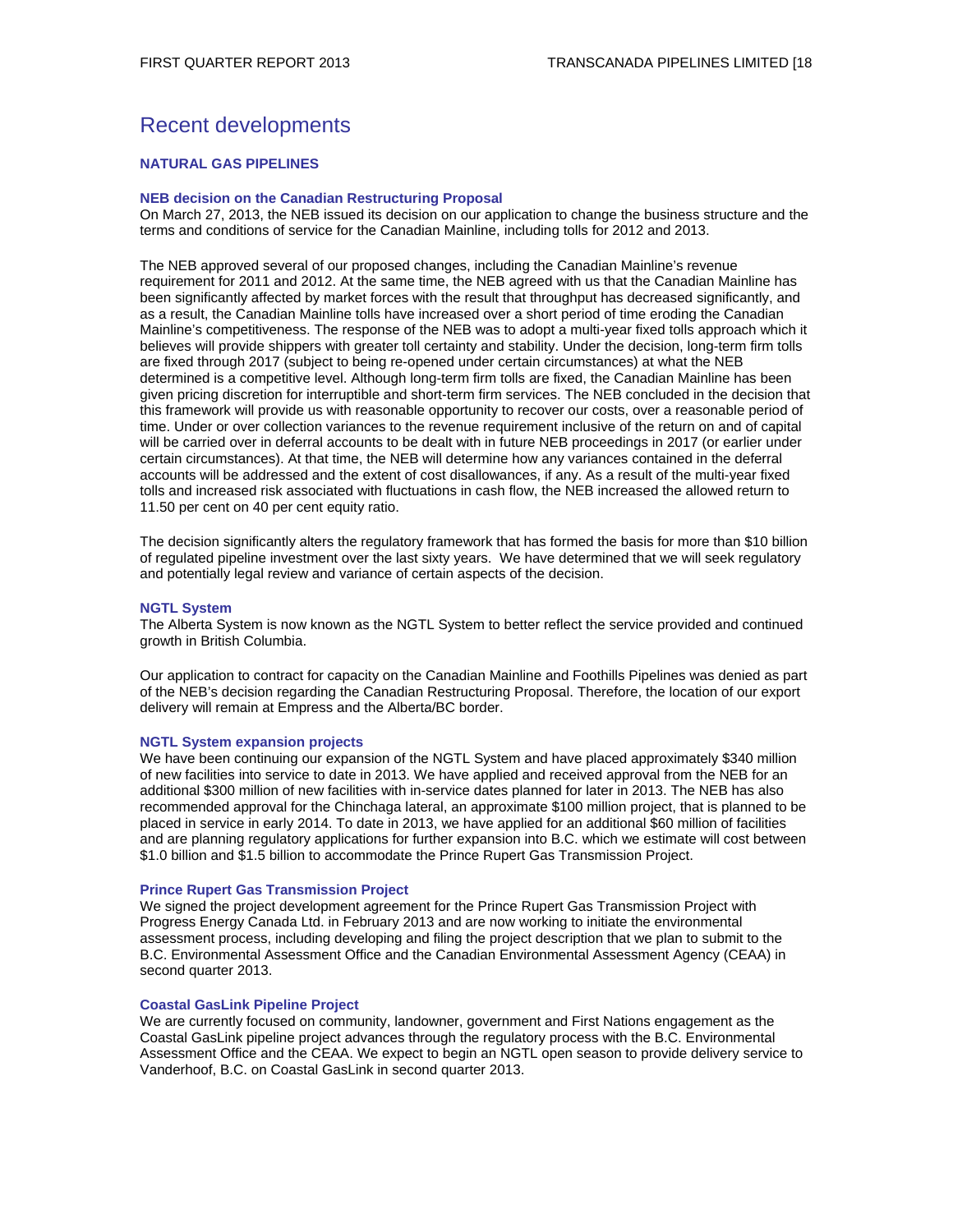# **Portland**

We are holding a 45-day binding open season from April to May 2013 to determine the demand for new natural gas supply options for the New England and Atlantic Canada markets. The results could support an increase in our capacity from 168 MMcf/d to between 300 MMcf/d and 350 MMcf/d. The project will require upstream expansion on the Canadian Mainline that will be subject to an assessment of the implications of the recent NEB decision on the Canadian Restructuring Proposal.

#### **Tamazunchale**

A variety of construction activities are underway on the Tamazunchale Extension and the project remains on schedule to meet the planned in-service date of first quarter 2014.

### **OIL PIPELINES**

#### **Gulf Coast Project**

We are constructing a 36-inch pipeline from Cushing, Oklahoma to the U.S. Gulf Coast and expect to begin delivering crude oil to Port Arthur, Texas at the end of 2013. Construction is approximately 70 per cent complete and we estimate the total cost of the Cushing to Port Arthur facilities to be US\$2.3 billion.

Construction of the 76 km (47 mile) Houston Lateral pipeline to transport crude oil to Houston refineries is expected to begin in mid 2013 and be complete by mid 2014 at a total cost of approximately US\$300 million.

The Gulf Coast Project will have an initial capacity of up to 700,000 barrels per day.

#### **Keystone XL Pipeline**

In January 2013, the Governor of Nebraska approved our proposed re-route after the Nebraska Department of Environmental Quality issued its final evaluation report noting that construction and operation of Keystone XL is expected to have minimal environmental impacts in Nebraska.

On March 1, 2013, the U.S. Department of State (DOS) released its Draft Supplemental Environmental Impact Statement for the Keystone XL Pipeline. The impact statement reaffirmed that construction of the proposed pipeline from the U.S./Canada border in Montana to Steele City, Nebraska would not result in any significant impact to the environment. The DOS is in the process of reviewing comments on the impact statement that it received during a public comment period that ended on April 22, 2013. Once the DOS has completed its review, it is anticipated it will issue a Final Supplemental Environmental Impact Statement and then consult with other governmental agencies during a National Interest Determination period of up to 90 days, before making a decision on our Presidential Permit application.

Due to ongoing delays in the issuance of a Presidential Permit for Keystone XL, we now expect the pipeline to be in service in the second half of 2015 and, based on our pipeline construction experience, the US\$5.3 billion cost estimate will increase depending on the timing of the permit. As of March 31, 2013, we had invested \$1.8 billion in the project.

#### **Energy East Pipeline**

We announced in April 2013 that we are holding an open season to obtain firm commitments for a pipeline to transport crude oil from western receipt points to eastern Canadian markets. The open season, which follows a successful expression of interest phase and discussions with prospective shippers, began in April 2013 and closes in June 2013.

The Energy East Pipeline project involves converting natural gas pipeline capacity in approximately 3,000 kilometres of our existing Canadian Mainline to crude oil service and constructing up to approximately 1,400 kilometres of new pipeline. Subject to the results of the open season, the project will have the capacity to transport as much as 850,000 barrels of crude oil per day, increasing access to eastern Canadian markets.

We have begun Aboriginal and stakeholder engagement and field work as part of our initial design and planning. If the open season is successful, we will apply for regulatory approval to build and operate the facilities, with a potential in-service date of late 2017.

#### **Northern Courier Pipeline**

The Fort Hills Energy Limited Partnership has not indicated that their recent decision to cancel the Voyageur upgrader project has changed their current plans for Northern Courier. We have nearly completed the field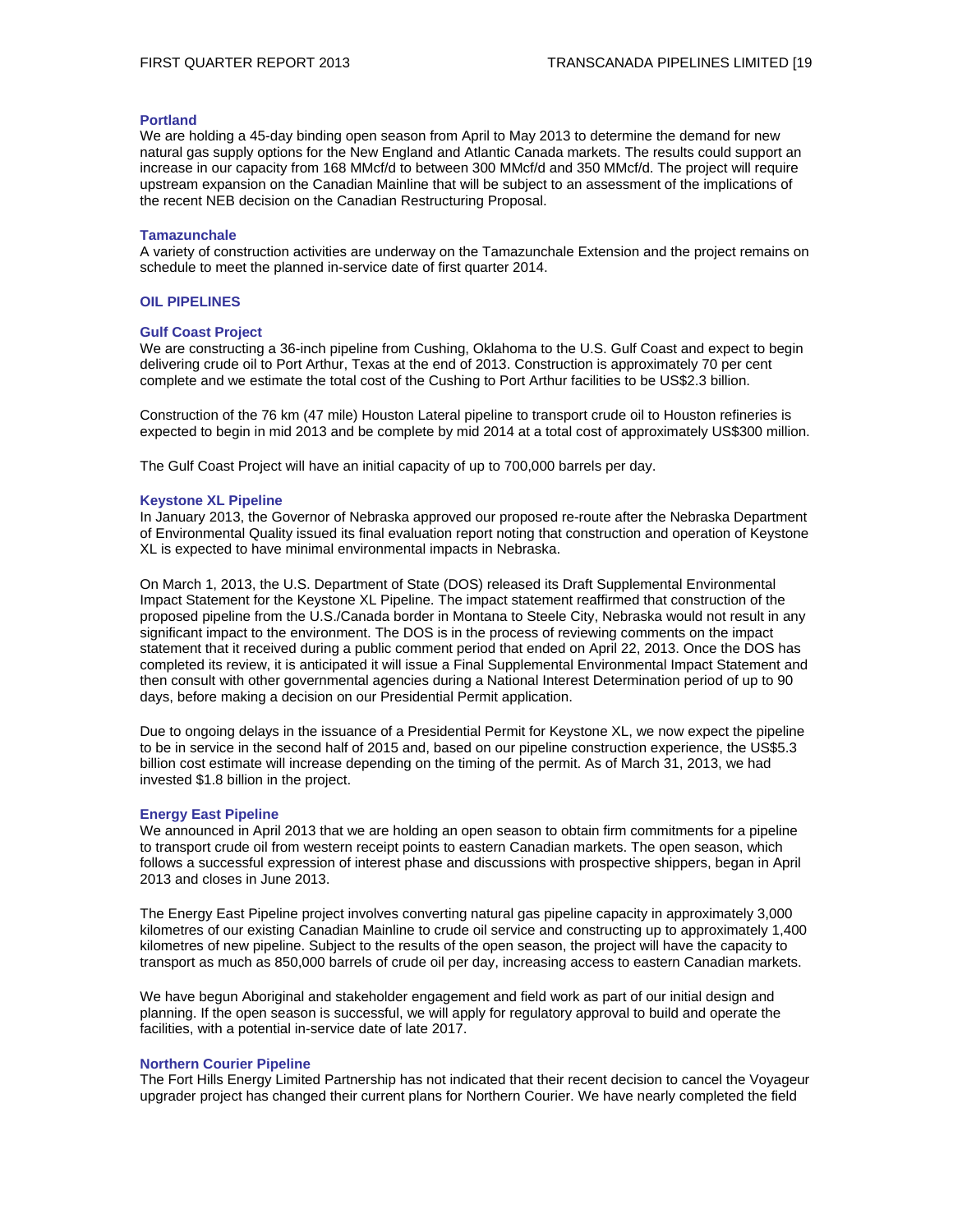work and Aboriginal and stakeholder engagement necessary to allow us to file the permit application with the Energy Resources Conservation Board and expect to file the application in second quarter 2013.

# **ENERGY**

#### **Ontario Solar**

In late 2011, we agreed to buy nine Ontario solar projects (combined capacity of 86 MW) from Canadian Solar Solutions Inc. We expect to close the acquisition of the first three projects (combined capacity of 29 MW) by mid 2013 for a total cost of approximately \$175 million. We expect to acquire the remaining six projects later in 2013 and 2014, subject to regulatory approvals.

#### **Bruce Power**

Bruce Power returned Unit 4 to service on April 13, 2013 after completing an expanded life extension outage investment program which began in August 2012. It is anticipated that this investment will allow Unit 4 to operate until at least 2021.

On April 5, 2013, Bruce Power announced that it had reached an agreement with the OPA to extend the Bruce B floor price through to the end of the decade which is expected to coincide with the 2019 and 2020 end of life dates for the Bruce B units.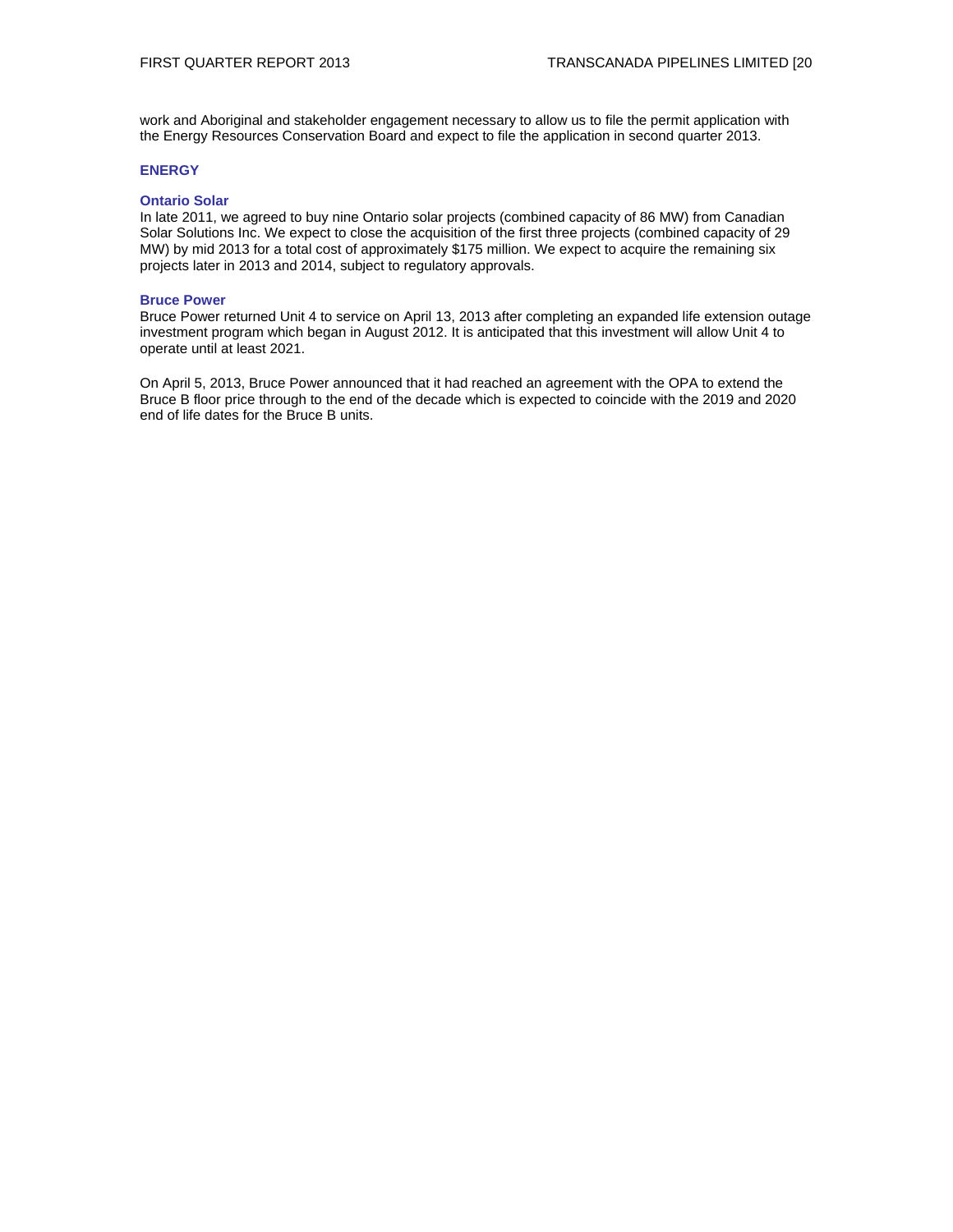# Other income statement items

| three months ended March 31<br>(unaudited - millions of \$) | 2013 | 2012 |
|-------------------------------------------------------------|------|------|
| Comparable interest expense                                 | 261  | 248  |
| Comparable interest income and other                        | (18) | (25) |
| Comparable income taxes                                     | 158  | 138  |
| Net income attributable to non-controlling interests        | 25   | 29   |
|                                                             |      |      |
| three months ended March 31                                 |      |      |
| (unaudited - millions of \$)                                | 2013 | 2012 |

| Comparable interest on long-term debt<br>(including interest on junior subordinated notes) |      |      |
|--------------------------------------------------------------------------------------------|------|------|
| Canadian dollar-denominated                                                                | 122  | 128  |
| U.S. dollar-denominated                                                                    | 188  | 186  |
| Foreign exchange                                                                           |      |      |
|                                                                                            | 311  | 314  |
| Other interest and amortization expense                                                    | 5    | 8    |
| Capitalized interest                                                                       | (55) | (74) |
| <b>Comparable interest expense</b>                                                         | 261  | 248  |

Comparable interest expense this quarter was \$13 million higher than first quarter 2012 because of the following:

- lower capitalized interest as a result of placing the refurbished units at Bruce Power in service, partially offset by increased capitalized interest for the Gulf Coast Project
- lower interest expense due to Canadian and U.S. dollar-denominated debt maturities, partially offset by debt issues of US\$750 million in January 2013, US\$1 billion in August 2012 and US\$500 million in March 2012.

Comparable interest income and other this quarter was \$7 million lower than first quarter 2012 because we had realized losses in 2013 compared to realized gains in 2012 on derivatives used to manage our net exposure to foreign exchange rate fluctuations on U.S. dollar-denominated income.

Comparable income taxes were \$158 million this quarter compared to \$138 million in first quarter 2012. The increase was mainly the result of higher pre-tax earnings in 2013 compared to 2012 and changes in the proportion of income earned between Canadian and foreign jurisdictions.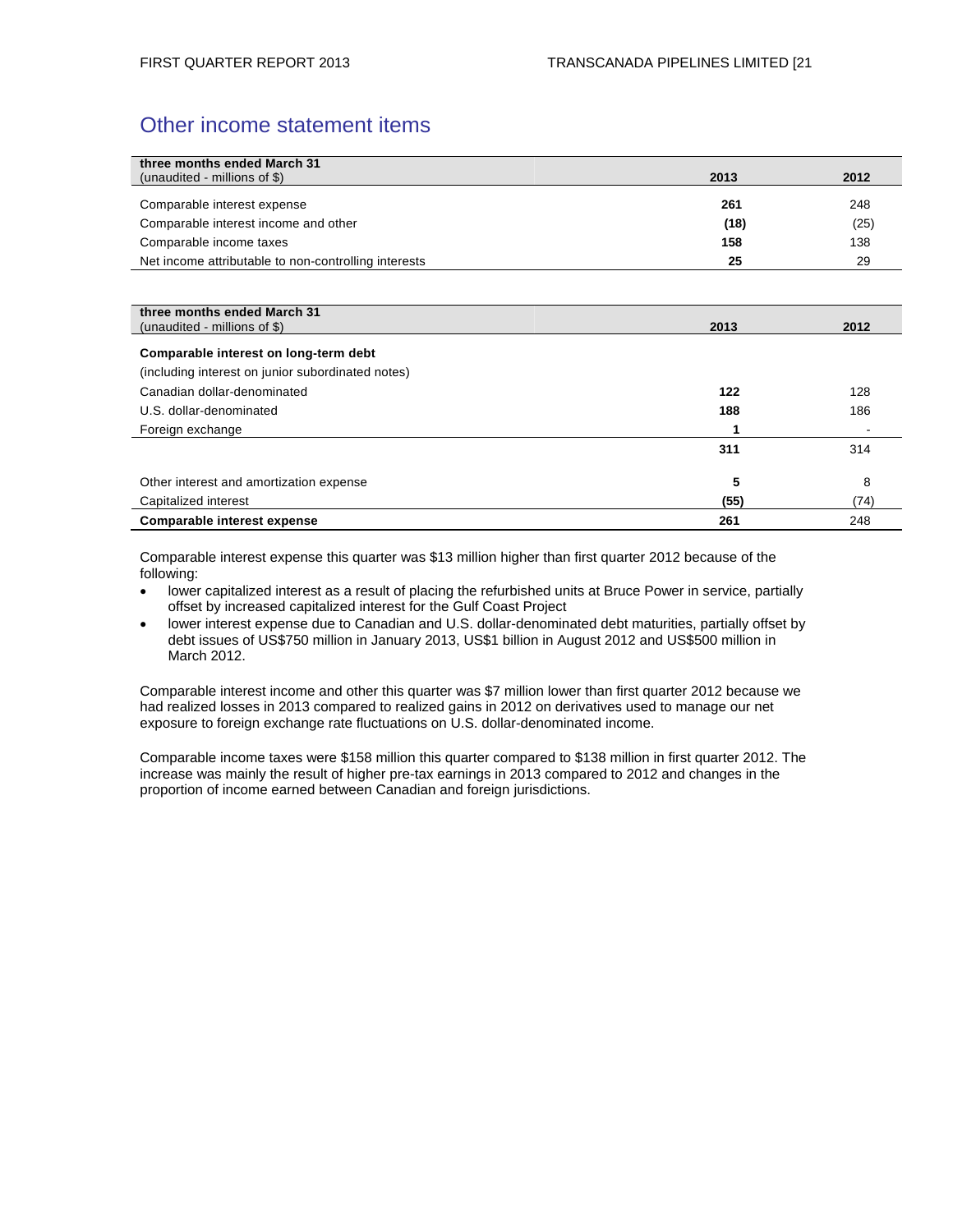# Financial condition

We strive to maintain financial strength and flexibility in all parts of an economic cycle, and rely on our operating cash flows to sustain our business, pay dividends and fund a portion of our growth.

We access capital markets to meet our financing needs, manage our capital structure and preserve our credit ratings.

We believe we have the capacity to fund our existing capital program through predictable cash flow from our operations, access to capital markets, cash on hand and substantial committed credit facilities.

## **CASH FROM OPERATING ACTIVITIES**

| three months ended March 31                  |       |      |
|----------------------------------------------|-------|------|
| (unaudited - millions of \$)                 | 2013  | 2012 |
|                                              |       |      |
| Funds generated from operations <sup>1</sup> | 912   | 865  |
| Increase in operating working capital        | (208) | (164 |
| Net cash from operations                     | 704   | 701  |

1 See the non-GAAP measures section in this MD&A for further discussion of funds generated from operations.

Net cash provided by operations this quarter was \$3 million higher than first quarter 2012, mainly because of an increase in funds generated from our operations which is consistent with our increase in earnings, partly offset by changes in operating working capital.

Our current assets were \$3.3 billion and current liabilities were \$5.5 billion, leaving us with a working capital deficit of \$2.2 billion at March 31, 2013 compared to \$2.1 billion at the end of 2012. This working capital deficiency is considered to be in the normal course of business and any funding of working capital is managed through our ability to generate cash flow and our ongoing access to capital markets.

#### **CASH USED IN INVESTING ACTIVITIES**

| three months ended March 31  |      |      |
|------------------------------|------|------|
| (unaudited - millions of \$) | 2013 | 2012 |
|                              |      |      |
| Capital expenditures         | 929  | 464  |
| Equity investments           | 32   | 216  |

Our capital expenditures this quarter were primarily related to the Gulf Coast Project and expansion of the NGTL System.

## **CASH PROVIDED BY/(USED IN) FINANCING ACTIVITIES**

| three months ended March 31               |       |       |
|-------------------------------------------|-------|-------|
| (unaudited - millions of \$)              | 2013  | 2012  |
| Long-term debt issued, net of issue costs | 734   | 492   |
| Long-term debt repaid                     | (14)  | (548) |
| Notes payable repaid                      | (829) | (46)  |
| Dividends and distributions paid          | (345) | (329) |
| Equity financing activities               | 499   | 269   |
| Advances (to)/from parent                 | 75    | (259) |

#### **CASH PROVIDED BY FINANCING ACTIVITIES**

In January 2013, we issued US\$750 million of senior notes, maturing on January 15, 2016 and bearing interest at 0.75 per cent. These notes were issued under the US\$4.0 billion debt shelf prospectus filed in November 2011.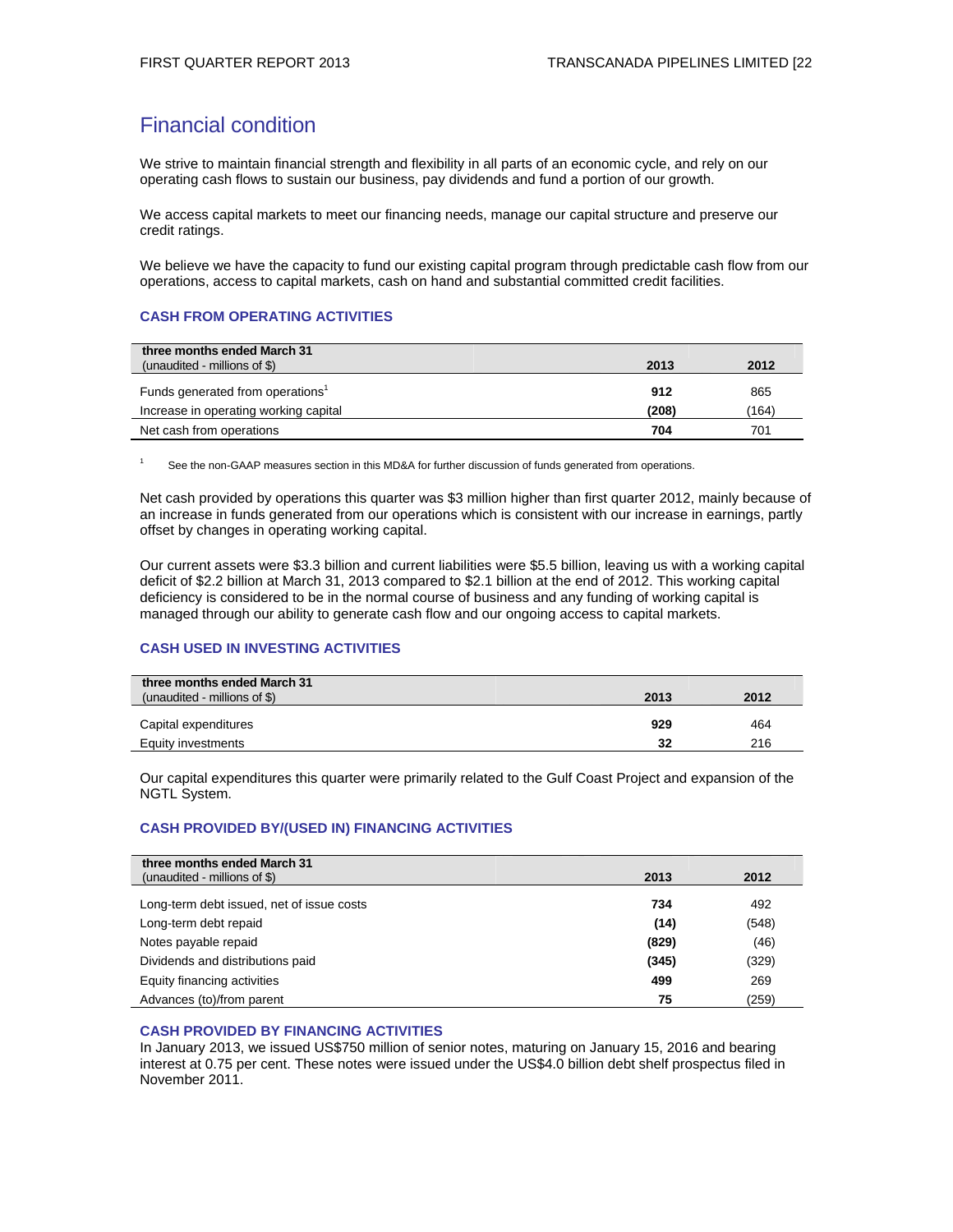In January 2013, we issued 7.2 million common shares to TransCanada Corporation (TransCanada) resulting in proceeds of \$345 million.

In March 2013, we issued 3.1 million common shares to TransCanada resulting in proceeds of \$154 million.

The net proceeds of the offerings will be used to fund our capital program, for general corporate purposes and to reduce short term indebtedness.

#### **DIVIDENDS**

On April 25, 2013 we declared quarterly dividends as follows:

#### **Quarterly dividend on our common shares**

The dividends declared for the quarter ending June 30, 2013 is equal to the quarterly dividend to be paid on TransCanada's issued and outstanding common shares at the close of business on June 28, 2013.

#### **Quarterly dividends on our preferred shares**

**Series U** \$0.70 per share (for the period up to but excluding July 30, 2013) Payable on July 30, 2013 to shareholders of record at the close of business on June 28, 2013 **Series Y** \$0.70 per share (for the period up to but excluding August 1, 2013) Payable on August 1, 2013 to shareholders of record at the close of business on June 28, 2013

#### **CREDIT FACILITIES**

We use committed, revolving credit facilities to support our commercial paper programs, along with additional demand facilities, for general corporate purposes including issuing letters of credit and providing additional liquidity.

| Amount                            | <b>Unused</b><br>capacity | <b>Borrower</b>                             | For                                                                                                                                                                                        | <b>Matures</b> |
|-----------------------------------|---------------------------|---------------------------------------------|--------------------------------------------------------------------------------------------------------------------------------------------------------------------------------------------|----------------|
| \$2.0 billion                     | \$2.0 billion             | <b>TCPL</b>                                 | Committed, revolving, extendible credit<br>facility that supports TCPL's Canadian<br>commercial paper program                                                                              | October 2017   |
| US\$1.0 billion                   | US\$1.0 billion           | TransCanada PipeLine<br>USA Ltd. (TCPL USA) | Committed, revolving, extendible credit<br>facility that supports a TCPL USA U.S.<br>dollar commercial paper program in the<br>U.S.                                                        | October 2013   |
| US\$1.0 billion                   | US\$1.0 billion           | TransCanada Keystone<br>Pipeline, LP        | Committed, revolving, extendible credit<br>facility that supports a U.S. dollar<br>commercial paper program in Canada<br>dedicated to funding a portion of<br>Keystone                     | November 2013  |
| \$0.9 billion.<br>US\$0.1 billion | \$360 million             | TCPL.<br><b>TCPL USA</b>                    | Demand lines for issuing letters of credit<br>and as a source of additional liquidity.<br>At March 31, 2013, we had outstanding<br>\$640 million in letters of credit under<br>these lines | Demand         |

At March 31, 2013, we had \$5 billion in unsecured credit facilities, including:

**Related Party Debt Financing** 

Related party debt consists of amounts due from TransCanada.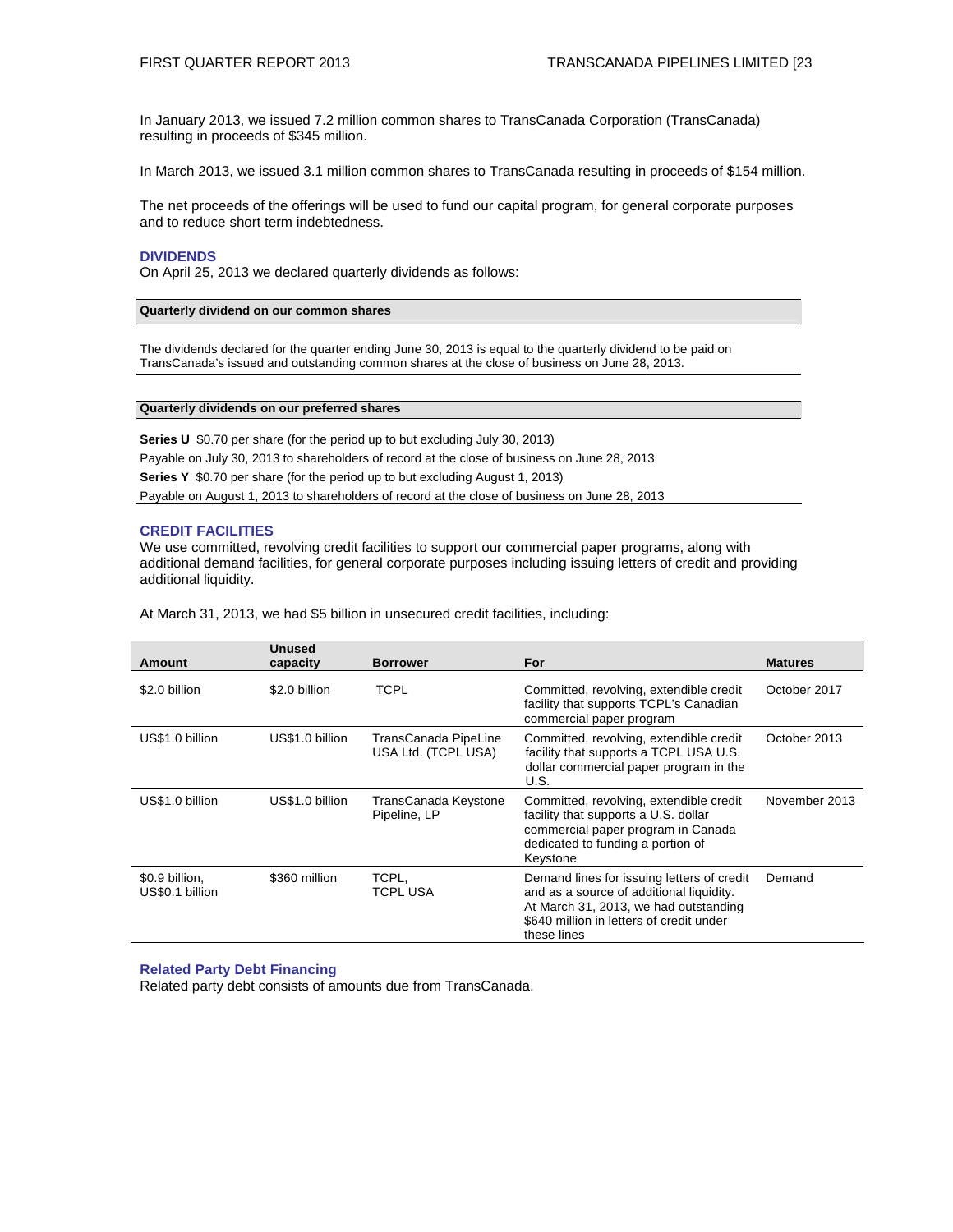|                        | Amount        | For                                                                                                                                                                                       | <b>Matures</b> |
|------------------------|---------------|-------------------------------------------------------------------------------------------------------------------------------------------------------------------------------------------|----------------|
| <b>Discount Notes</b>  | \$2.9 billion | Discount notes issued by TransCanada;<br>used for general corporate purposes.                                                                                                             | 2013           |
| <b>Credit Facility</b> | \$0.9 billion | Demand revolving credit facility arrangement<br>with TransCanada; used for general<br>corporate purposes.                                                                                 | n/a            |
| <b>Credit Facility</b> | \$1.0 billion | TransCanada's unsecured credit facility<br>agreement; used to repay indebtedness,<br>make partner contributions to Bruce A, and<br>for working capital and general corporate<br>purposes. | 2014           |

See Risks and financial instruments for more information about liquidity, market and other risks.

## **CONTRACTUAL OBLIGATIONS**

Other than a decrease of \$560 million to our capital commitments and \$190 million to other purchase commitments, there were no material changes to our contractual obligations in first quarter 2013 or to payments due in the next five years or after. See the MD&A in our 2012 Annual Report for more information about our contractual obligations.

# Financial risks and financial instruments

We are exposed to liquidity risk, counterparty credit risk and market risk, and have strategies, policies and limits in place to mitigate their impact on our earnings, cash flow and ultimately shareholder value. These are designed to ensure our risks and related exposures are in line with our business objectives and risk tolerance.

Please see our 2012 Annual Report for more information about the risks we face in our business. In addition to those disclosed risks, in the NEB's March 2013 decision on our Canadian Restructuring Proposal, the NEB found that the fundamental business risk facing the Canadian Mainline has increased. The tolling framework created by the NEB decision results in higher variability in cash flows and greater uncertainty about the ultimate recovery of the Canadian Mainline's cost of service. Otherwise, our risks have not changed substantially since December 31, 2012.

#### **LIQUIDITY RISK**

We manage our liquidity by continuously forecasting our cash flow for a 12 month period and making sure we have adequate cash balances, cash flow from operations, committed and demand credit facilities and access to capital markets to meet our operating, financing and capital expenditure obligations under both normal and stressed economic conditions.

#### **COUNTERPARTY CREDIT RISK**

We have exposure to counterparty credit risk in the following areas:

- accounts receivable
- portfolio investments
- the fair value of derivative assets
- notes, loans and advances receivable.

We review our accounts receivable regularly and record allowances for doubtful accounts using the specific identification method. At March 31, 2013, we had not incurred any significant credit losses and had no significant amounts past due or impaired. We had a credit risk concentration of \$256 million with one counterparty at March 31, 2013 (December 31, 2012 - \$259 million). This amount is secured by a guarantee from the counterparty's parent company and we anticipate collecting the full amount.

We have significant credit and performance exposure to financial institutions because they hold cash deposits and provide committed credit lines and letters of credit that help manage our exposure to counterparties and provide liquidity in commodity, foreign exchange and interest rate derivative markets.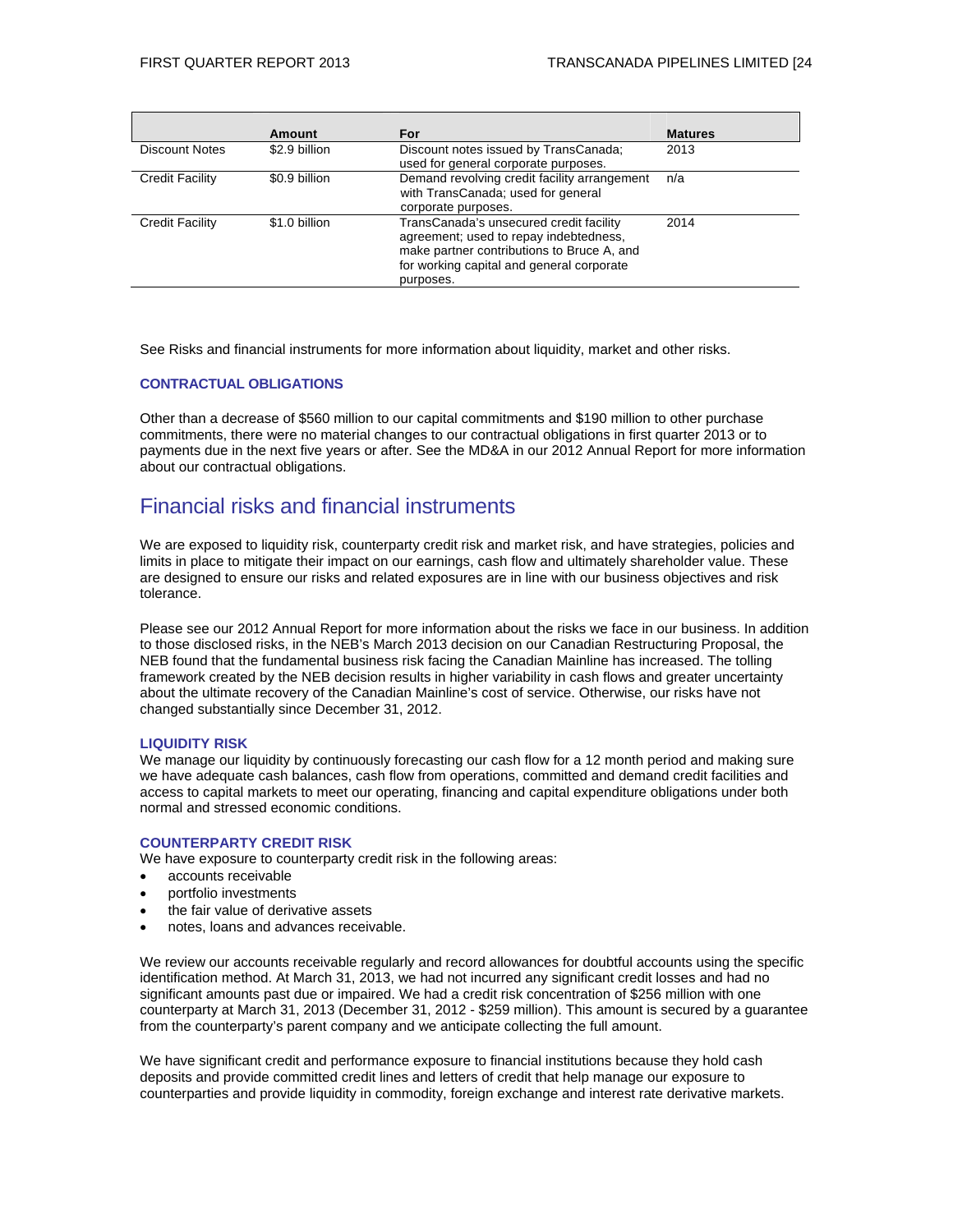## **FOREIGN EXCHANGE RISK**

Certain of our businesses generate income in U.S. dollars, but since we report in Canadian dollars, changes in the value of the U.S. dollar against the Canadian dollar can affect our net income. As our U.S. operations continue to grow, our exposure to changes in currency rates increases. Some of this risk is offset by interest expense on U.S. dollar-denominated debt and by using foreign exchange derivatives.

We use foreign exchange derivatives to manage other foreign exchange transactions, including foreign exchange exposures that arise on some of our regulated assets. We defer some of the realized gains and losses on these derivatives as regulatory assets and liabilities until we recover or pay them to shippers according to the terms of the shipping agreements.

### **AVERAGE EXCHANGE RATE - U.S. TO CANADIAN DOLLARS**

| First quarter 2013 | 1.01 |
|--------------------|------|
| First quarter 2012 | 1.00 |

The impact of changes in the value of the U.S. dollar on our U.S. operations is significantly offset by other U.S. dollar-denominated items, as set out in the table below. Comparable EBIT is a non-GAAP measure.

# **SIGNIFICANT U.S. DOLLAR-DENOMINATED AMOUNTS**

| three months ended March 31<br>(unaudited - millions of US\$) | 2013  | 2012  |
|---------------------------------------------------------------|-------|-------|
| U.S. and International Natural Gas Pipelines comparable EBIT  | 200   | 215   |
| U.S. Oil Pipelines comparable EBIT                            | 94    | 89    |
| U.S. Power comparable EBIT                                    | 39    | 6     |
| Interest expense on U.S. dollar-denominated long-term debt    | (188) | (186) |
| Capitalized interest on U.S. capital expenditures             | 44    | 26    |
| U.S. non-controlling interests and other                      | (48)  | (51)  |
|                                                               | 141   | 99    |

#### **NET INVESTMENT IN FOREIGN OPERATIONS**

We hedge our net investment in foreign operations (on an after-tax basis) with U.S. dollar-denominated debt, cross-currency interest rate swaps, forward foreign exchange contracts and foreign exchange options. The fair values and notional amounts for the derivatives designated as a net investment hedge were as follows:

|                                                                          | <b>March 31, 2013</b> |                           | <b>December 31, 2012</b>   |                           |  |
|--------------------------------------------------------------------------|-----------------------|---------------------------|----------------------------|---------------------------|--|
| Asset/(liability)<br>(unaudited - millions of \$)                        | Fair<br>value         | <b>Notional</b><br>amount | Fair<br>value <sup>1</sup> | <b>Notional</b><br>amount |  |
| U.S. dollar cross-currency swaps<br>(maturing 2013 to 2019) <sup>2</sup> | 5                     | <b>US 3,800</b>           | 82                         | <b>US 3.800</b>           |  |
| U.S. dollar forward foreign exchange contracts<br>(maturing 2013)        | (1)                   | <b>US 850</b>             |                            | <b>US 250</b>             |  |
|                                                                          | 4                     | <b>US 4.650</b>           | 82                         | US 4.050                  |  |

1 Fair values equal carrying values. 2

 Net income in first quarter 2013 included net realized gains of \$7 million (2012 - gains of \$7 million) related to the interest component of cross-currency swap settlements.

## **U.S. DOLLAR-DENOMINATED DEBT DESIGNATED AS A NET INVESTMENT HEDGE**

| (unaudited - billions of \$) | March 31, 2013 | December 31, 2012 |  |
|------------------------------|----------------|-------------------|--|
| Carrying value               | 12.1 (US 11.9) | 11.1 (US 11.2)    |  |
| Fair value                   | 15.0 (US 14.7) | 14.3 (US 14.4)    |  |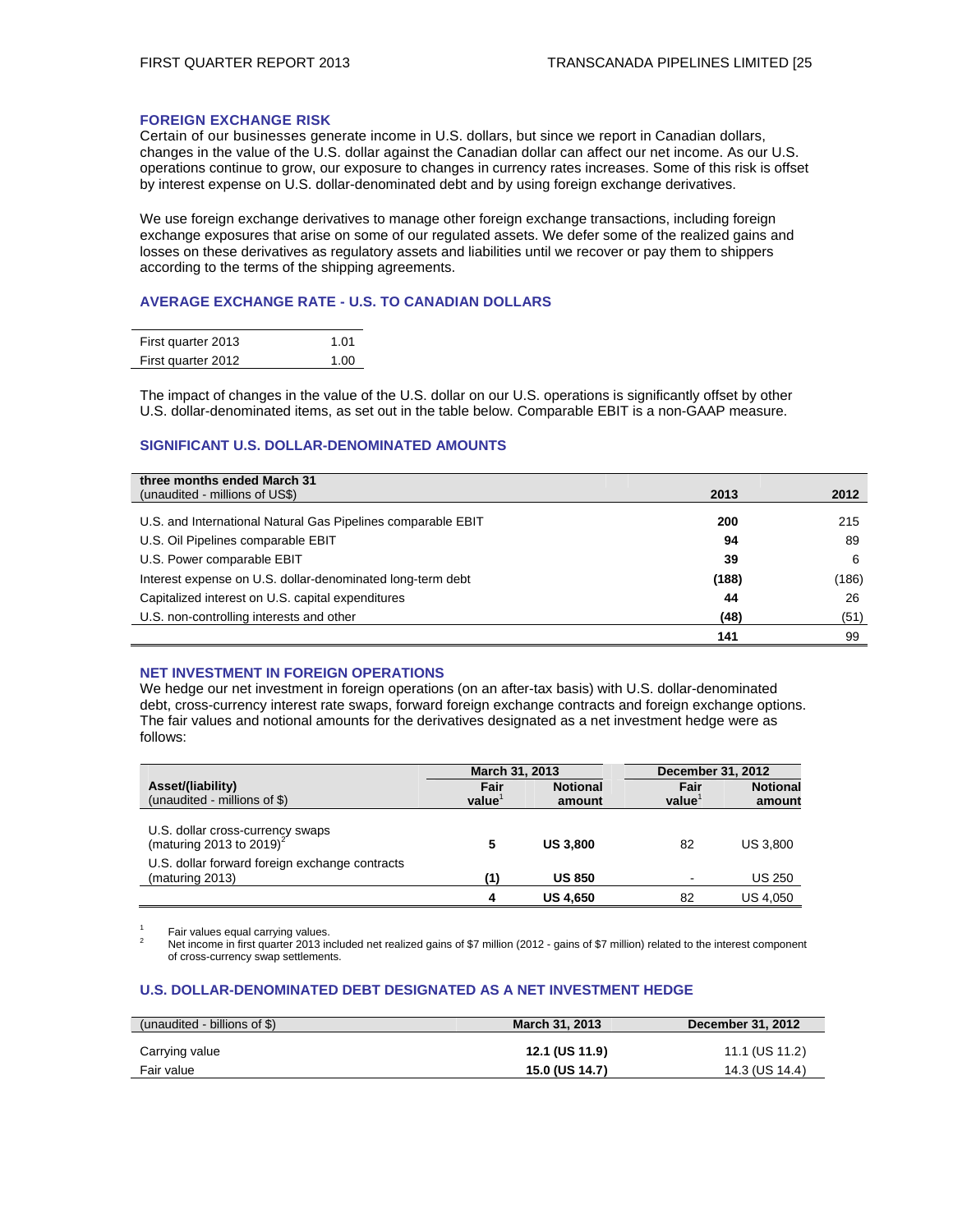# **FAIR VALUE OF DERIVATIVES USED TO HEDGE OUR**

## **U.S. DOLLAR INVESTMENT IN FOREIGN OPERATIONS**

The classification of the fair value of derivatives to hedge our net investments on the balance sheet.

| (unaudited - millions of \$) | <b>March 31, 2013</b> | December 31, 2012 |
|------------------------------|-----------------------|-------------------|
| Other current assets         | 47                    |                   |
| Intangible and other assets  | 22                    | 47                |
| Accounts payable and other   | 10                    |                   |
| Other long-term liabilities  | 55                    | 30                |

## **NON-DERIVATIVE FINANCIAL INSTRUMENTS SUMMARY**

|                                                                  |                                 | March 31, 2013           |                     | December 31, 2012          |  |
|------------------------------------------------------------------|---------------------------------|--------------------------|---------------------|----------------------------|--|
| (unaudited - millions of \$)                                     | Carrying<br>amount <sup>'</sup> | Fair<br>value $\epsilon$ | Carrying<br>amount' | Fair<br>value <sup>2</sup> |  |
| <b>Financial assets</b>                                          |                                 |                          |                     |                            |  |
| Cash and cash equivalents                                        | 388                             | 388                      | 537                 | 537                        |  |
| Accounts receivable and other <sup>3</sup>                       | 1,308                           | 1,361                    | 1,324               | 1,373                      |  |
| Due from TransCanada Corporation                                 | 910                             | 910                      | 985                 | 985                        |  |
| Available for sale assets <sup>3</sup>                           | 49                              | 49                       | 44                  | 44                         |  |
|                                                                  | 2,655                           | 2,708                    | 2,890               | 2,939                      |  |
| Financial liabilities $4$                                        |                                 |                          |                     |                            |  |
| Notes payable                                                    | 1,474                           | 1,474                    | 2,275               | 2,275                      |  |
| Accounts payable and other long-term<br>liabilities <sup>5</sup> | 1,034                           | 1,034                    | 1,535               | 1,535                      |  |
| Accrued interest                                                 | 360                             | 360                      | 370                 | 370                        |  |
| Long-term debt                                                   | 19,926                          | 25,081                   | 18,913              | 24,573                     |  |
| Junior subordinated notes                                        | 1,015                           | 1,083                    | 994                 | 1,054                      |  |
|                                                                  | 23,809                          | 29,032                   | 24,087              | 29,807                     |  |

1 Recorded at amortized cost, except for US\$350 million (December 31, 2012 - US\$350 million) of long-term debt that is attributed to hedged risk which is recorded at fair value. This debt which is recorded at fair value on a recurring basis is classified in Level II of the fair value hierarchy using the income approach based on interest rates from external data service providers.

 The fair value measurement of financial assets and liabilities recorded at amortized cost for which fair value is not equal to the carrying value would be included in Level II of the fair value hierarchy using the income approach based on interest rates from external data service providers.

 At March 31, 2013, financial assets of \$1.1 billion (December 31, 2012 - \$1.1 billion) are included in accounts receivable, \$70 million (December 31, 2012 - \$40 million) in other current assets and \$217 million (December 31, 2012 - \$240 million) in intangible and other<br>assets

assets. 4 Condensed consolidated statement of income in first quarter 2013 included losses of \$10 million (2012 - losses of \$15 million) for fair value adjustments related to interest rate swap agreements on US\$350 million of long-term debt at March 31, 2013 (December 31, 2012 - US\$350 million). There were no other unrealized gains or losses from fair value adjustments to non-derivative financial

instruments. 5 At March 31, 2013, financial liabilities of \$1.0 billion (December 31, 2012 - \$1.5 billion) are included in accounts payable, and \$41 million (December 31, 2012 - \$38 million) in other long-term liabilities.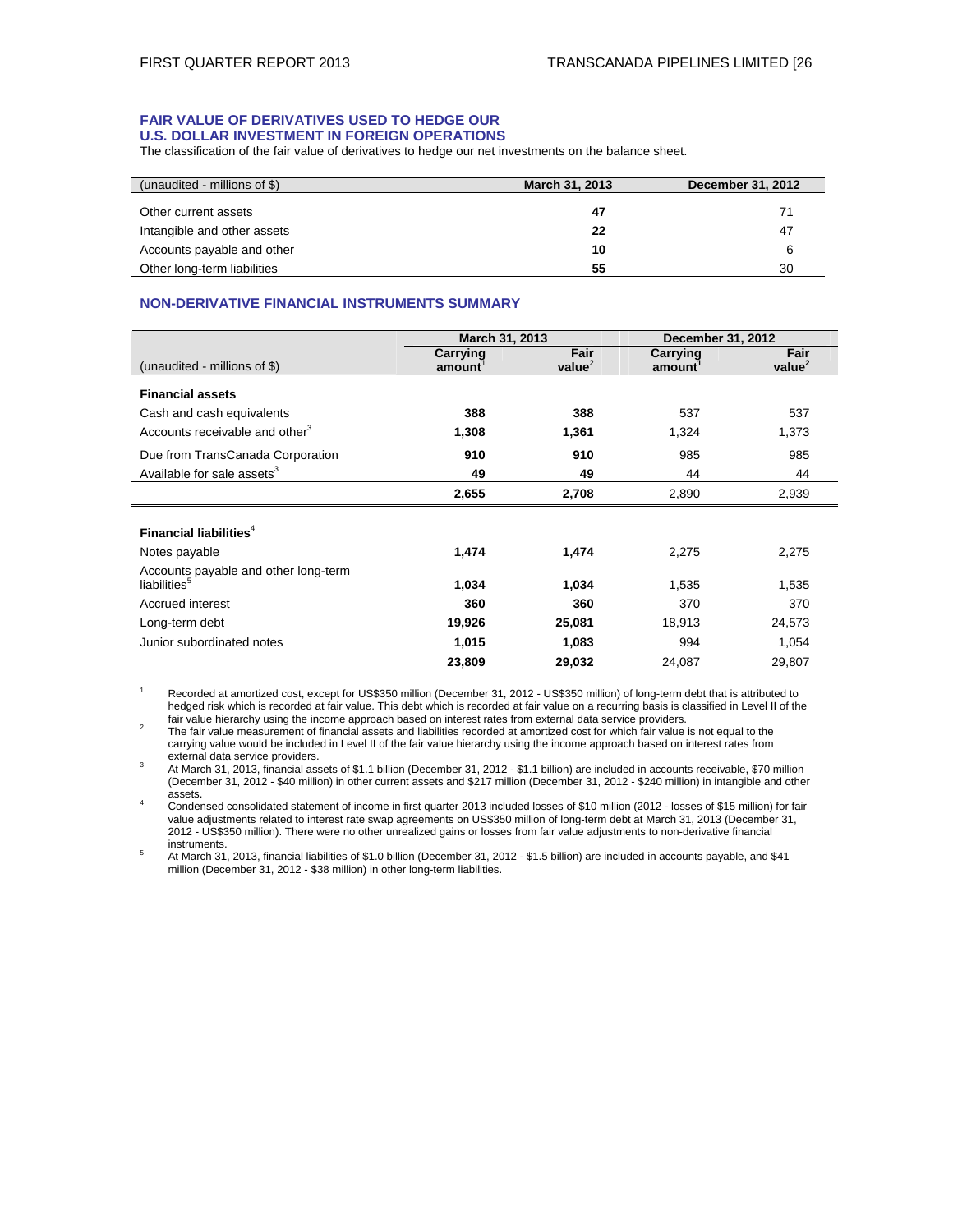# **DERIVATIVE INSTRUMENTS SUMMARY**

The following summary does not include hedges of our net investment in foreign operations.

| 2013                                                                          |             | <b>Natural</b> | Foreign         |                 |
|-------------------------------------------------------------------------------|-------------|----------------|-----------------|-----------------|
| (unaudited - millions of \$ unless noted otherwise)                           | Power       | gas            | exchange        | <b>Interest</b> |
| Derivative instruments held for trading <sup>1</sup>                          |             |                |                 |                 |
| Fair values <sup>2</sup>                                                      |             |                |                 |                 |
| Assets                                                                        | \$159       | \$85           | \$-             | \$13            |
| Liabilities                                                                   | $$^{(206)}$ | \$(93)         | \$(8)           | \$(13)          |
| Notional values                                                               |             |                |                 |                 |
| Volumes <sup>3</sup>                                                          |             |                |                 |                 |
| Sales                                                                         | 36,445      | 71             |                 |                 |
| Purchases                                                                     | 34,536      | 102            |                 |                 |
| Canadian dollars                                                              |             |                |                 | 620             |
| U.S. dollars                                                                  |             |                | <b>US 1,396</b> | <b>US 200</b>   |
| Net unrealized (losses)/gains in the three months<br>ended March 31, 2013 $4$ | \$(8)       | \$9            | \$(6)           | \$-             |
| Net realized losses in the three months ended<br>March 31, 2013 <sup>4</sup>  | \$(7)       | \$(2)          | \$(1)           | \$-             |
| Maturity dates                                                                | 2013-2017   | 2013-2016      | 2013-2014       | 2013-2016       |
|                                                                               |             |                |                 |                 |
| Derivative instruments in hedging<br>relationships <sup>5,6</sup>             |             |                |                 |                 |
| Fair values <sup>2</sup>                                                      |             |                |                 |                 |
| Assets                                                                        | \$70        | \$-            | \$-             | \$10            |
| Liabilities                                                                   | \$(73)      | \$(1)          | \$(36)          | \$-             |
| Notional values                                                               |             |                |                 |                 |
| Volumes <sup>3</sup>                                                          |             |                |                 |                 |
| Sales                                                                         | 6,358       |                |                 |                 |
| Purchases                                                                     | 14,400      | 1              |                 |                 |
| U.S. dollars                                                                  |             |                | <b>US 23</b>    | <b>US 350</b>   |
| Cross-currency                                                                |             |                | 136/US 100      |                 |
| Net realized gains in the three months ended<br>March 31, 2013 <sup>4</sup>   | \$73        | \$-            | \$-             | \$2             |
| Maturity dates                                                                | 2013-2018   | 2013           | 2013-2014       | 2013-2015       |

1 All derivative instruments held for trading have been entered into for risk management purposes and are subject to our risk management strategies, policies and limits. These include derivatives that have not been designated as hedges or do not qualify for

hedge accounting treatment but have been entered into as economic hedges to manage our exposure to market risk.

Fair values equal carrying values.

3 Volumes for power and natural gas derivatives are in GWh and Bcf, respectively. 4

 Realized and unrealized gains and losses on held for trading derivative instruments used to purchase and sell power and natural gas are included net in revenues. Realized and unrealized gains and losses on interest rate and foreign exchange derivative financial instruments held for trading are included in interest expense and interest income and other, respectively. The effective portion of the change in fair value of derivative instruments in hedging relationships is initially recognized in OCI and reclassified to revenues, interest expense and interest income and other, as appropriate, as the original hedged item settles. 5

 All hedging relationships are designated as cash flow hedges except for interest rate derivative financial instruments designated as fair value hedges with a fair value of \$10 million and a notional amount of US\$350 million. For the three months ended March 31, 2013, net realized gains on fair value hedges were \$2 million and were included in interest expense. For the three months ended<br>March 31, 2013, we did not record any amounts in net income related to ineffectiveness for fai

For the three months ended March 31, 2013, there were no gains or losses included in net income relating to discontinued cash flow hedges where it was probable that the anticipated transaction would not occur.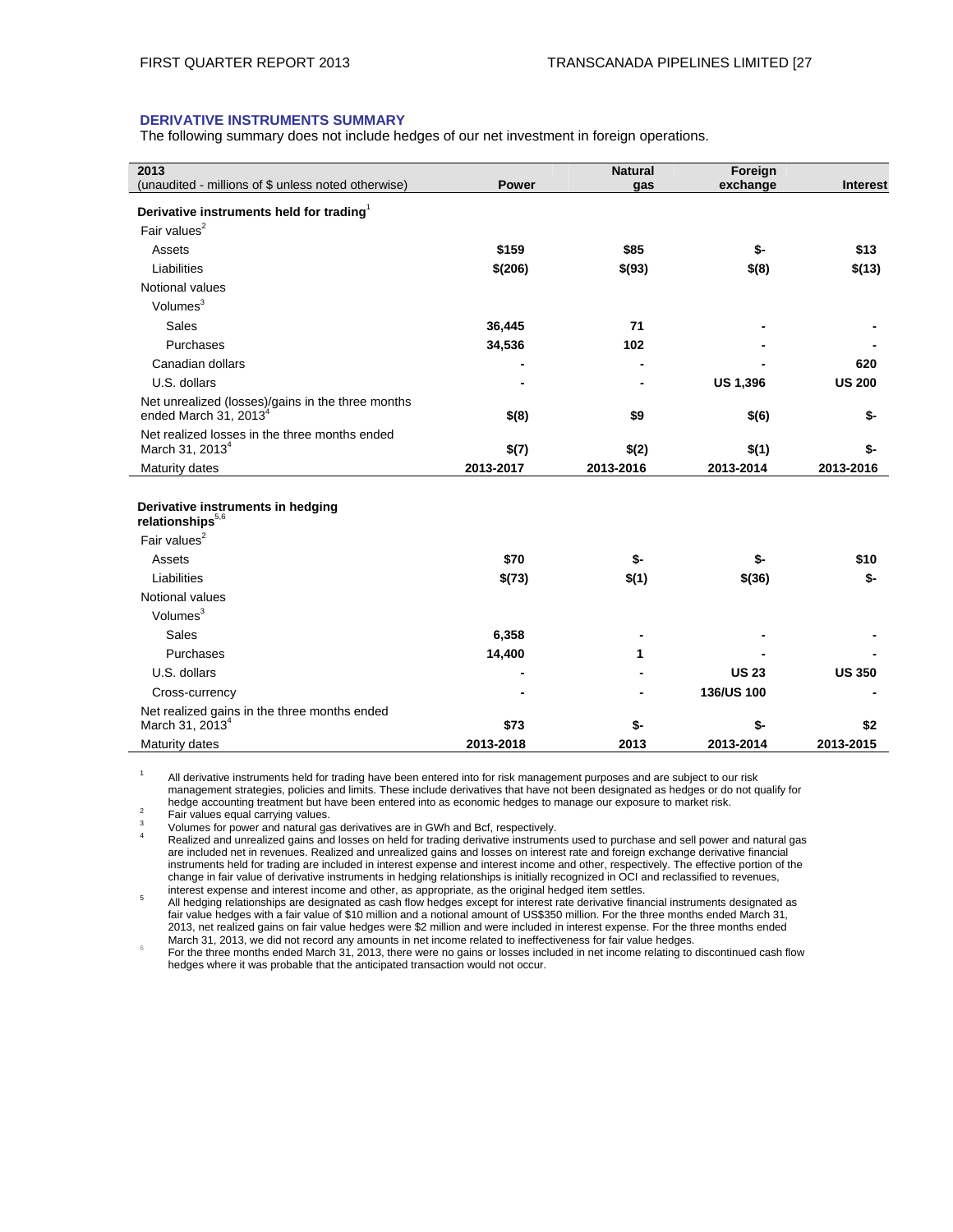The following summary does not include hedges of our net investment in foreign operations.

|                                                                                        |              | <b>Natural</b> | Foreign         |                 |
|----------------------------------------------------------------------------------------|--------------|----------------|-----------------|-----------------|
| 2012<br>(unaudited - millions of \$ unless noted otherwise)                            | <b>Power</b> | gas            | exchange        | <b>Interest</b> |
|                                                                                        |              |                |                 |                 |
| Derivative instruments held for trading <sup>1</sup>                                   |              |                |                 |                 |
| Fair values <sup>2,3</sup>                                                             |              |                |                 |                 |
| Assets                                                                                 | \$139        | \$88           | \$1             | \$14            |
| Liabilities                                                                            | \$(176)      | \$(104)        | \$(2)           | \$(14)          |
| Notional values <sup>3</sup>                                                           |              |                |                 |                 |
| Volumes <sup>4</sup>                                                                   |              |                |                 |                 |
| <b>Sales</b>                                                                           | 31,066       | 65             |                 |                 |
| Purchases                                                                              | 31,135       | 83             |                 |                 |
| Canadian dollars                                                                       |              |                |                 | 620             |
| U.S. dollars                                                                           |              |                | <b>US 1,408</b> | <b>US 200</b>   |
| Net unrealized (losses)/gains in the three months<br>ended March 31, 2012 <sup>5</sup> | \$(7)        | \$(14)         | \$6             | \$-             |
| Net realized (losses)/gains in the three months<br>ended March 31, 2012 <sup>5</sup>   | \$15         | \$(10)         | \$9             | \$-             |
| <b>Maturity dates</b>                                                                  | 2013-2017    | 2013-2016      | 2013            | 2013-2016       |
|                                                                                        |              |                |                 |                 |
| Derivative instruments in hedging<br>relationships $6,7$                               |              |                |                 |                 |
| Fair values <sup>2,3</sup>                                                             |              |                |                 |                 |
| Assets                                                                                 | \$76         | \$-            | \$-             | \$10            |
| Liabilities                                                                            | \$(97)       | \$(2)          | \$(38)          | \$-             |
| Notional values <sup>3</sup>                                                           |              |                |                 |                 |
| Volumes <sup>4</sup>                                                                   |              |                |                 |                 |
| Sales                                                                                  | 7,200        |                |                 |                 |
| Purchases                                                                              | 15,184       | 1              |                 |                 |
| U.S. dollars                                                                           |              |                | <b>US 12</b>    | <b>US 350</b>   |
| Cross-currency                                                                         |              |                | 136/US 100      |                 |
| Net realized (losses)/gains in the three months                                        |              |                |                 |                 |
| ended March 31, 2012 <sup>5</sup>                                                      | \$(32)       | \$(6)          | \$-             | \$1             |
| Maturity dates                                                                         | 2013-2018    | 2013           | 2013-2014       | 2013-2015       |

1 All derivative instruments held for trading have been entered into for risk management purposes and are subject to our risk management strategies, policies and limits. This includes derivatives that have not been designated as hedges or do not qualify for hedge accounting treatment but have been entered into as economic hedges to manage our exposure to market risk.

Fair values equal carrying values.

3 As at December 31, 2012.

4 Volumes for power and natural gas derivatives are in GWh and Bcf, respectively. 5

 Realized and unrealized gains and losses on held for trading derivative instruments used to purchase and sell power and natural gas are included net in revenues. Realized and unrealized gains and losses on interest rate and foreign exchange derivative financial instruments held for trading are included in interest expense and interest income and other, respectively. The effective portion of the change in fair value of derivative instruments in hedging relationships is initially recognized in OCI and reclassified to revenues, interest expense and interest income and other, as appropriate, as the original hedged item settles.

 All hedging relationships are designated as cash flow hedges except for interest rate derivative financial instruments designated as fair value hedges with a fair value of \$10 million and a notional amount of US\$350 million. For the three months ended March 31, 2012, net realized gains on fair value hedges were \$2 million and were included in interest expense. For the three months ended

March 31, 2012, we did not record any amounts in net income related to ineffectiveness for fair value hedges.<br><sup>7</sup> For the three months ended March 31, 2012, there were no gains or losses included in net income relating to hedges where it was probable that the anticipated transaction would not occur.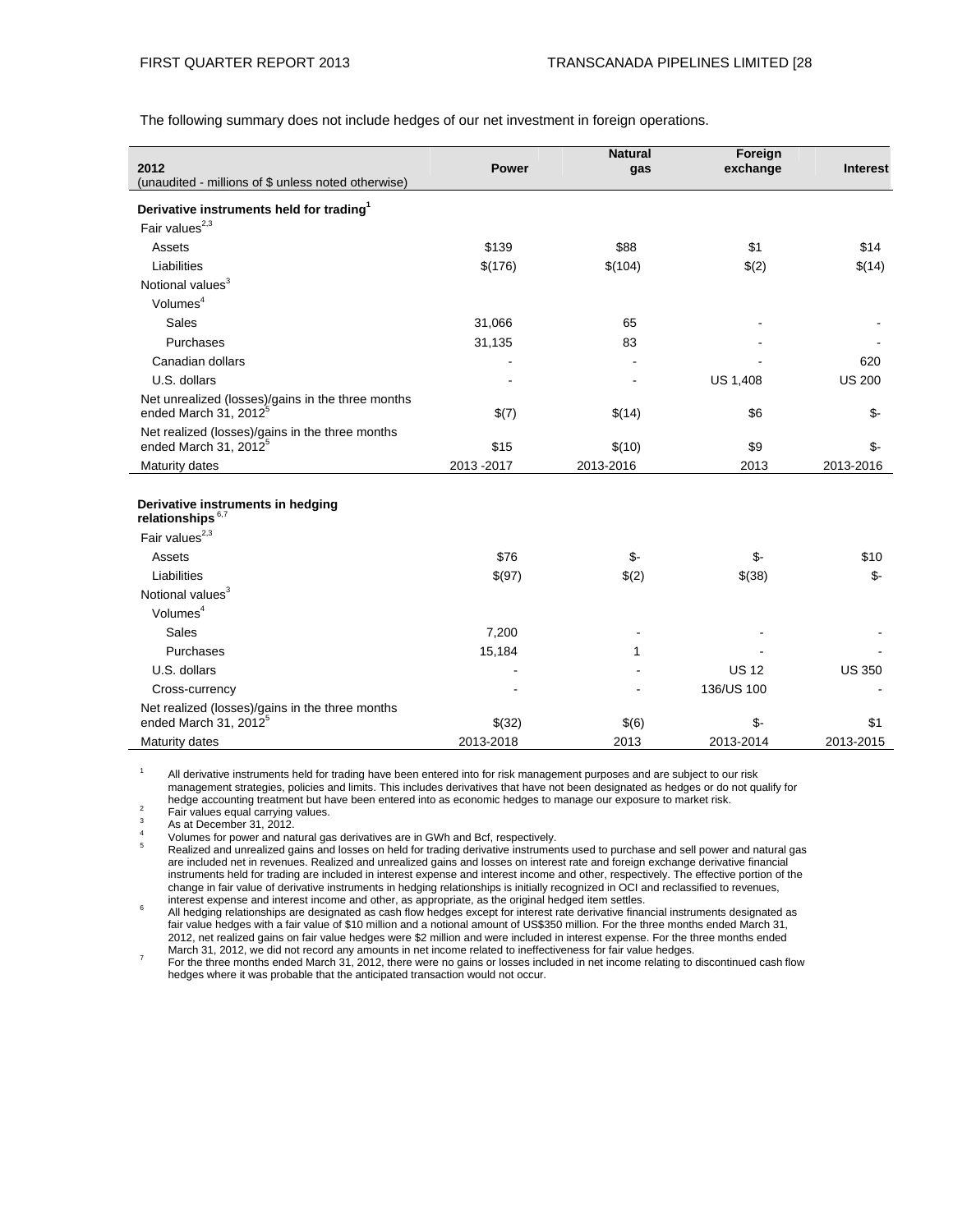# **BALANCE SHEET PRESENTATION OF DERIVATIVE INSTRUMENTS**

The fair value of the derivative instruments on the balance sheet.

| (unaudited - millions of \$) | March 31, 2013 | <b>December 31, 2012</b> |
|------------------------------|----------------|--------------------------|
| Current                      |                |                          |
| Other current assets         | 248            | 259                      |
| Accounts payable and other   | (302)          | (283)                    |
| Long term                    |                |                          |
| Intangible and other assets  | 158            | 187                      |
| Other long-term liabilities  | (193)          | (186)                    |

### **DERIVATIVES IN CASH FLOW HEDGING RELATIONSHIPS**

The components of other comprehensive income (OCI) related to derivatives in cash flow hedging relationships.

| Cash flow hedges'                                                                                                |              |      | <b>Natural</b> |      | Foreign  |      |                 |      |
|------------------------------------------------------------------------------------------------------------------|--------------|------|----------------|------|----------|------|-----------------|------|
| three months ended March 31                                                                                      | <b>Power</b> |      | qas            |      | exchange |      | <b>Interest</b> |      |
| (unaudited - millions of \$, pre-tax)                                                                            | 2013         | 2012 | 2013           | 2012 | 2013     | 2012 | 2013            | 2012 |
| Change in fair value of derivative<br>instruments recognized in OCI<br>(effective portion)                       | 36           | (66) |                | (10) | 2        | (3)  |                 |      |
| Reclassification of gains and losses on<br>derivative instruments from AOCI to<br>net income (effective portion) | (11)         | 47   |                | 13   |          |      | 4               | 6    |
| Gains and losses on derivative<br>instruments recognized in earnings<br>(ineffective portion)                    | (5)          | (6)  |                | (2)  |          |      |                 |      |

1 No amounts have been excluded from the assessment of hedge effectiveness.

#### **CREDIT RISK RELATED CONTINGENT FEATURES**

Derivatives contracts often contain financial assurance provisions that may require us to provide collateral if a credit risk-related contingent event occurs (for example, if our credit rating is downgraded to noninvestment grade).

Based on contracts in place and market prices at March 31, 2013, the aggregate fair value of all derivative contracts with credit-risk-related contingent features that were in a net liability position was \$34 million (December 31, 2012 - \$37 million), with collateral provided in the normal course of business of nil (December 31, 2012 - nil). If the credit-risk-related contingent features in these agreements had been triggered on March 31, 2013, we would have been required to provide collateral of \$34 million (December 31, 2012 - \$37 million) to our counterparties. Collateral may also need to be provided should the fair value of derivative instruments exceed pre-defined contractual exposure limit thresholds.

We feel we have sufficient liquidity in the form of cash and undrawn committed revolving bank lines to meet these contingent obligations should they arise.

#### **FAIR VALUE HIERARCHY**

Assets and liabilities that are recorded at fair value are required to be categorized into three levels based on the fair value hierarchy.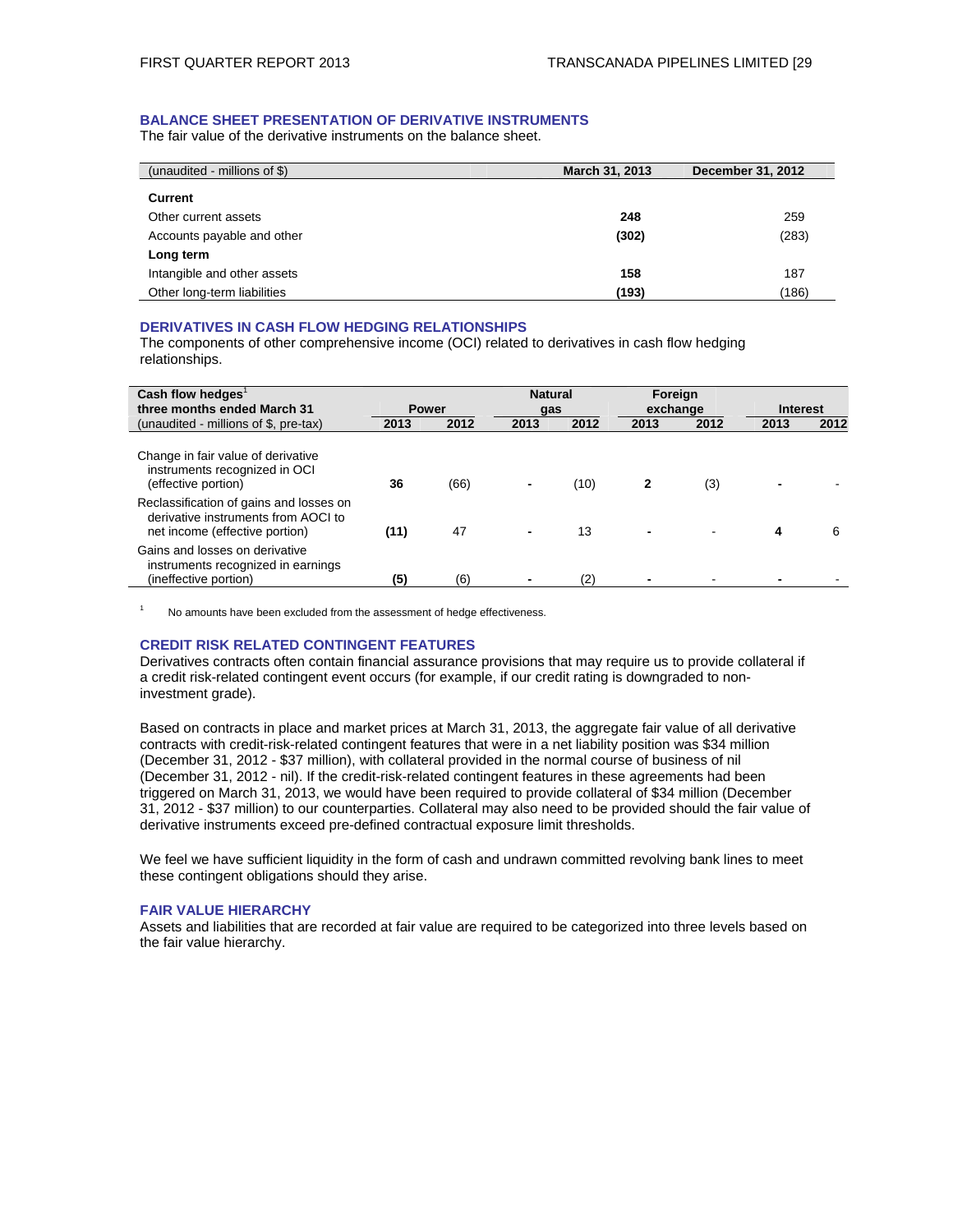| <b>Levels</b> | How fair value has been determined                                                                                                                                                                                                                                                                                                                                                                                                                                                                                                                                                           |
|---------------|----------------------------------------------------------------------------------------------------------------------------------------------------------------------------------------------------------------------------------------------------------------------------------------------------------------------------------------------------------------------------------------------------------------------------------------------------------------------------------------------------------------------------------------------------------------------------------------------|
| Level I       | Quoted prices in active markets for identical assets and liabilities that we have the ability to access at the<br>measurement date.                                                                                                                                                                                                                                                                                                                                                                                                                                                          |
| Level II      | Valuation based on the extrapolation of inputs, other than quoted prices included within Level I, for which all<br>significant inputs are observable directly or indirectly.                                                                                                                                                                                                                                                                                                                                                                                                                 |
|               | Inputs include published exchange rates, interest rates, interest rate swap curves, yield curves and broker<br>quotes from external data service providers.                                                                                                                                                                                                                                                                                                                                                                                                                                  |
|               | This category includes interest rate and foreign exchange derivative assets and liabilities where fair value is<br>determined using the income approach and power and natural gas commodity derivatives where fair value is<br>determined using the market approach.                                                                                                                                                                                                                                                                                                                         |
| Level III     | Valuation of assets and liabilities measured on a recurring basis using a market approach based on inputs that<br>are unobservable and significant to the overall fair value measurement. This category includes long-dated<br>commodity transactions in certain markets where liquidity is low. Long term electricity prices are estimated<br>using a third-party modeling tool which takes into account physical operating characteristics of generation<br>facilities in the markets in which we operate.                                                                                 |
|               | Model inputs include market fundamentals such as fuel prices, power supply additions and retirements, power<br>demand, seasonal hydro conditions and transmission constraints. Long-term North American natural gas<br>prices are based on a view of future natural gas supply and demand, as well as exploration and development<br>costs. Significant decreases in fuel prices or demand for electricity or natural gas, or increases in the supply of<br>electricity or natural gas is expected to or may result in a lower fair value measurement of contracts included in<br>Level III. |

The fair value of our assets and liabilities measured on a recurring basis, including both current and noncurrent positions.

|                                       | <b>Quoted prices</b><br>in active<br><b>Significant other</b><br>markets<br>observable inputs<br>(Level I) |             | <b>Significant</b><br>unobservable |                          |                       |                          |              |             |
|---------------------------------------|------------------------------------------------------------------------------------------------------------|-------------|------------------------------------|--------------------------|-----------------------|--------------------------|--------------|-------------|
|                                       |                                                                                                            |             | (Level II)                         |                          | inputs<br>(Level III) |                          | <b>Total</b> |             |
|                                       | Mar                                                                                                        | <b>Dec</b>  | Mar                                | <b>Dec</b>               | Mar                   | <b>Dec</b>               | Mar          | <b>Dec</b>  |
| (unaudited - millions of \$, pre-tax) | 31,<br>2013                                                                                                | 31.<br>2012 | 31,<br>2013                        | 31.<br>2012              | 31,<br>2013           | 31.<br>2012              | 31,<br>2013  | 31.<br>2012 |
| Derivative instrument assets:         |                                                                                                            |             |                                    |                          |                       |                          |              |             |
| Power commodity contracts             |                                                                                                            |             | 224                                | 213                      | 5                     | 2                        | 229          | 215         |
| Natural gas commodity contracts       | 77                                                                                                         | 75          | 8                                  | 13                       |                       | $\overline{\phantom{a}}$ | 85           | 88          |
| Foreign exchange contracts            |                                                                                                            | -           | 69                                 | 119                      |                       | ٠                        | 69           | 119         |
| Interest rate contracts               |                                                                                                            |             | 23                                 | 24                       |                       |                          | 23           | 24          |
| Derivative instrument liabilities:    |                                                                                                            |             |                                    |                          |                       |                          |              |             |
| Power commodity contracts             |                                                                                                            | -           | (275)                              | (269)                    | (4)                   | (4)                      | (279)        | (273)       |
| Natural gas commodity contracts       | (79)                                                                                                       | (95)        | (15)                               | (11)                     | $\blacksquare$        | $\overline{\phantom{a}}$ | (94)         | (106)       |
| Foreign exchange contracts            |                                                                                                            | -           | (109)                              | (76)                     |                       | $\overline{\phantom{a}}$ | (109)        | (76)        |
| Interest rate contracts               |                                                                                                            | -           | (13)                               | (14)                     |                       | $\overline{\phantom{a}}$ | (13)         | (14)        |
| Non-derivative financial instruments: |                                                                                                            |             |                                    |                          |                       |                          |              |             |
| Available for sale assets             | 49                                                                                                         | 44          | $\blacksquare$                     | $\overline{\phantom{a}}$ | $\blacksquare$        | $\blacksquare$           | 49           | 44          |
|                                       | 47                                                                                                         | 24          | (88)                               | (1)                      |                       | (2)                      | (40)         | 21          |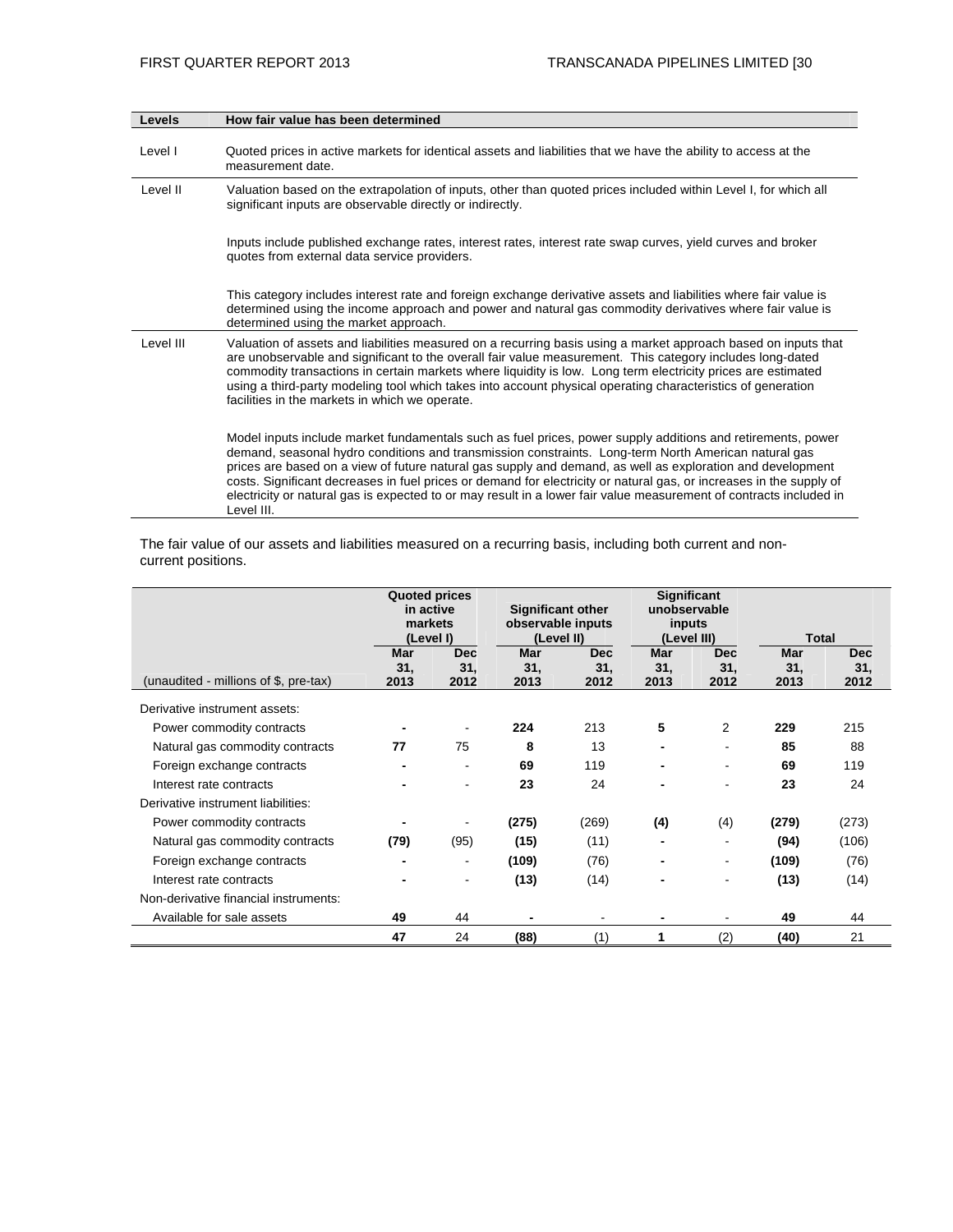The following table presents the net change in the Level III fair value category.

| Net change in the Level III fair value category |             |      |
|-------------------------------------------------|-------------|------|
| three months ended March 31                     | Derivatives |      |
| (unaudited - millions of \$, pre-tax)           | 2013        | 2012 |
| Balance at January 1                            | (2)         | (15) |
| Total gains included in OCI                     |             |      |
| <b>Balance at March 31</b>                      |             |      |

1 For the three months ended March 31, 2013, the unrealized gains or losses included in net income attributed to derivatives in the Level III category that were still held at the reporting date was nil (2012 - nil).

A 10 per cent increase or decrease in commodity prices, with all other variables held constant, would result in a \$3 million decrease or increase, respectively, in the fair value of outstanding derivative instruments included in Level III at March 31, 2013.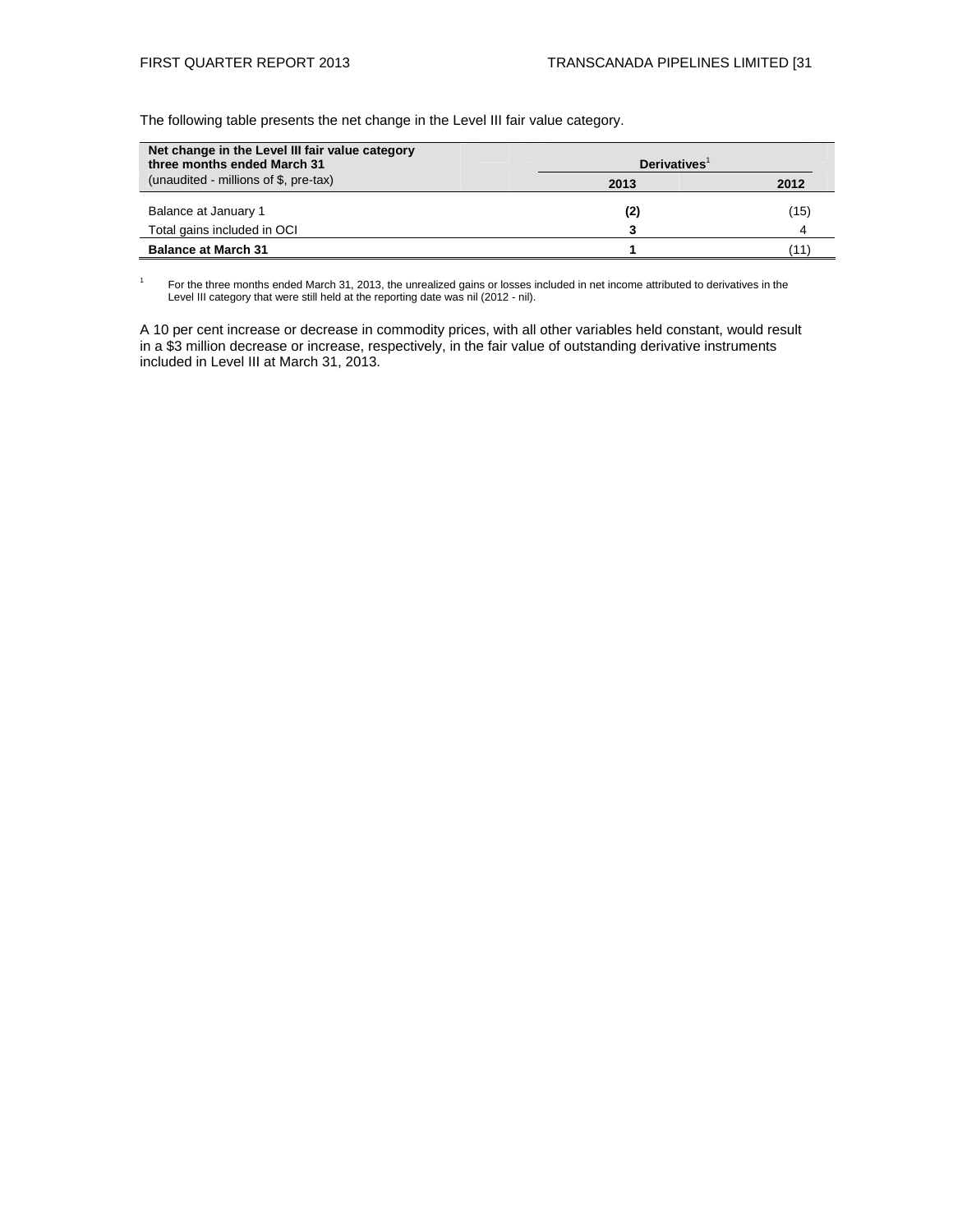# Other information

## **CONTROLS AND PROCEDURES**

Management, including our President and CEO and our CFO, evaluated the effectiveness of our disclosure controls and procedures as at March 31, 2013, as required by the Canadian securities regulatory authorities and by the SEC, and concluded that our disclosure controls and procedures are effective at a reasonable assurance level.

There were no changes in first quarter 2013 that had or are likely to have a material impact on our internal control over financial reporting.

Management is in the process of implementing an Enterprise Resource Planning (ERP) system that will likely affect some processes supporting internal control over financial reporting in subsequent quarters of 2013. The phased implementation period is planned to begin July 1, 2013.

#### **CRITICAL ACCOUNTING POLICIES AND ESTIMATES, AND ACCOUNTING CHANGES**

When we prepare financial statements that conform with U.S. GAAP, we are required to make estimates and assumptions that affect the timing and amount we record for our assets, liabilities, revenues and expenses because these items may be affected by future events. We base the estimates and assumptions on the most current information available, using our best judgment. We also regularly assess the assets and liabilities themselves.

Our significant accounting policies and critical accounting estimates have remained unchanged since December 31, 2012. You can find a summary of our significant accounting policies and critical accounting estimates in our 2012 Annual Report.

## **Changes in accounting policies for 2013**

#### **Balance sheet offsetting**

Effective January 1, 2013, we adopted the Accounting Standards Update (ASU) on disclosures about balance sheet offsetting as issued by the Financial Accounting Standards Board (FASB) to enable understanding of the effects of netting arrangements on our financial position. Adoption of the ASU has resulted in increased qualitative and quantitative disclosures about certain derivative instruments that are either offset in accordance with current U.S. GAAP or are subject to a master netting arrangement or similar agreement.

#### **Accumulated other comprehensive income**

Effective January 1, 2013, we adopted the ASU on reporting of amounts reclassified out of accumulated other comprehensive income (AOCI) as issued by the FASB. Adoption of the ASU has resulted in providing additional qualitative and quantitative disclosures about significant amounts reclassified out of AOCI into net income.

#### **Future accounting changes**

## **Obligations resulting from joint and several liability arrangements**

In February 2013, the FASB issued guidance for recognizing, measuring, and disclosing obligations resulting from joint and several liability arrangements when the total amount of the obligation is fixed at the reporting date. Debt arrangements, other contractual obligations, and settled litigation and judicial rulings are examples of these obligations. This ASU is effective retrospectively for fiscal years, and interim periods within those years, beginning after December 15, 2013. We are evaluating the impact that adopting the ASU would have on our consolidated financial statements, but do not expect it to be material.

#### **Foreign currency matters - cumulative translation adjustment**

In March 2013, the FASB issued amended guidance related to the release of the cumulative translation adjustment into net income when a parent either sells a part or all of its investment in a foreign entity or no longer holds a controlling financial interest in a subsidiary or group of assets that is a business. This ASU is effective prospectively for fiscal years, and interim reporting periods within those years, beginning after December 15, 2013. Early adoption is allowed as of the beginning of the entity's fiscal year. We are evaluating the impact that adopting this ASU would have on our consolidated financial statements, but do not expect it to be material.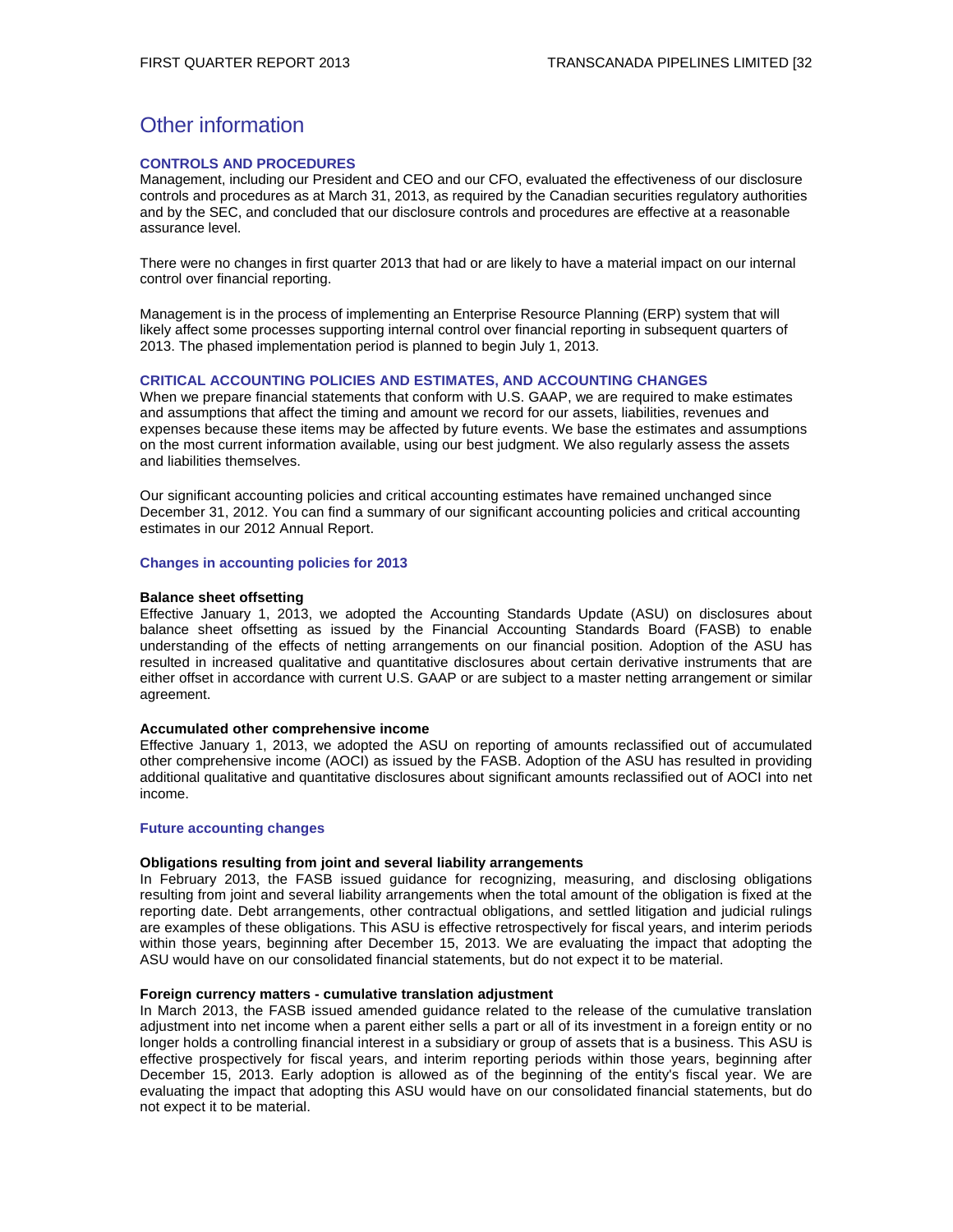# QUARTERLY RESULTS

# **SELECTED QUARTERLY CONSOLIDATED FINANCIAL DATA**

(millions of \$, except per share amounts)

|                                                    | 2013         |               | 2012   |                     |              |               | 2011   |                     |
|----------------------------------------------------|--------------|---------------|--------|---------------------|--------------|---------------|--------|---------------------|
| (unaudited)                                        | <b>First</b> | <b>Fourth</b> |        | <b>Third Second</b> | <b>First</b> | <b>Fourth</b> |        | <b>Third Second</b> |
| Revenues                                           | 2,252        | 2.089         | 2,126  | 1,847               | 1.945        | 2.015         | 2.043  | 1,851               |
| Net income attributable to common shares           | 458          | 315           | 379    | 282                 | 362          | 372           | 379    | 348                 |
| <b>Share Statistics</b>                            |              |               |        |                     |              |               |        |                     |
| Net Income per common share - basic and<br>diluted | \$0.62       | \$0.43        | \$0.51 | \$0.38              | \$0.49       | \$0.54        | \$0.56 | \$0.52              |

# **FACTORS AFFECTING QUARTERLY FINANCIAL INFORMATION BY BUSINESS SEGMENT**

Quarter-over-quarter revenues and net incomes sometimes fluctuate. The causes of this fluctuation vary across our business segments.

In Natural Gas Pipelines, quarter-over-quarter revenues and net income generally remain relatively stable during any fiscal year. Over the long term, however, they fluctuate because of:

- regulators' decisions
- negotiated settlements with shippers
- seasonal fluctuations in short-term throughput volumes on U.S. pipelines
- acquisitions and divestitures
- developments outside of the normal course of operations
- newly constructed assets being placed in service.

In Oil Pipelines, annual revenues and net income are based on contracted crude oil transportation and uncommitted spot transportation. Quarter-over-quarter revenues and net income during any particular fiscal year remain relatively stable.

In Energy, quarter-over-quarter revenues and net income are affected by:

- weather
- customer demand
- market prices
- capacity prices and payments
- planned and unplanned plant outages
- acquisitions and divestitures
- certain fair value adjustments
- developments outside of the normal course of operations
- newly constructed assets being placed in service.

# **FACTORS AFFECTING FINANCIAL INFORMATION BY QUARTER**

First quarter 2013

• EBIT included \$42 million of pre-tax income (\$84 million after-tax) from the Canadian Restructuring Proposal relating to 2012 and net unrealized losses of \$10 million pre-tax (\$8 million after-tax) from certain risk management activities.

Fourth quarter 2012

• EBIT included net unrealized losses of \$17 million pre-tax (\$12 million after-tax) from certain risk management activities.

Third quarter 2012

• EBIT included net unrealized gains of \$31 million pre-tax (\$20 million after-tax) from certain risk management activities.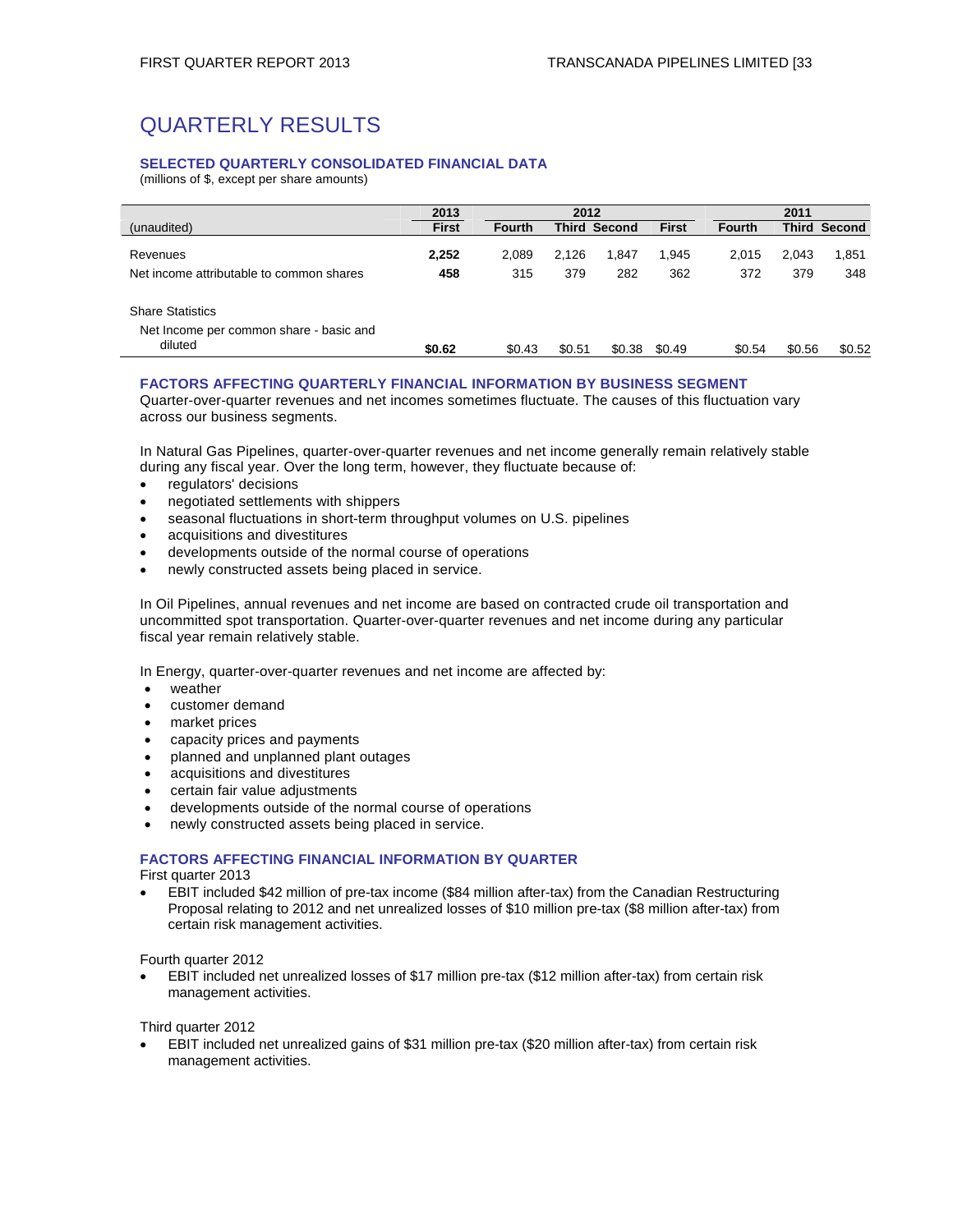Second quarter 2012

• EBIT included a \$50 million pre-tax charge (\$37 million after-tax) from the Sundance A PPA arbitration decision, and net unrealized losses of \$14 million pre-tax (\$13 million after-tax) from certain risk management activities.

First quarter 2012

• EBIT included net unrealized losses of \$22 million pre-tax (\$11 million after-tax) from certain risk management activities.

Fourth quarter 2011

• EBIT included net unrealized gains of \$13 million pre-tax (\$11 million after-tax) from certain risk management activities.

Third quarter 2011

• EBIT included net unrealized losses of \$43 million pre-tax (\$30 million after-tax) from certain risk management activities.

Second quarter 2011

• EBIT included net unrealized losses of \$3 million pre-tax (\$2 million after-tax) from certain risk management activities.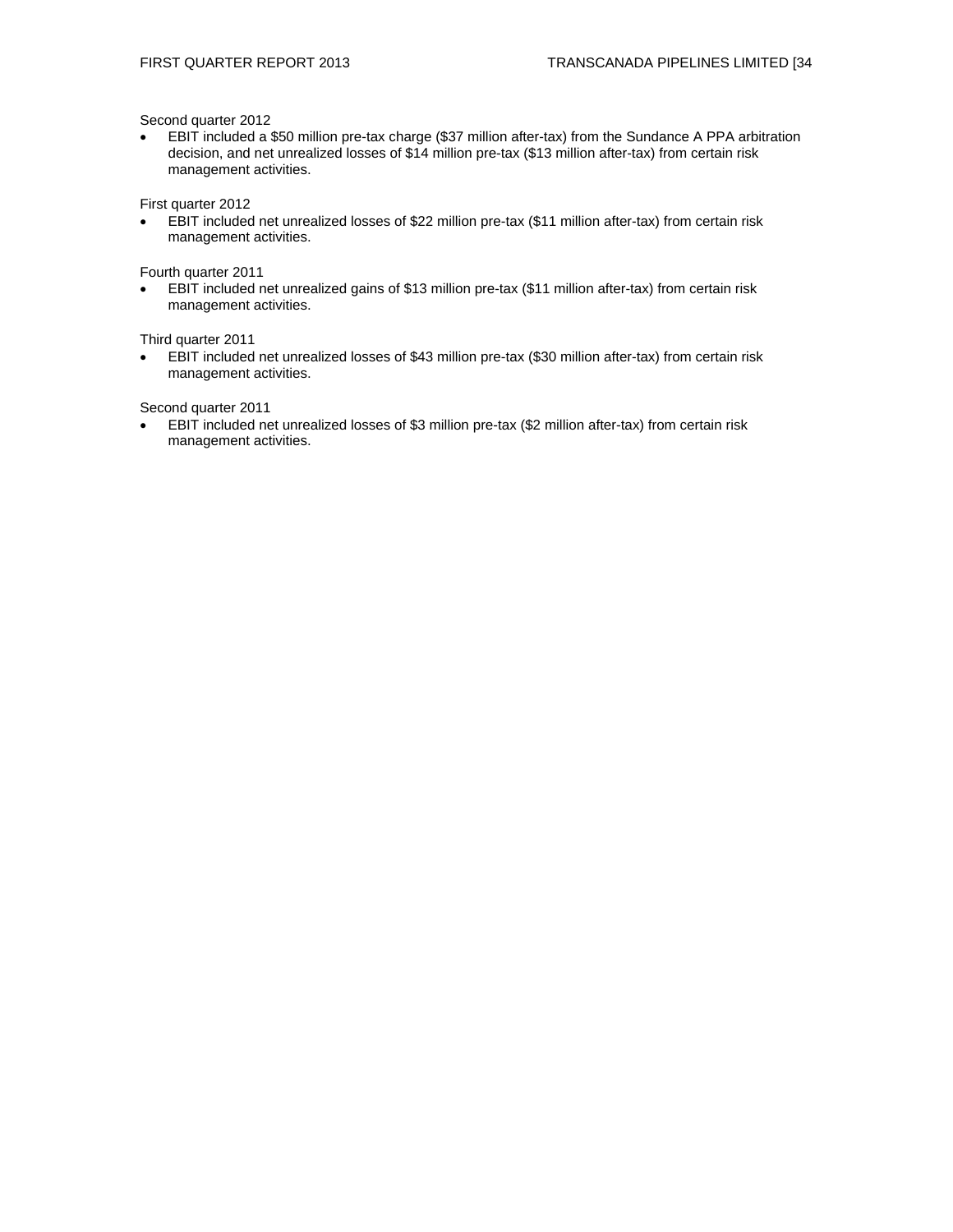# Condensed consolidated statement of income

| three months ended March 31<br>(unaudited - millions of Canadian \$) | 2013  | 2012  |
|----------------------------------------------------------------------|-------|-------|
| <b>Revenues</b>                                                      |       |       |
| Natural gas pipelines                                                | 1,157 | 1,085 |
| Oil pipelines                                                        | 271   | 259   |
| Energy                                                               | 824   | 601   |
|                                                                      | 2,252 | 1,945 |
|                                                                      |       |       |
| <b>Income from Equity Investments</b>                                | 93    | 60    |
|                                                                      |       |       |
| <b>Operating and Other Expenses</b>                                  |       |       |
| Plant operating costs and other                                      | 641   | 592   |
| Commodity purchases resold                                           | 376   | 213   |
| Property taxes                                                       | 109   | 115   |
| Depreciation and amortization                                        | 367   | 344   |
|                                                                      | 1,493 | 1,264 |
| <b>Financial Charges/(Income)</b>                                    |       |       |
| Interest expense                                                     | 262   | 248   |
| Interest income and other                                            | (13)  | (31)  |
|                                                                      | 249   | 217   |
|                                                                      |       |       |
| Income before Income Taxes                                           | 603   | 524   |
|                                                                      |       |       |
| <b>Income Taxes Expense</b>                                          |       |       |
| Current                                                              | 79    | 56    |
| Deferred                                                             | 35    | 71    |
|                                                                      | 114   | 127   |
|                                                                      |       |       |
| <b>Net Income</b>                                                    | 489   | 397   |
| Net income attributable to non-controlling interests                 | 25    | 29    |
| Net Income Attributable to Controlling Interests                     | 464   | 368   |
| Preferred share dividends                                            | 6     | 6     |
| <b>Net Income Attributable to Common Shares</b>                      | 458   | 362   |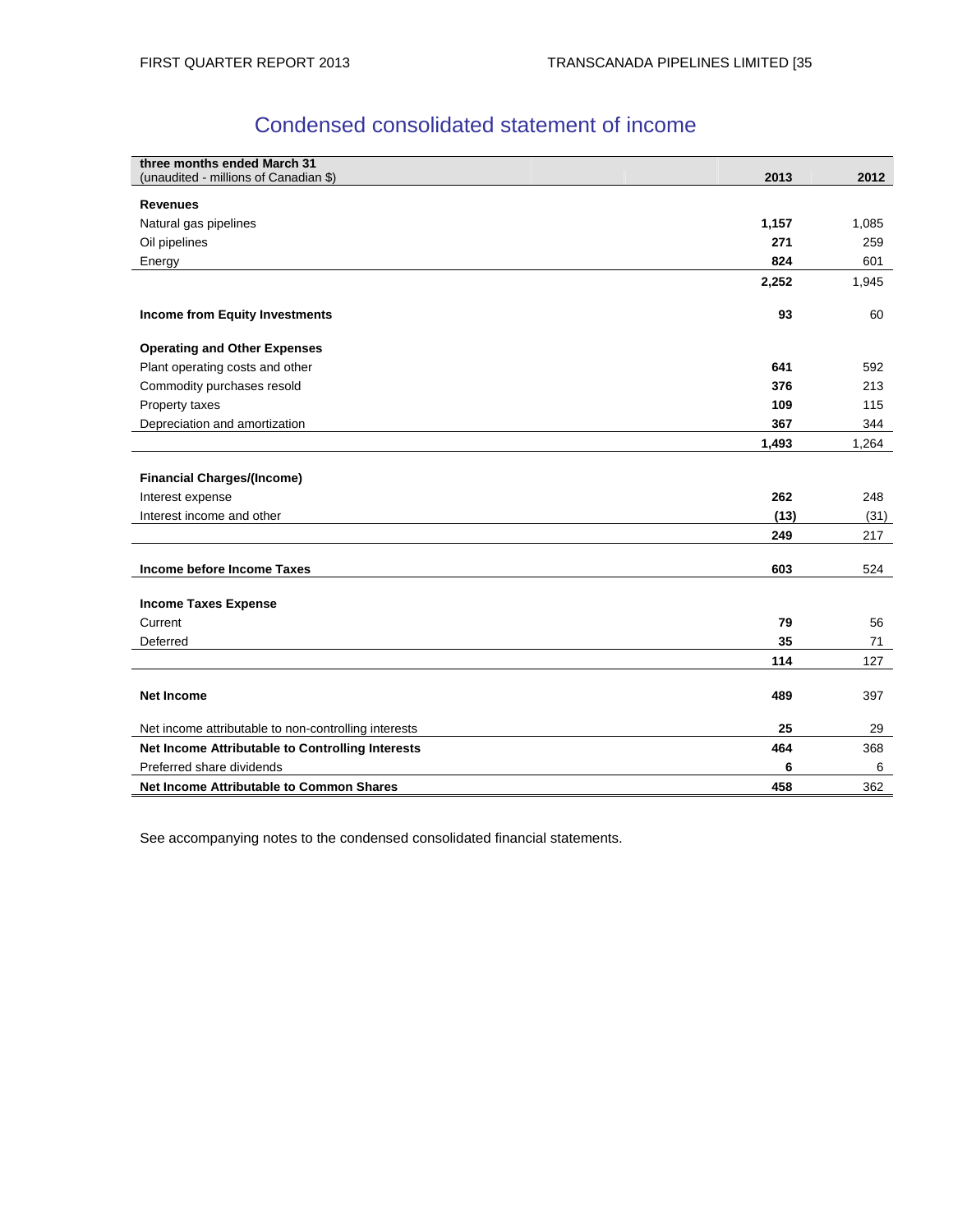# Condensed consolidated statement of comprehensive income

| three months ended March 31                                                                                                          |      |       |
|--------------------------------------------------------------------------------------------------------------------------------------|------|-------|
| (unaudited - millions of Canadian \$)                                                                                                | 2013 | 2012  |
| <b>Net Income</b>                                                                                                                    | 489  | 397   |
| Other Comprehensive Income/(Loss), Net of Income Taxes                                                                               |      |       |
| Foreign currency translation gains and losses on investments in<br>foreign operations                                                | 111  | (107) |
| Change in fair value of net investment hedges                                                                                        | (49) | 38    |
| Change in fair value of cash flow hedges                                                                                             | 21   | (45)  |
| Reclassification to net income of gains and losses on cash flow<br>hedges                                                            | (4)  | 45    |
| Reclassification to net income of actuarial gains and losses and<br>prior service costs on pension and other post-retirement benefit |      |       |
| plans                                                                                                                                | 6    | 10    |
| Other comprehensive income on equity investments                                                                                     | (1)  | 5     |
| Other comprehensive income/(loss) (Note 7)                                                                                           | 84   | (54)  |
| <b>Comprehensive Income</b>                                                                                                          | 573  | 343   |
| Comprehensive income attributable to non-controlling interests                                                                       | 45   | 12    |
| <b>Comprehensive Income Attributable to Controlling Interests</b>                                                                    | 528  | 331   |
| Preferred share dividends                                                                                                            | 6    | 6     |
| <b>Comprehensive Income Attributable to Common Shares</b>                                                                            | 522  | 325   |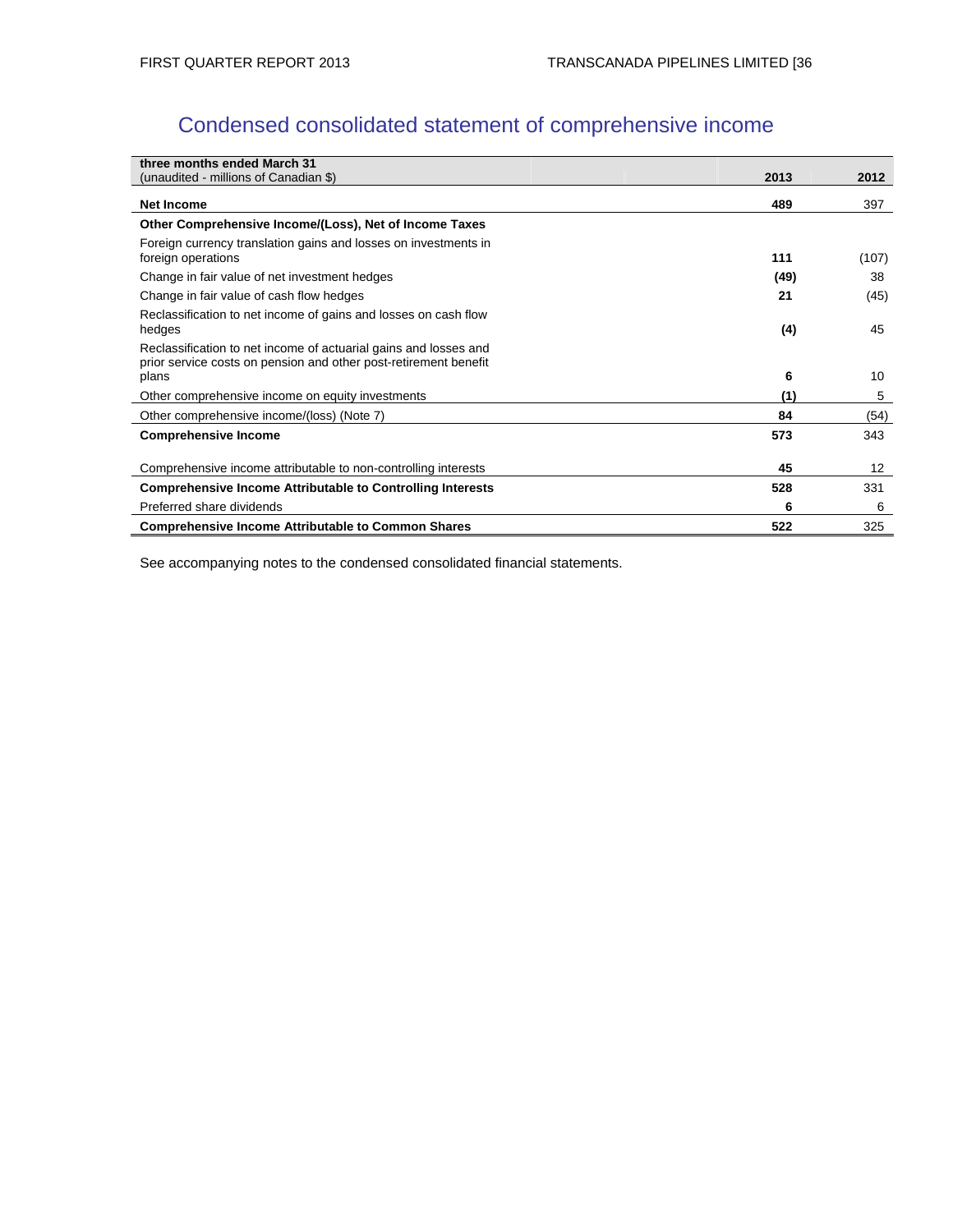# Condensed consolidated statement of cash flows

| three months ended March 31<br>(unaudited - millions of Canadian \$) | 2013  | 2012           |
|----------------------------------------------------------------------|-------|----------------|
| <b>Cash Generated from Operations</b>                                |       |                |
| Net income                                                           | 489   | 397            |
| Depreciation and amortization                                        | 367   | 344            |
| Deferred income taxes                                                | 35    | 71             |
| Income from equity investments                                       | (93)  | (60)           |
| Distributed earnings received from equity investments                | 84    | 83             |
| Employee post-retirement benefits funding lower than expense         | 15    | $\overline{7}$ |
| Other                                                                | 15    | 23             |
| Increase of operating working capital                                | (208) | (164)          |
| Net cash provided by operations                                      | 704   | 701            |
|                                                                      |       |                |
| <b>Investing Activities</b>                                          |       |                |
| Capital expenditures                                                 | (929) | (464)          |
| Equity investments                                                   | (32)  | (216)          |
| Deferred amounts and other                                           | (20)  | (37)           |
| Net cash used in investing activities                                | (981) | (717)          |
| <b>Financing Activities</b>                                          |       |                |
| Dividends on common and preferred shares                             | (316) | (302)          |
| Distributions paid to non-controlling interests                      | (29)  | (27)           |
| Advances (to)/from parent, net                                       | 75    | (259)          |
| Notes payable repaid, net                                            | (829) | (46)           |
| Long-term debt issued, net of issue costs                            | 734   | 492            |
| Repayment of long-term debt                                          | (14)  | (548)          |
| Common shares issued, net of issue costs                             | 499   | 269            |
| Net cash provided by/(used in) financing activities                  | 120   | (421)          |
|                                                                      |       |                |
| Effect of Foreign Exchange Rate Changes on Cash and Cash             |       |                |
| <b>Equivalents</b>                                                   | 8     | (12)           |
|                                                                      |       |                |
| Decrease in Cash and Cash Equivalents                                | (149) | (449)          |
|                                                                      |       |                |
| <b>Cash and Cash Equivalents</b>                                     | 537   |                |
| Beginning of period                                                  |       | 629            |
| <b>Cash and Cash Equivalents</b>                                     |       |                |
| End of period                                                        | 388   | 180            |
|                                                                      |       |                |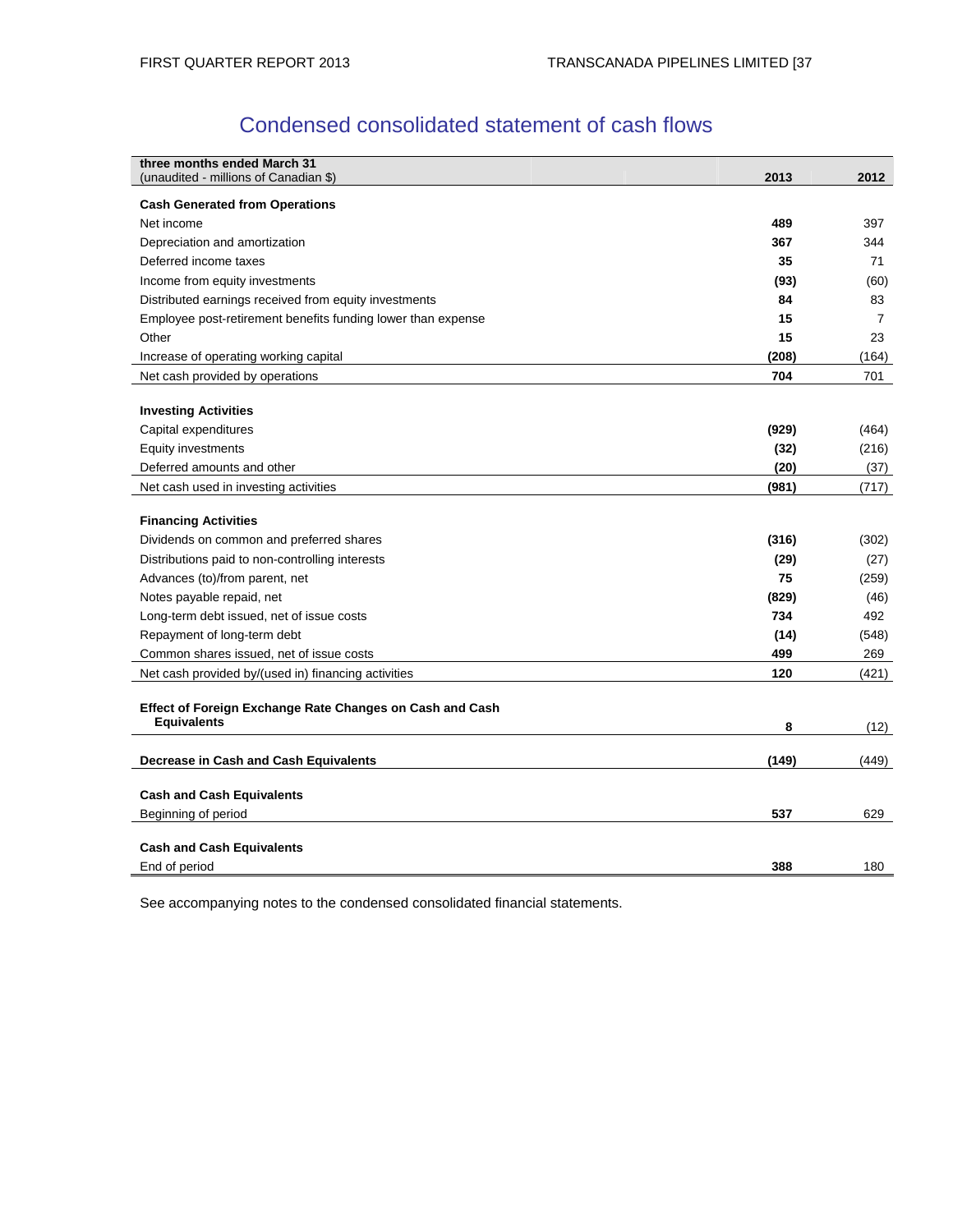# Condensed consolidated balance sheet

| (unaudited - millions of Canadian \$)                             | March 31<br>2013 | December 31<br>2012 |
|-------------------------------------------------------------------|------------------|---------------------|
|                                                                   |                  |                     |
| <b>ASSETS</b>                                                     |                  |                     |
| <b>Current Assets</b>                                             |                  |                     |
| Cash and cash equivalents                                         | 388              | 537                 |
| Accounts receivable                                               | 1,071            | 1,089               |
| Due from TransCanada Corporation                                  | 910              | 985                 |
| Inventories                                                       | 231              | 224                 |
| Other                                                             | 742              | 992                 |
|                                                                   | 3,342            | 3,827               |
| Plant, Property and Equipment, net of accumulated depreciation of |                  |                     |
| \$16,908 and \$16,540, respectively                               | 34,356           | 33,713              |
| <b>Equity Investments</b>                                         | 5,396            | 5,366               |
| Goodwill                                                          | 3,530            | 3,458               |
| <b>Regulatory Assets</b>                                          | 1,915            | 1,629               |
| <b>Intangible and Other Assets</b>                                | 1,385            | 1,342               |
|                                                                   | 49,924           | 49,335              |
|                                                                   |                  |                     |
| <b>LIABILITIES</b>                                                |                  |                     |
| <b>Current Liabilities</b>                                        |                  |                     |
| Notes payable                                                     | 1,474            | 2,275               |
| Accounts payable and other                                        | 1,957            | 2,340               |
| Accrued interest                                                  | 360              | 370                 |
| Current portion of long-term debt                                 | 1,660            | 894                 |
|                                                                   | 5,451            | 5,879               |
| <b>Regulatory Liabilities</b>                                     | 275              | 268                 |
| <b>Other Long-Term Liabilities</b>                                | 859              | 882                 |
| <b>Deferred Income Tax Liabilities</b>                            | 4,001            | 3,953               |
| Long-Term Debt                                                    | 18,266           | 18,019              |
| <b>Junior Subordinated Notes</b>                                  | 1,015            | 994                 |
|                                                                   | 29,867           | 29,995              |
| <b>EQUITY</b>                                                     |                  |                     |
| Common shares, no par value                                       | 14,805           | 14,306              |
| Issued and outstanding:<br>March 31, 2013 - 706 million shares    |                  |                     |
| December 31, 2012 - 705 million shares                            |                  |                     |
| <b>Preferred shares</b>                                           | 389              | 389                 |
| Additional paid-in capital                                        | 401              | 400                 |
| Retained earnings                                                 | 4,791            | 4,657               |
| Accumulated other comprehensive loss (Note 7)                     | (1, 384)         | (1, 448)            |
|                                                                   |                  |                     |
| <b>Controlling Interests</b>                                      | 19,002           | 18,304              |
| Non-controlling interests                                         | 1,055            | 1,036               |
|                                                                   | 20,057           | 19,340              |
|                                                                   | 49,924           | 49,335              |

**Contingencies and Guarantees** (Note 10)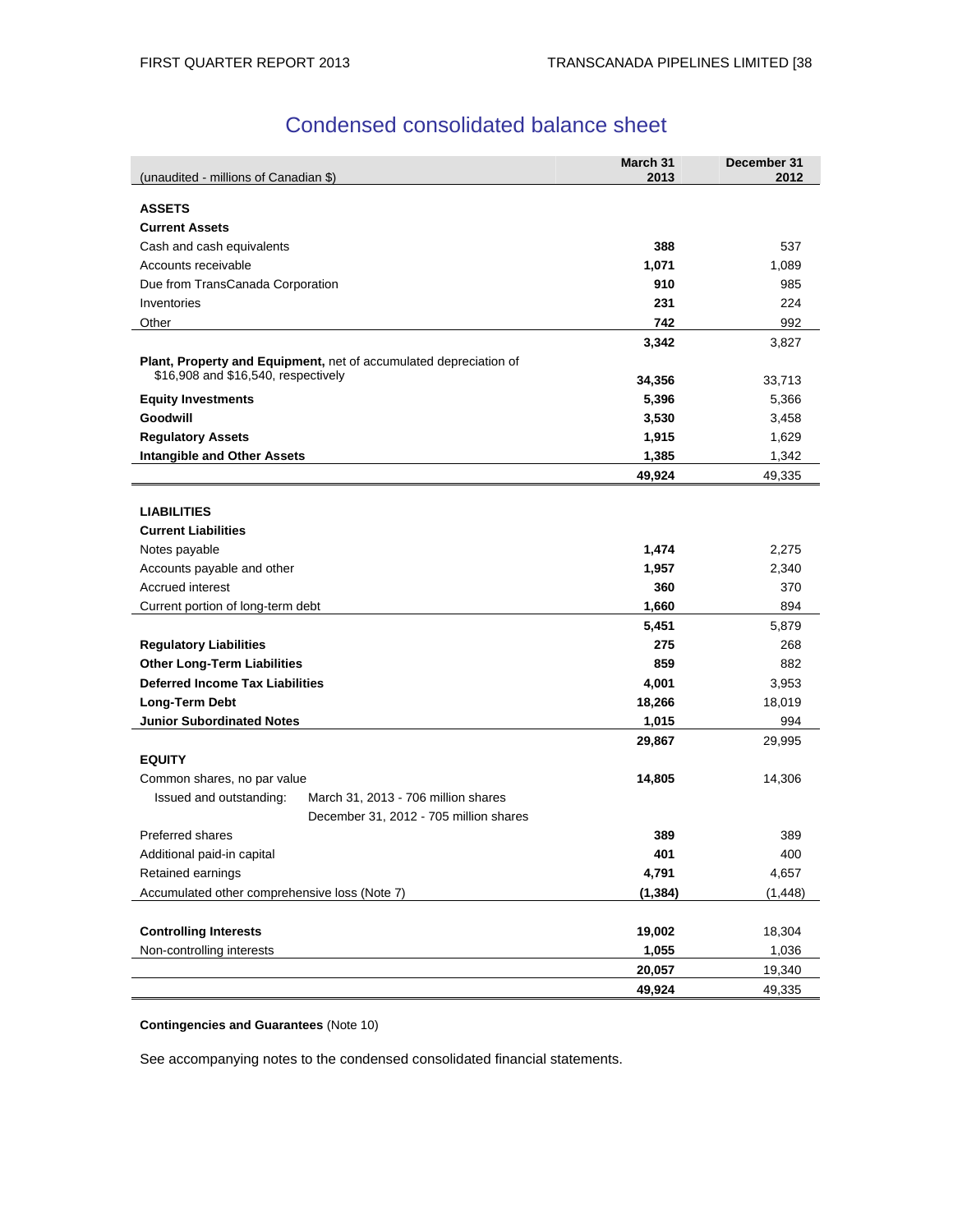# Condensed consolidated statement of equity

|                                                                   |          | Three months ended<br>March 31 |  |
|-------------------------------------------------------------------|----------|--------------------------------|--|
| (unaudited - millions of Canadian \$)                             | 2013     | 2012                           |  |
| <b>Common Shares</b>                                              |          |                                |  |
| Balance at beginning of period                                    | 14,306   | 14,037                         |  |
| Proceeds from shares issued                                       | 499      | 269                            |  |
| Balance at end of period                                          | 14,805   | 14,306                         |  |
|                                                                   |          |                                |  |
| <b>Preferred Shares</b>                                           |          |                                |  |
| Balance at beginning and end of period                            | 389      | 389                            |  |
|                                                                   |          |                                |  |
| <b>Additional Paid-In Capital</b>                                 |          |                                |  |
| Balance at beginning of period                                    | 400      | 394                            |  |
| Other                                                             | 1        | 1                              |  |
| Balance at end of period                                          | 401      | 395                            |  |
| <b>Retained Earnings</b>                                          |          |                                |  |
| Balance at beginning of period                                    | 4,657    | 4,561                          |  |
| Net income attributable to controlling interests                  | 464      | 368                            |  |
| Common share dividends                                            | (324)    | (311)                          |  |
| Preferred share dividends                                         | (6)      | (6)                            |  |
| Balance at end of period                                          | 4,791    | 4,612                          |  |
|                                                                   |          |                                |  |
| <b>Accumulated Other Comprehensive Loss</b>                       |          |                                |  |
| Balance at beginning of period                                    | (1, 448) | (1, 449)                       |  |
| Other comprehensive income/(loss)                                 | 64       | (37)                           |  |
| Balance at end of period                                          | (1, 384) | (1, 486)                       |  |
|                                                                   |          |                                |  |
| <b>Equity Attributable to Controlling Interests</b>               | 19,002   | 18,216                         |  |
| <b>Equity Attributable to Non-Controlling Interests</b>           |          |                                |  |
| Balance at beginning of period                                    | 1,036    | 1,076                          |  |
| Net income attributable to non-controlling interests              |          |                                |  |
| TC PipeLines, LP                                                  | 19       | 26                             |  |
| Portland                                                          | 6        | 3                              |  |
| Other comprehensive income/(loss) attributable to non-controlling |          |                                |  |
| interests                                                         | 20       | (17)                           |  |
| Distributions to non-controlling interests                        | (29)     | (27)                           |  |
| Other                                                             | 3        | (3)                            |  |
| Balance at end of period                                          | 1,055    | 1,058                          |  |
|                                                                   |          |                                |  |
| <b>Total Equity</b>                                               | 20,057   | 19,274                         |  |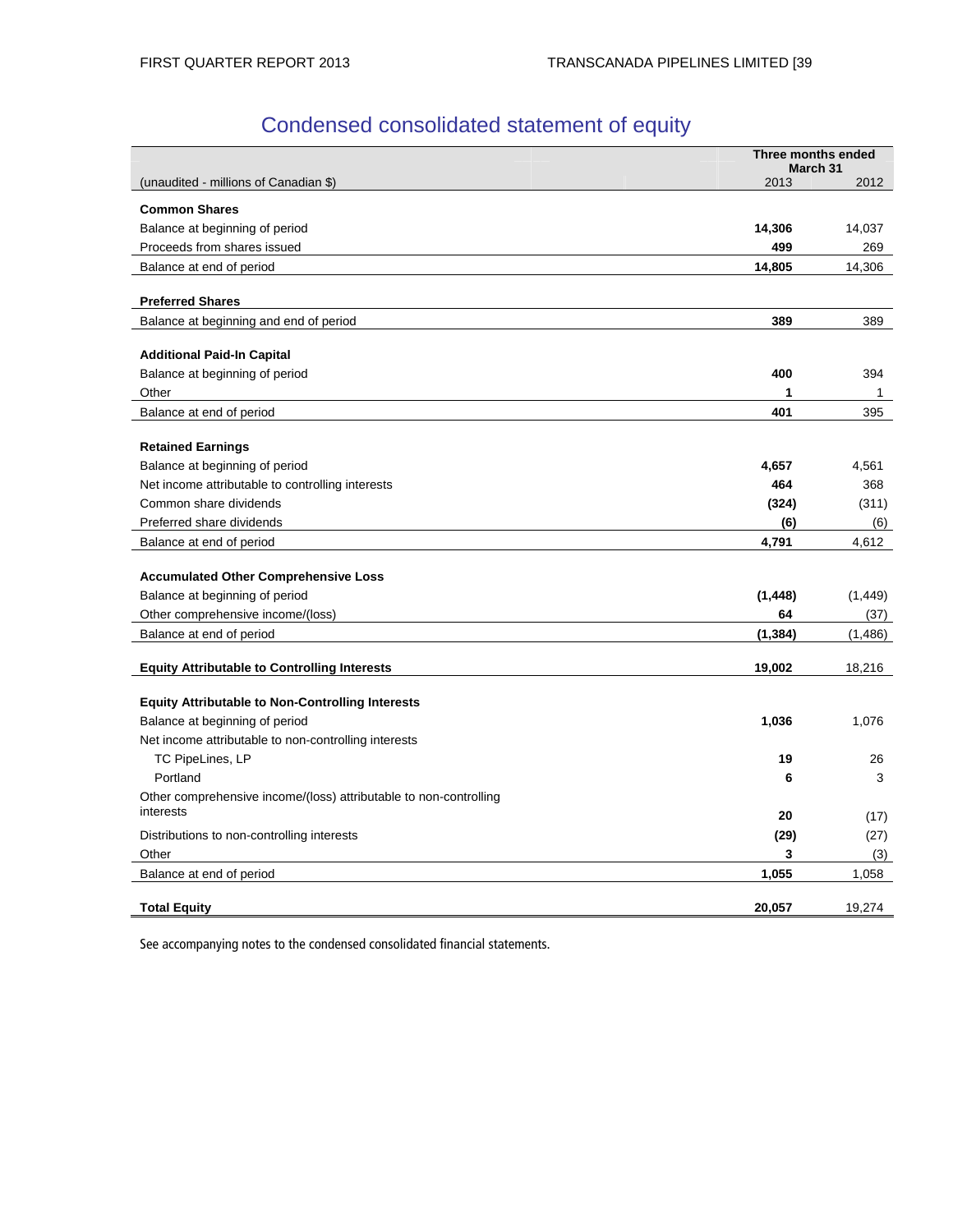# Notes to condensed consolidated financial statements (unaudited)

# 1. Basis of Presentation

These condensed consolidated financial statements of TransCanada PipeLines Limited (TCPL or the Company) have been prepared by management in accordance with United States generally accepted accounting principles (U.S. GAAP). The accounting policies applied are consistent with those outlined in TCPL's annual audited consolidated financial statements for the year ended December 31, 2012. Capitalized and abbreviated terms that are used but not otherwise defined herein are identified in TCPL's 2012 Annual Report.

These condensed consolidated financial statements reflect adjustments, all of which are normal recurring adjustments that are, in the opinion of management, necessary to reflect the financial position and results of operations for the respective periods. These condensed consolidated financial statements do not include all disclosures required in the annual financial statements and should be read in conjunction with the 2012 audited Consolidated Financial Statements included in TCPL's 2012 Annual Report. Certain comparative figures have been reclassified to conform with the current period's presentation.

Earnings for interim periods may not be indicative of results for the fiscal year in the Company's Natural Gas Pipeline segment due to the timing of regulatory decisions and seasonal fluctuations in short-term throughput volumes on U.S. pipelines. Earnings for interim periods may also not be indicative of results for the fiscal year in the Company's Energy segment due to the impact of seasonal weather conditions on customer demand and market pricing in certain of the Company's investments in electrical power generation plants and non-regulated gas storage facilities.

## **USE OF ESTIMATES AND JUDGEMENTS**

In preparing these financial statements, TCPL is required to make estimates and assumptions that affect both the amount and timing of recording assets, liabilities, revenues and expenses since the determination of these items may be dependent on future events. The Company uses the most current information available and exercises careful judgement in making these estimates and assumptions. In the opinion of management, these condensed consolidated financial statements have been properly prepared within reasonable limits of materiality and within the framework of the Company's significant accounting policies included in the consolidated financial statements for the year ended December 31, 2012, except as described in Note 2, Changes in accounting policies.

# 2. Changes in Accounting Policies

# **CHANGES IN ACCOUNTING POLICIES FOR 2013**

## **Balance Sheet Offsetting/Netting**

Effective January 1, 2013, the Company adopted the Accounting Standards Update (ASU) on disclosures about balance sheet offsetting as issued by the Financial Accounting Standards Board (FASB) to enable understanding of the effects of netting arrangements on the Company's financial position. Adoption of the ASU has resulted in increased qualitative and quantitative disclosures regarding certain derivative instruments that are either offset in accordance with current U.S. GAAP or are subject to a master netting arrangement or similar agreement.

#### **Accumulated Other Comprehensive Income**

Effective January 1, 2013, the Company adopted the ASU on reporting of amounts reclassified out of accumulated other comprehensive income (AOCI) as issued by the FASB. Adoption of the ASU has resulted in providing additional qualitative and quantitative disclosures regarding significant amounts reclassified out of accumulated other comprehensive income into net income.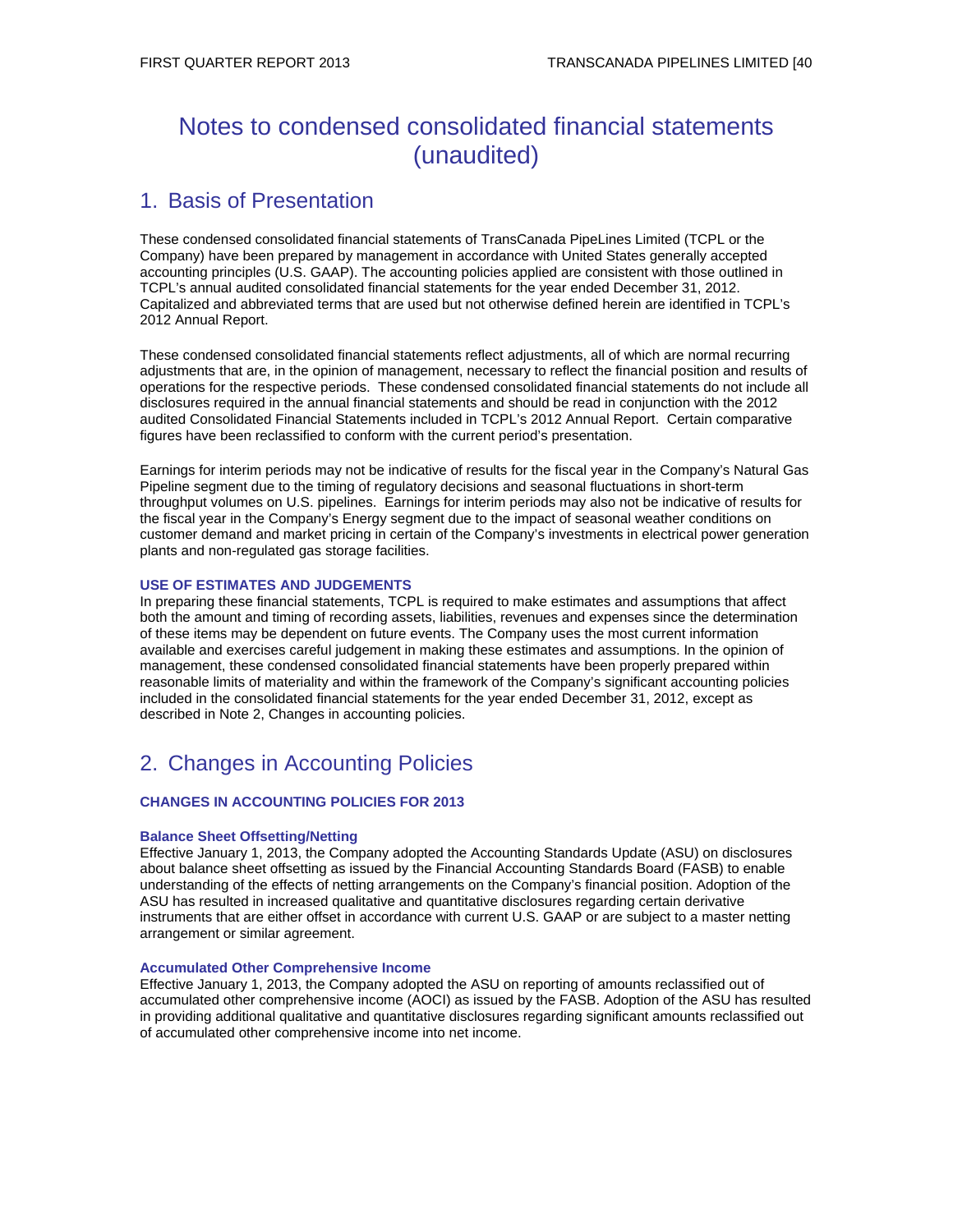# **FUTURE ACCOUNTING CHANGES**

## **Obligations Resulting from Joint and Several Liability Arrangements**

In February 2013, the FASB issued guidance for the recognition, measurement and disclosure of obligations resulting from joint and several liability arrangements for which the total amount of the obligation is fixed at the reporting date. Examples of obligations within the scope of this ASU include debt arrangements, other contractual obligations, and settled litigation and judicial rulings. This ASU is effective retrospectively for fiscal years, and interim periods within those years, beginning after December 15, 2013. The Company is currently evaluating the impact of the adoption of this ASU on its consolidated financial statements, but does not expect it to have a material impact.

#### **Foreign Currency Matters - Cumulative Translation Adjustment**

In March 2013, the FASB issued amended guidance related to the release of the cumulative translation adjustment into net income when a parent either sells a part or all of its investment in a foreign entity or no longer holds a controlling financial interest in a subsidiary or group of assets that is a business. This ASU is effective prospectively for fiscal years, and interim reporting periods within those years, beginning after December 15, 2013. Early adoption is permitted as of the beginning of the entity's fiscal year. The Company is currently evaluating the impact of the adoption of this ASU on its consolidated financial statements, but does not expect it to have a material impact.

# 3. Segmented Information

|                                                                      | Natural gas       |       |                       |                          |                       |       |                   |                          |       |               |
|----------------------------------------------------------------------|-------------------|-------|-----------------------|--------------------------|-----------------------|-------|-------------------|--------------------------|-------|---------------|
| three months ended March 31<br>(unaudited - millions of Canadian \$) | pipelines<br>2013 | 2012  | Oil pipelines<br>2013 | 2012                     | <b>Energy</b><br>2013 | 2012  | Corporate<br>2013 | 2012                     | 2013  | Total<br>2012 |
|                                                                      |                   |       |                       |                          |                       |       |                   |                          |       |               |
| Revenues                                                             | 1,157             | 1,085 | 271                   | 259                      | 824                   | 601   |                   |                          | 2,252 | 1,945         |
| Income from equity investments                                       | 40                | 46    | $\blacksquare$        | $\overline{\phantom{a}}$ | 53                    | 14    | ٠                 | $\blacksquare$           | 93    | 60            |
| Plant operating costs and other                                      | (318)             | (327) | (79)                  | (69)                     | (210)                 | (167) | (34)              | (29)                     | (641) | (592)         |
| Commodity purchases resold                                           | $\blacksquare$    | ٠     | $\blacksquare$        | $\overline{\phantom{a}}$ | (376)                 | (213) |                   | $\overline{\phantom{0}}$ | (376) | (213)         |
| Property taxes                                                       | (78)              | (79)  | (13)                  | (17)                     | (18)                  | (19)  |                   |                          | (109) | (115)         |
| Depreciation and amortization                                        | (253)             | (232) | (37)                  | (36)                     | (74)                  | (73)  | (3)               | (3)                      | (367) | (344)         |
|                                                                      | 548               | 493   | 142                   | 137                      | 199                   | 143   | (37)              | (32)                     | 852   | 741           |
| Interest expense                                                     |                   |       |                       |                          |                       |       |                   |                          | (262) | (248)         |
| Interest income and other                                            |                   |       |                       |                          |                       |       |                   |                          | 13    | 31            |
| Income before Income Taxes                                           |                   |       |                       |                          |                       |       |                   |                          | 603   | 524           |
| Income taxes expense                                                 |                   |       |                       |                          |                       |       |                   |                          | (114) | (127)         |
| Net Income                                                           |                   |       |                       |                          |                       |       |                   |                          | 489   | 397           |
| Net Income Attributable to Non-Controlling Interests                 |                   |       |                       |                          |                       |       |                   |                          | (25)  | (29)          |
| Net Income Attributable to Controlling Interests                     |                   |       |                       |                          |                       | 464   | 368               |                          |       |               |
| <b>Preferred Share Dividends</b>                                     |                   |       |                       |                          |                       |       |                   |                          | (6)   | (6)           |
| Net Income Attributable to Common Shares                             |                   |       |                       |                          |                       |       |                   |                          | 458   | 362           |

#### **TOTAL ASSETS**

| (unaudited - millions of Canadian \$) | March 31, 2013 | <b>December 31, 2012</b> |
|---------------------------------------|----------------|--------------------------|
| <b>Natural Gas Pipelines</b>          | 23,785         | 23,210                   |
| Oil Pipelines                         | 10,786         | 10,485                   |
| Energy                                | 13,173         | 13,157                   |
| Corporate                             | 2,180          | 2,483                    |
|                                       | 49.924         | 49,335                   |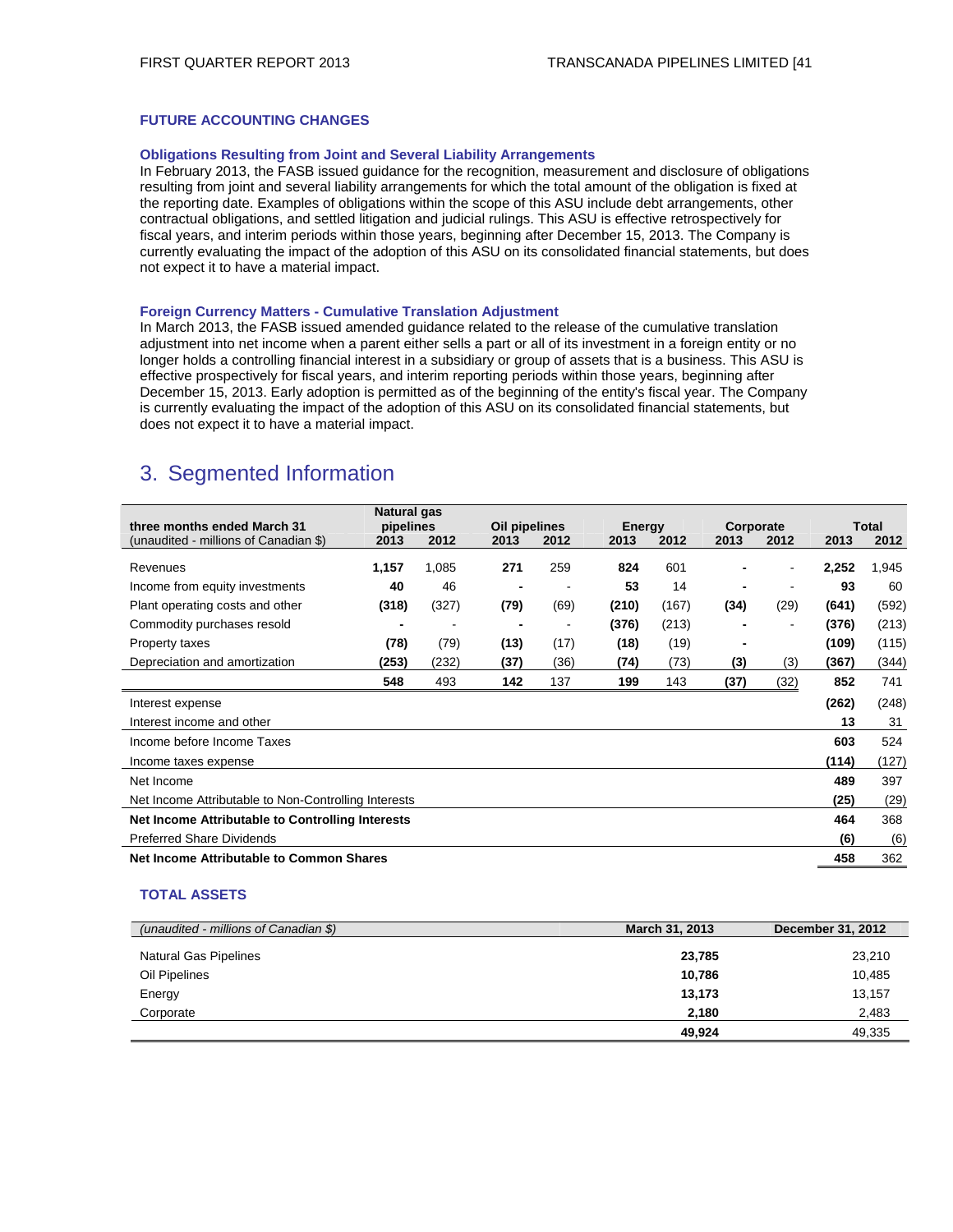# 4. Income Taxes

At March 31, 2013, the total unrecognized tax benefit of uncertain tax positions is approximately \$45 million (December 31, 2012 - \$45 million). TCPL recognizes interest and penalties related to income tax uncertainties in income tax expense. Included in net tax expense for the three months ended March 31, 2013 is \$1 million of interest expense and nil for penalties (March 31, 2012 - \$1 million for interest expense and nil for penalties). At March 31, 2013, the Company had \$6 million accrued for interest expense and nil accrued for penalties (December 31, 2012 - \$5 million accrued for interest expense and nil for penalties).

The effective tax rates for the three-month periods ended March 31, 2013 and 2012 were 19 per cent and 24 per cent, respectively. The lower effective tax rate in 2013 was a result of the impact of the NEB's decision on the Canadian Restructuring Proposal.

TCPL expects the enactment of certain Canadian Federal tax legislation in the next twelve months which is expected to result in a favourable income tax adjustment of approximately \$25 million. Otherwise, subject to the results of audit examinations by taxing authorities and other legislative amendments, TCPL does not anticipate further adjustments to the unrecognized tax benefits during the next twelve months that would have a material impact on its financial statements.

# 5. Long-Term Debt

In the three months ended March 31, 2013, the Company capitalized interest related to capital projects of \$55 million (March 31, 2012 - \$74 million).

In January 2013, TCPL issued US\$750 million of 0.75 per cent senior notes due in 2016.

# 6. Common Shares

In January 2013, we issued 7.2 million common shares to TransCanada Corporation (TransCanada) resulting in proceeds of \$345 million.

In March 2013, we issued 3.1 million common shares to TransCanada resulting in proceeds of \$154 million.

# 7. Other Comprehensive Income/(Loss) And Accumulated Other Comprehensive Loss

Components of other comprehensive income/(loss) including non-controlling interests and the related tax effects are as follows:

| three months ended March 31, 2013                                                                                                    | <b>Before tax</b> | Income tax         | Net of tax |
|--------------------------------------------------------------------------------------------------------------------------------------|-------------------|--------------------|------------|
| (unaudited - millions of Canadian \$)                                                                                                | amount            | recovery/(expense) | amount     |
| Foreign currency translation gains and losses on investments in<br>foreign operations                                                | 77                | 34                 | 111        |
| Change in fair value of net investment hedges                                                                                        | (66)              | 17                 | (49)       |
| Change in fair value of cash flow hedges                                                                                             | 38                | (17)               | 21         |
| Reclassification to net income of gains and losses on cash flow<br>hedges                                                            | (7)               | 3                  | (4)        |
| Reclassification to net income of actuarial gains and losses and<br>prior service costs on pension and other post-retirement benefit |                   |                    |            |
| plans                                                                                                                                | 10                | (4)                | 6          |
| Other comprehensive income on equity investments                                                                                     | (1)               |                    | (1)        |
| Other comprehensive income                                                                                                           | 51                | 33                 | 84         |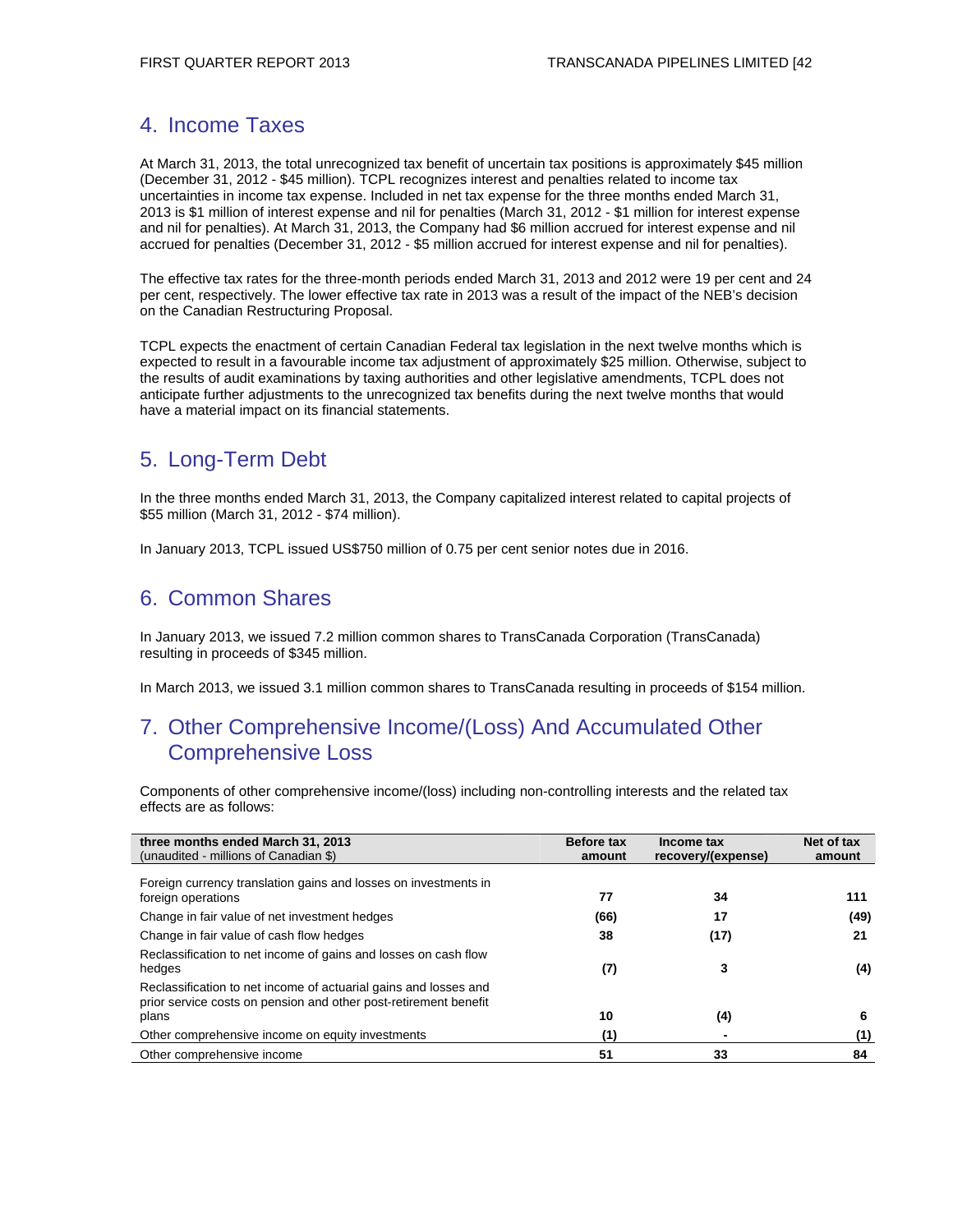| three months ended March 31, 2012<br>(unaudited - millions of Canadian \$)                                                           | <b>Before tax</b> | Income tax         | Net of tax |
|--------------------------------------------------------------------------------------------------------------------------------------|-------------------|--------------------|------------|
|                                                                                                                                      | amount            | recovery/(expense) | amount     |
| Foreign currency translation gains and losses on investments in<br>foreign operations                                                | (85)              | (22)               | (107)      |
| Change in fair value of net investment hedges                                                                                        | 49                | (11)               | 38         |
| Change in fair value of cash flow hedges                                                                                             | (79)              | 34                 | (45)       |
| Reclassification to net income of gains and losses on cash flow<br>hedges                                                            | 66                | (21)               | 45         |
| Reclassification to net income of actuarial gains and losses and<br>prior service costs on pension and other post-retirement benefit |                   |                    |            |
| plans                                                                                                                                | 6                 | 4                  | 10         |
| Other comprehensive income on equity investments                                                                                     | 6                 |                    | 5          |
| Other comprehensive loss                                                                                                             | (37)              | (17)               | (54)       |

The changes in accumulated other comprehensive loss by component, for the three months ended March 31, 2013, are as follows:

| (unaudited - millions of Canadian \$)                                                               | Currency<br>translation<br>adiustments | Cash flow<br>hedges | <b>Pension and</b><br><b>OPEB</b> plan<br>adjustments | Total <sup>1</sup> |
|-----------------------------------------------------------------------------------------------------|----------------------------------------|---------------------|-------------------------------------------------------|--------------------|
| AOCI Balance at January 1, 2013<br>Other comprehensive income before reclassifications <sup>2</sup> | (707)<br>42                            | (110)<br>19         | (631)                                                 | (1, 448)<br>62     |
| Amounts reclassified from accumulated other<br>comprehensive loss <sup>3</sup>                      |                                        | (4)                 | 6                                                     |                    |
| Net current period other comprehensive income                                                       | 42                                     | 15                  |                                                       | 64                 |
| AOCI Balance at March 31, 2013                                                                      | (665)                                  | (95)                | (624)                                                 | (1,384)            |

1 All amounts are net of tax. Amounts in parentheses indicate losses.

2 Other comprehensive income before reclassifications on currency translation adjustments is net of non-controlling interest of \$20

million.<br><sup>3</sup> Losses related to cash flow hedges reported in AOCI and expected to be reclassified to net income in the next 12 months are estimated to be \$24 million (\$16 million, net of tax). These estimates assume constant commodity prices, interest rates and foreign exchange rates over time, however, the amounts reclassified will vary based on the actual value of these factors at the date of settlement.

Details about reclassifications out of accumulated other comprehensive loss, for the three months ended March 31, 2013, are as follows:

| Details about accumulated other comprehensive loss components<br>(unaudited - millions of Canadian \$) | <b>Amounts reclassified</b><br>from accumulated other<br>comprehensive loss <sup>1</sup> | Affected line item in<br>the condensed<br>consolidated<br>statement of<br>income |
|--------------------------------------------------------------------------------------------------------|------------------------------------------------------------------------------------------|----------------------------------------------------------------------------------|
| Cash flow hedges                                                                                       |                                                                                          |                                                                                  |
| Power                                                                                                  | 11                                                                                       | Revenue (Energy)                                                                 |
| Interest                                                                                               | (4)                                                                                      | Interest expense                                                                 |
|                                                                                                        | 7                                                                                        | Total before tax                                                                 |
|                                                                                                        | (3)                                                                                      | Income tax expense                                                               |
|                                                                                                        | 4                                                                                        | Net of tax                                                                       |
| Pension and other post-retirement plan adjustments                                                     |                                                                                          |                                                                                  |
| Amortization of net loss <sup>2</sup>                                                                  | (10)                                                                                     | Total before tax                                                                 |
|                                                                                                        | 4                                                                                        | Income tax expense                                                               |
|                                                                                                        | (6)                                                                                      | Net of tax                                                                       |

1 <sup>1</sup> All amounts in parentheses indicate expenses to the condensed consolidated statement of income.

 These accumulated other comprehensive loss components are included in the computation of net benefit cost. Refer to Note 8 for additional detail.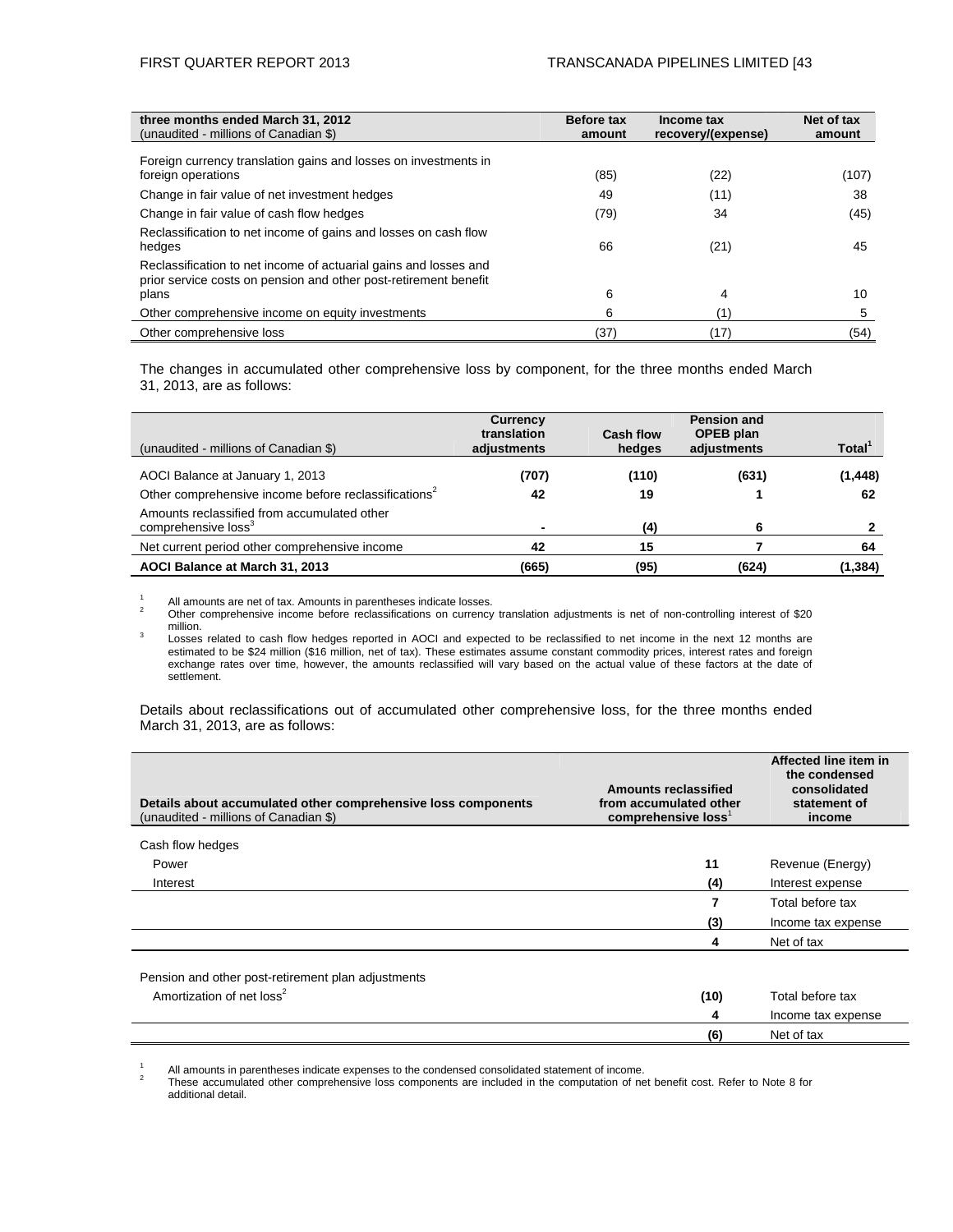# 8. Employee Post-Retirement Benefits

The net benefit cost recognized for the Company's defined benefit pension plans and other post-retirement benefit plans is as follows:

| three months ended March 31      | <b>Pension</b><br>benefit plans |      | Other post-<br>retirement<br>benefit plans |      |
|----------------------------------|---------------------------------|------|--------------------------------------------|------|
| (millions of Canadian \$)        | 2013                            | 2012 | 2013                                       | 2012 |
| Service cost                     | 19                              | 16   |                                            | 1    |
| Interest cost                    | 24                              | 23   | 2                                          | 2    |
| Expected return on plan assets   | (29)                            | (28) |                                            |      |
| Amortization of actuarial loss   | 9                               | 5    |                                            |      |
| Amortization of regulatory asset |                                 | 5    |                                            |      |
| Net benefit cost recognized      | 30                              | 21   | 4                                          | 3    |

# 9. Risk Management and Financial Instruments

## **COUNTERPARTY CREDIT RISK**

TCPL's maximum counterparty credit exposure with respect to financial instruments at the balance sheet date, without taking into account security held, consisted of accounts receivable, portfolio investments recorded at fair value, the fair value of derivative assets and notes, and loans and advances receivable. The carrying amounts and fair values of these financial assets, except amounts for derivative assets, are included in accounts receivable and other, and available for sale assets in the Non-Derivative Financial Instruments Summary table below. The majority of counterparty credit exposure is with counterparties that are investment grade or the exposure is supported by financial assurances provided by investment grade parties. The Company regularly reviews its accounts receivable and records an allowance for doubtful accounts as necessary using the specific identification method. At March 31, 2013, there were no significant amounts past due or impaired, and there were no significant credit losses during the year.

At March 31, 2013, the Company had a credit risk concentration of \$256 million (December 31, 2012 - \$259 million) due from a counterparty. This amount is expected to be fully collectible and is secured by a guarantee from the counterparty's parent company.

## **NET INVESTMENT IN FOREIGN OPERATIONS**

The Company hedges its net investment in foreign operations (on an after-tax basis) with U.S. dollardenominated debt, cross-currency interest rate swaps, forward foreign exchange contracts and foreign exchange options.

# **U.S. DOLLAR-DENOMINATED DEBT DESIGNATED AS A NET INVESTMENT HEDGE**

| (unaudited - billions of \$)<br>March 31, 2013 |                       | December 31, 2012 |
|------------------------------------------------|-----------------------|-------------------|
| Carrying value                                 | 12.1 (US 11.9)        | 11.1 (US 11.2)    |
| Fair value                                     | <b>15.0 (US 14.7)</b> | 14.3 (US 14.4)    |

#### **FAIR VALUE OF DERIVATIVES USED TO HEDGE OUR U.S. DOLLAR INVESTMENT IN FOREIGN OPERATIONS**

| (unaudited - millions of \$) | March 31, 2013 | December 31, 2012 |
|------------------------------|----------------|-------------------|
| Other current assets         | 47             |                   |
| Intangible and other assets  | 22             | 47                |
| Accounts payable and other   | 10             |                   |
| Other long-term liabilities  | 55             | 30                |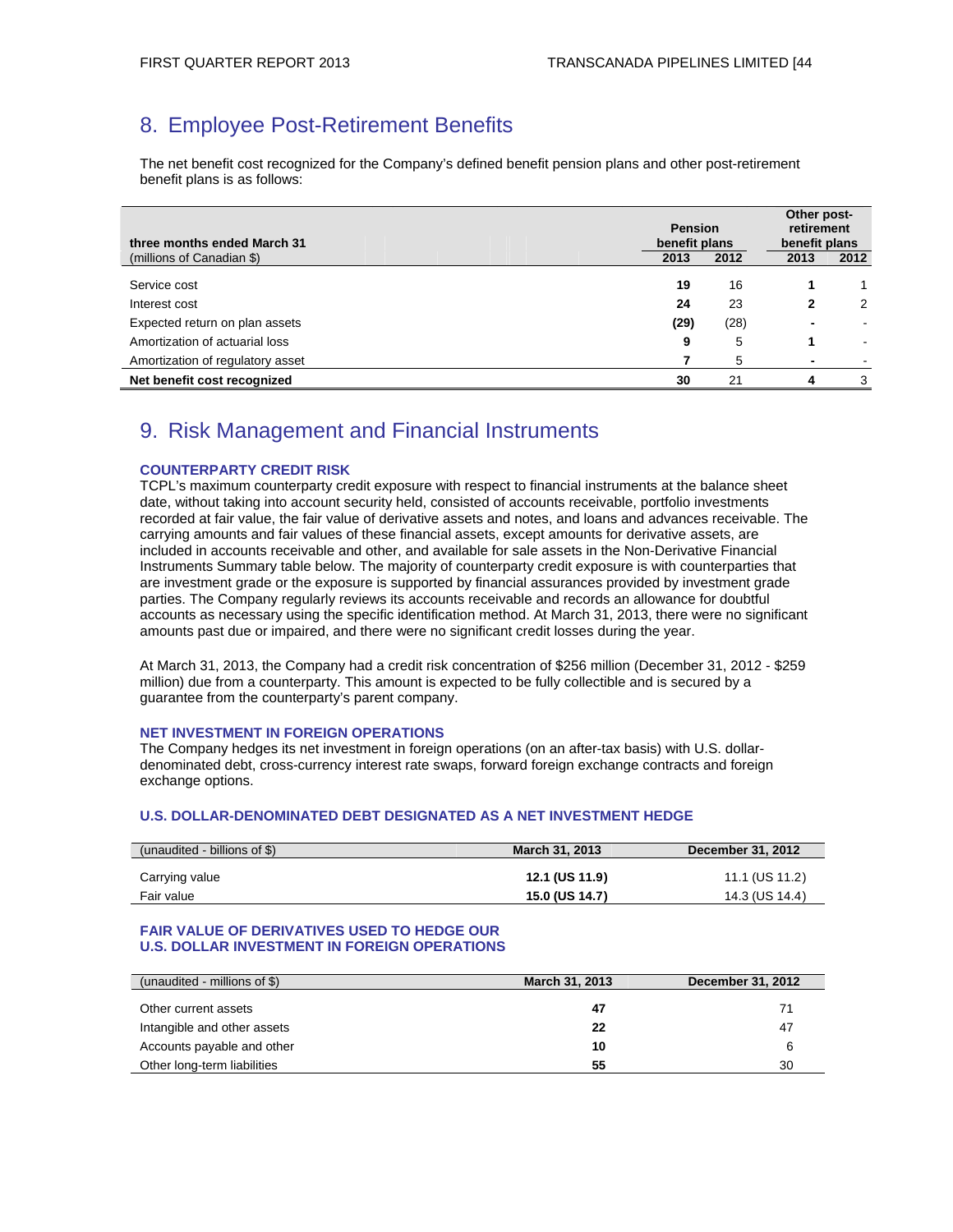The fair values and notional principal amounts for the derivatives designated as a net investment hedge were as follows:

|                                                                          |                        | March 31, 2013                     |                            | December 31, 2012                         |
|--------------------------------------------------------------------------|------------------------|------------------------------------|----------------------------|-------------------------------------------|
| Asset/(liability)<br>(unaudited - millions of Canadian \$)               | Fair<br>value $^{(1)}$ | Notional or<br>principal<br>amount | Fair<br>value <sup>1</sup> | <b>Notional or</b><br>principal<br>amount |
| U.S. dollar cross-currency swaps<br>(maturing 2013 to 2019) <sup>2</sup> | 5                      | <b>US 3,800</b>                    | 82                         | US 3,800                                  |
| U.S. dollar forward foreign exchange contracts<br>(maturity 2013)        | (1)                    | <b>US 850</b>                      |                            | US 250                                    |
|                                                                          | 4                      | <b>US 4.650</b>                    | 82                         | US 4,050                                  |

1 Fair values equal carrying values.

2 Net Income in the three months ended March 31, 2013 included net realized gains of \$7 million (2012 - gains of \$7 million) related to the interest component of cross-currency swap settlements.

## **FINANCIAL INSTRUMENTS**

#### **Non-Derivative Financial Instruments Summary**

The carrying and fair values of non-derivative financial instruments are as follows:

|                                                               |                    | March 31, 2013    |                                 | December 31, 2012 |
|---------------------------------------------------------------|--------------------|-------------------|---------------------------------|-------------------|
| (unaudited - millions of Canadian \$)                         | Carrying<br>amount | Fair<br>value $2$ | Carrying<br>amount <sup>'</sup> | Fair<br>value $2$ |
| <b>Financial assets</b>                                       |                    |                   |                                 |                   |
| Cash and cash equivalents                                     | 388                | 388               | 537                             | 537               |
| Accounts receivable and other <sup>3</sup>                    | 1,308              | 1,361             | 1,324                           | 1,373             |
| Due from TransCanada Corporation                              | 910                | 910               | 985                             | 985               |
| Available for sale assets                                     | 49                 | 49                | 44                              | 44                |
|                                                               | 2,655              | 2,708             | 2,890                           | 2,939             |
|                                                               |                    |                   |                                 |                   |
| Financial liabilities <sup>4</sup>                            |                    |                   |                                 |                   |
| Notes payable                                                 | 1,474              | 1,474             | 2,275                           | 2,275             |
| Accounts payable and other long-term liabilities <sup>5</sup> | 1,034              | 1,034             | 1,535                           | 1,535             |
| Accrued interest                                              | 360                | 360               | 370                             | 370               |
| Long-term debt                                                | 19,926             | 25,081            | 18,913                          | 24,573            |
| Junior subordinated notes                                     | 1,015              | 1,083             | 994                             | 1,054             |
|                                                               | 23,809             | 29,032            | 24,087                          | 29,807            |

1 Recorded at amortized cost, except for US\$350 million (December 31, 2012 - US\$350 million) of long-term debt that is attributed to hedged risk and recorded at fair value. This debt, which is recorded at fair value on a recurring basis, is classified in Level II of the fair value hierarchy using the income approach based on interest rates from external data service providers.<br><sup>2</sup> The fair value approximant of financial service and lightilities approached at approximal service which the fai

 The fair value measurement of financial assets and liabilities recorded at amortized cost for which the fair value is not equal to the carrying value would be included in Level II of the fair value hierarchy using the income approach based on interest rates from external data service providers.

 At March 31, 2013, financial assets of \$1.1 billion (December 31, 2012 - \$1.1 billion) are included in accounts receivable, \$70 million (December 31, 2012 - \$40 million) in other current assets and \$217 million (December 31, 2012 - \$240 million) in intangible and other assets. 4

 Condensed consolidated statement of income in the three months ended March 31, 2013 included losses of \$10 million (2012 losses of \$15 million) for fair value adjustments attributable to the hedged interest rate risk associated with interest rate swap fair value hedging relationships on US\$350 million of long-term debt at March 31, 2013 (December 31, 2012 - US\$350 million). There were no other unrealized gains or losses from fair value adjustments to the non-derivative financial instruments. 5

 At March 31, 2013, financial liabilities of \$1.0 billion (December 31, 2012 - \$1.5 billion) are included in accounts payable and \$41 million (December 31, 2012 - \$38 million) in other long-term liabilities.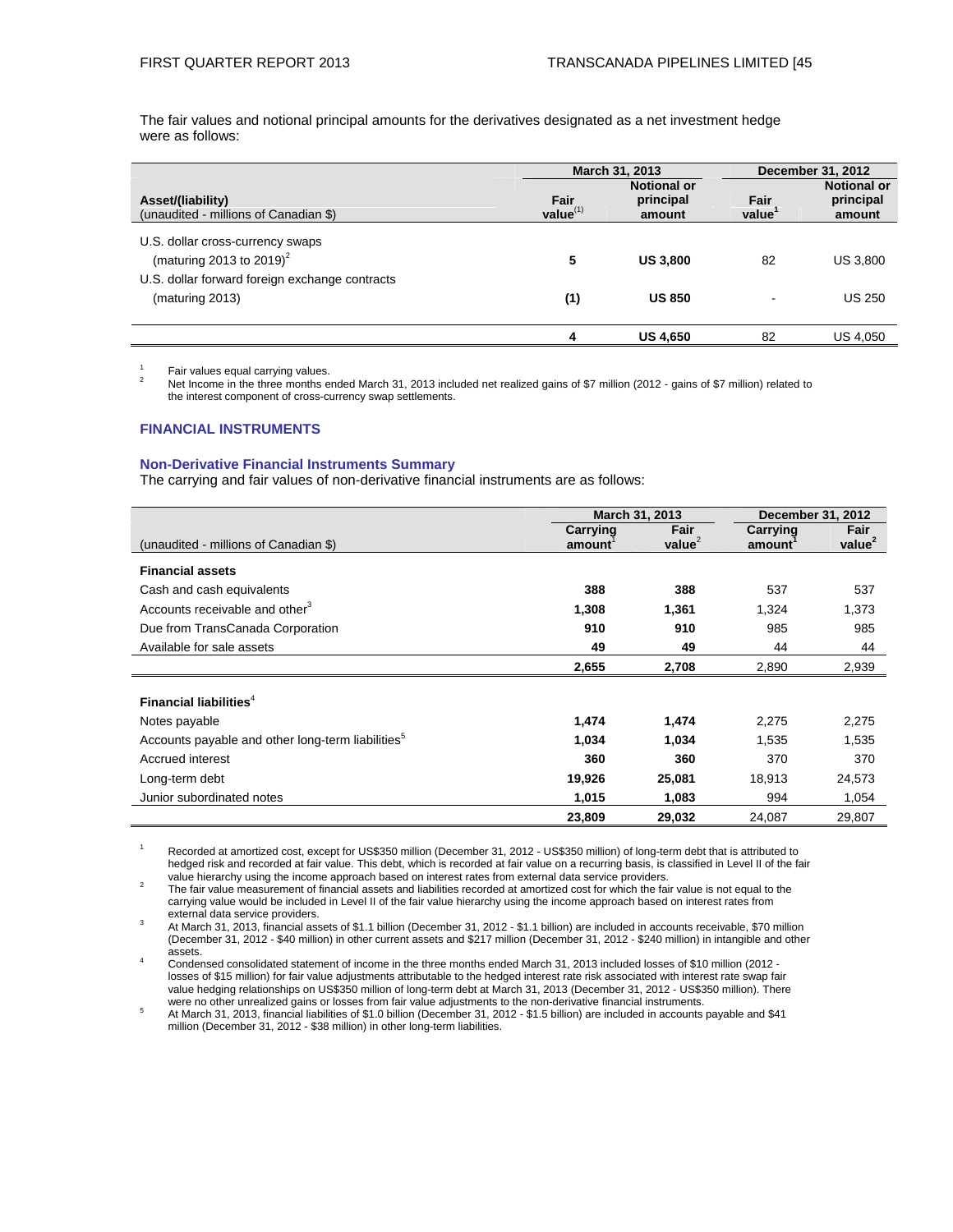# **Derivative Instruments Summary**

Information for the Company's derivative instruments for 2013, excluding hedges of the Company's net investment in foreign operations, is as follows:

| (unaudited - millions of Canadian \$ unless noted                                          |              | <b>Natural</b> | Foreign         |                 |
|--------------------------------------------------------------------------------------------|--------------|----------------|-----------------|-----------------|
| otherwise)                                                                                 | <b>Power</b> | gas            | exchange        | <b>Interest</b> |
| Derivative instruments held for trading <sup>1</sup>                                       |              |                |                 |                 |
| Fair values <sup>2</sup>                                                                   |              |                |                 |                 |
| Assets                                                                                     | \$159        | \$85           | \$-             | \$13            |
| Liabilities                                                                                | \$(206)      | \$(93)         | \$(8)           | \$(13)          |
| Notional values                                                                            |              |                |                 |                 |
| Volumes <sup>3</sup>                                                                       |              |                |                 |                 |
| Sales                                                                                      | 36,445       | 71             |                 |                 |
| Purchases                                                                                  | 34,536       | 102            |                 |                 |
| Canadian dollars                                                                           |              |                |                 | 620             |
| U.S. dollars                                                                               |              | $\blacksquare$ | <b>US 1,396</b> | <b>US 200</b>   |
|                                                                                            |              |                |                 |                 |
| Net unrealized (losses)/gains in the three months ended                                    |              |                |                 |                 |
| March 31, 2013 <sup>4</sup>                                                                | \$(8)        | \$9            | \$(6)           | \$-             |
| Net realized losses in the three months ended March 31,                                    |              |                |                 |                 |
| 2013 <sup>4</sup>                                                                          | \$(7)        | \$(2)          | \$(1)           | \$-             |
|                                                                                            |              |                |                 |                 |
| Maturity dates                                                                             | 2013-2017    | 2013-2016      | 2013-2014       | 2013-2016       |
|                                                                                            |              |                |                 |                 |
| Derivative instruments in hedging relationships <sup>5,6</sup><br>Fair values <sup>2</sup> |              |                |                 |                 |
|                                                                                            |              |                |                 |                 |
| Assets                                                                                     | \$70         | \$-            | \$-             | \$10            |
| Liabilities                                                                                | \$(73)       | \$(1)          | \$(36)          | \$-             |
| Notional values                                                                            |              |                |                 |                 |
| Volumes <sup>3</sup>                                                                       |              |                |                 |                 |
| Sales                                                                                      | 6,358        |                |                 |                 |
| Purchases                                                                                  | 14,400       | 1              |                 |                 |
| U.S. dollars                                                                               |              |                | <b>US 23</b>    | <b>US 350</b>   |
| Cross-currency                                                                             |              |                | 136/US 100      |                 |
| Net realized gains in the three months ended March 31,                                     |              |                |                 |                 |
| 2013 <sup>4</sup>                                                                          | \$73         | \$-            | \$-             | \$2             |
| Maturity dates                                                                             | 2013-2018    | 2013           | 2013-2014       | 2013-2015       |

1 All derivative instruments held for trading have been entered into for risk management purposes and are subject to the Company's risk management strategies, policies and limits. These include derivatives that have not been designated as hedges or do not qualify for hedge accounting treatment but have been entered into as economic hedges to manage the Company's exposures to market risk.

Fair values equal carrying values.

3 Volumes for power and natural gas derivatives are in GWh and Bcf, respectively.

4 Realized and unrealized gains and losses on held for trading derivative instruments used to purchase and sell power and natural gas are included net in revenues. Realized and unrealized gains and losses on interest rate and foreign exchange derivative financial instruments held for trading are included in interest expense and interest income and other, respectively. The effective portion of the change in fair value of derivative instruments in hedging relationships is initially recognized in OCI and reclassified to revenues,

interest expense and interest income and other, as appropriate, as the original hedged item settles. All hedging relationships are designated as cash flow hedges except for interest rate derivative instruments designated as fair value hedges with a fair value of \$10 million and a notional amount of US\$350 million. For the three months ended March 31, 2013, net realized gains on fair value hedges were \$2 million and were included in interest expense. For the three months ended March 31, 2013, the Company did not record any amounts in net income related to ineffectiveness for fair value hedges. 6

 For the three months ended March 31, 2013 there were no gains or losses included in Net Income for discontinued cash flow hedges where it was probable that the anticipated transaction would not occur.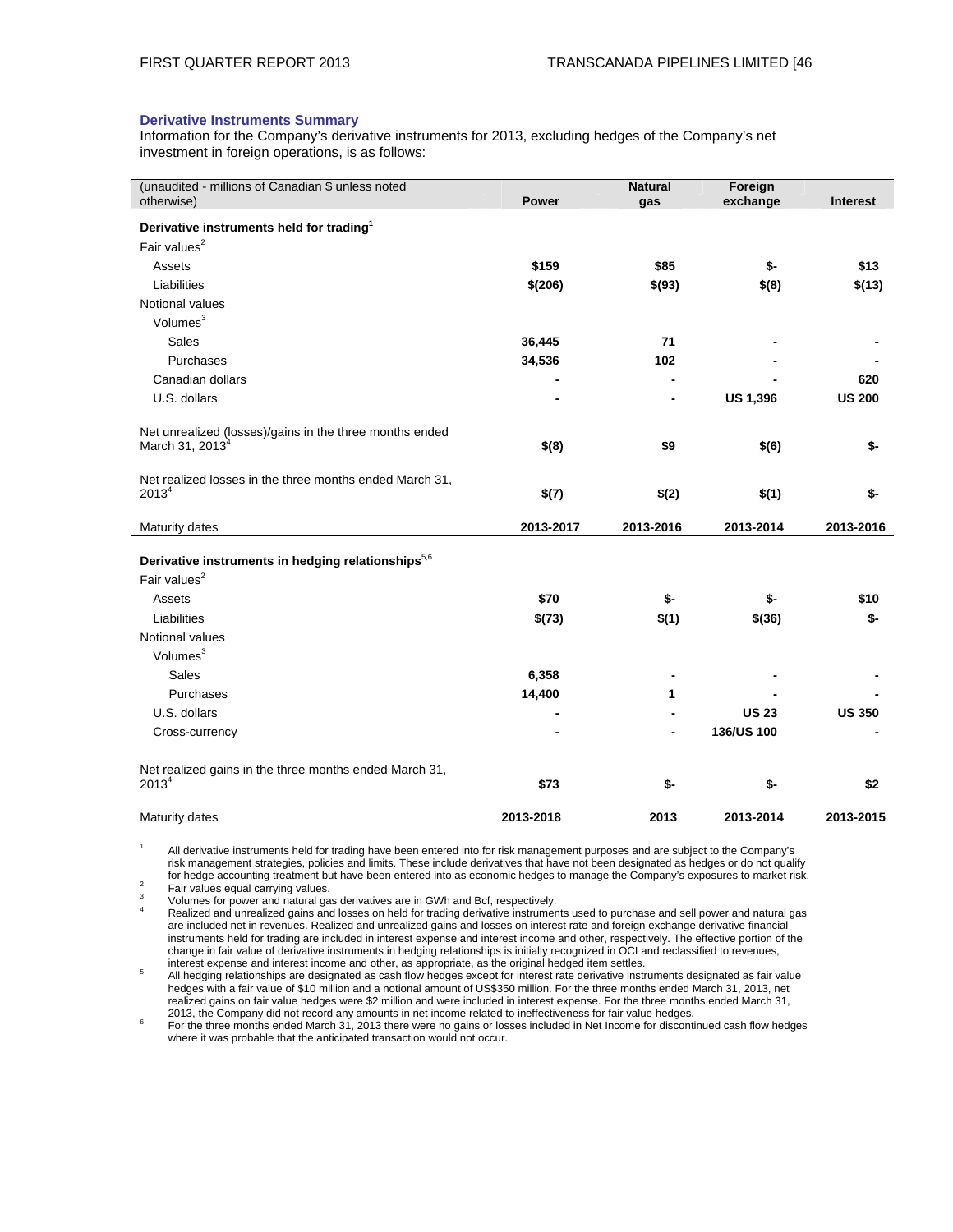# **Derivative Instruments Summary**

Information for the Company's derivative instruments for 2012, excluding hedges of the Company's net investment in foreign operations, is as follows:

| (unaudited - millions of Canadian \$ unless noted<br>otherwise)                      | <b>Power</b> | <b>Natural</b><br>gas    | Foreign<br>exchange | <b>Interest</b> |
|--------------------------------------------------------------------------------------|--------------|--------------------------|---------------------|-----------------|
|                                                                                      |              |                          |                     |                 |
| Derivative instruments held for trading <sup>1</sup>                                 |              |                          |                     |                 |
| Fair values <sup>2,3</sup>                                                           |              |                          |                     |                 |
| Assets                                                                               | \$139        | \$88                     | \$1                 | \$14            |
| Liabilities                                                                          | \$(176)      | \$(104)                  | \$(2)               | \$(14)          |
| Notional values <sup>3</sup>                                                         |              |                          |                     |                 |
| Volumes <sup>4</sup>                                                                 |              |                          |                     |                 |
| Sales                                                                                | 31,066       | 65                       |                     |                 |
| Purchases                                                                            | 31,135       | 83                       |                     |                 |
| Canadian dollars                                                                     |              |                          |                     | 620             |
| U.S. dollars                                                                         |              | $\overline{\phantom{a}}$ | <b>US 1,408</b>     | <b>US 200</b>   |
| Net unrealized (losses)/gains in the three months ended                              |              |                          |                     |                 |
| March 31, 2012 <sup>5</sup>                                                          | \$(7)        | \$(14)                   | \$6                 | \$-             |
| Net realized (losses)/gains in the three months ended                                |              |                          |                     |                 |
| March 31, 2012 <sup>5</sup>                                                          | \$15         | \$(10)                   | \$9                 | \$-             |
| Maturity dates                                                                       | 2013-2017    | 2013-2016                | 2013                | 2013-2016       |
| Derivative instruments in hedging relationships <sup>6,7</sup>                       |              |                          |                     |                 |
| Fair values <sup>2,3</sup>                                                           |              |                          |                     |                 |
| Assets                                                                               | \$76         | \$-                      | \$-                 | \$10            |
| Liabilities                                                                          | \$(97)       | \$(2)                    | \$(38)              | \$-             |
| Notional values <sup>3</sup>                                                         |              |                          |                     |                 |
| Volumes <sup>4</sup>                                                                 |              |                          |                     |                 |
| Sales                                                                                | 7,200        |                          |                     |                 |
| Purchases                                                                            | 15,184       | 1                        |                     |                 |
| U.S. dollars                                                                         |              |                          | <b>US 12</b>        | <b>US 350</b>   |
|                                                                                      |              |                          | 136/US 100          |                 |
| Cross-currency                                                                       |              |                          |                     |                 |
| Net realized (losses)/gains in the three months ended<br>March 31, 2012 <sup>5</sup> | \$(32)       | \$(6)                    | \$-                 | \$1             |
|                                                                                      |              |                          |                     |                 |
| Maturity dates                                                                       | 2013-2018    | 2013                     | 2013-2014           | 2013-2015       |

1 All derivative instruments held for trading have been entered into for risk management purposes and are subject to the Company's risk management strategies, policies and limits. These include derivatives that have not been designated as hedges or do not qualify for hedge accounting treatment but have been entered into as economic hedges to manage the Company's exposures to market risk.

Fair values equal carrying values.

3 As at December 31, 2012.

4 Volumes for power and natural gas derivatives are in GWh and Bcf, respectively.

5 Realized and unrealized gains and losses on held for trading derivative instruments used to purchase and sell power and natural gas are included net in revenues. Realized and unrealized gains and losses on interest rate and foreign exchange derivative financial instruments held for trading are included in interest expense and interest income and other, respectively. The effective portion of change in fair value of derivative instruments in hedging relationships is initially recognized in OCI and reclassified to revenues,

interest expense and interest income and other, as appropriate, as the original hedged item settles.<br>All hedging relationships are designated as cash flow hedges except for interest rate derivative instruments designated a hedges with a fair value of \$10 million and a notional amount of US\$350 million. For the three months ended March 31, 2012, net realized gains on fair value hedges were \$2 million and were included in interest expense. For the three months ended March 31, 2012, the Company did not record any amounts in net income related to ineffectiveness for fair value hedges. 7

 For the three months ended March 31, 2012, there were no gains or losses included in net income for discontinued cash flow hedges where it was probable that the anticipated transaction would not occur.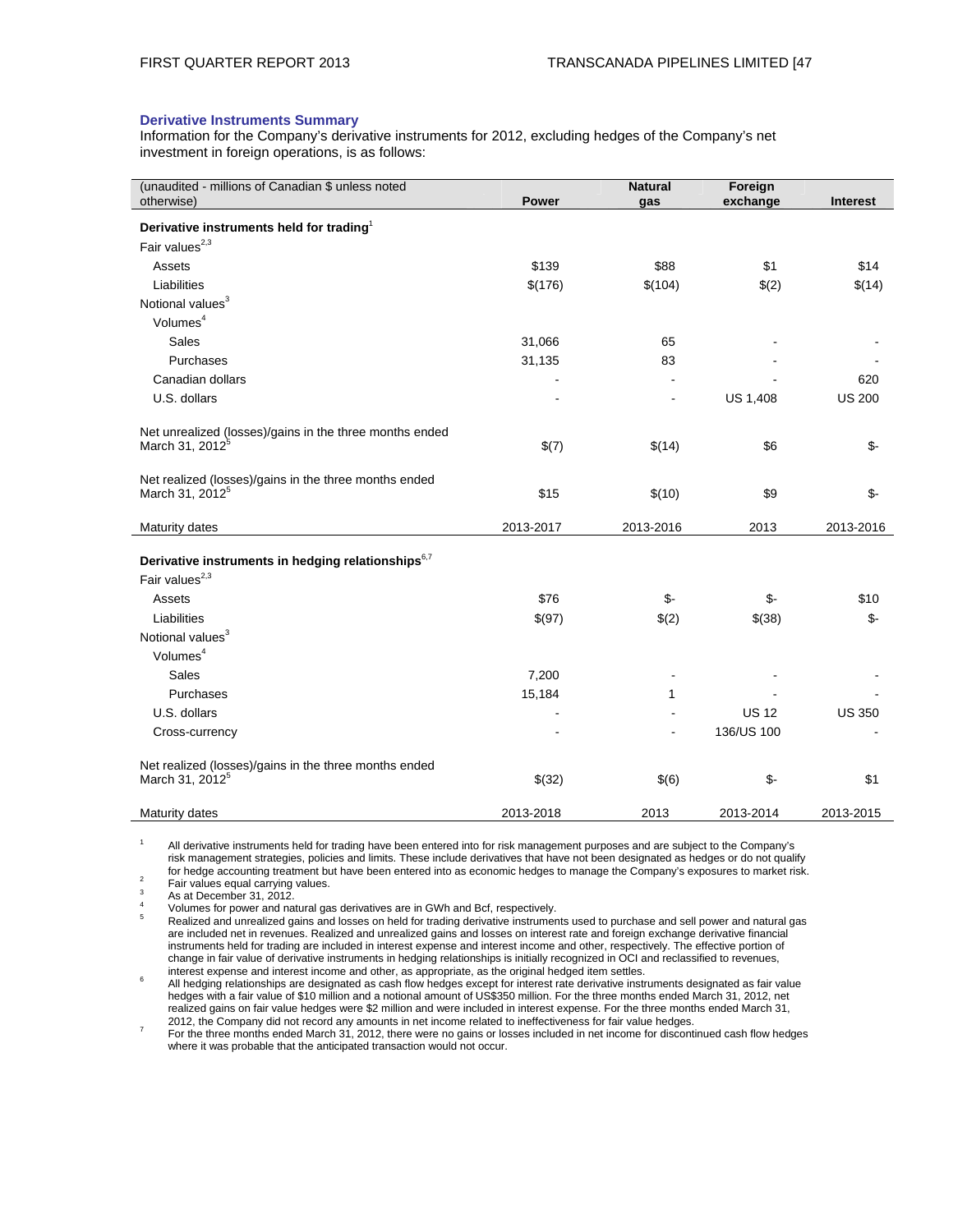# **BALANCE SHEET PRESENTATION OF DERIVATIVE INSTRUMENTS**

The fair value of the derivative instruments in the Company's balance sheet is as follows:

| (unaudited - millions of Canadian \$) | March 31, 2013 | <b>December 31, 2012</b> |
|---------------------------------------|----------------|--------------------------|
| Current                               |                |                          |
| Other current assets                  | 248            | 259                      |
| Accounts payable and other            | (302)          | (283)                    |
| Long term                             |                |                          |
|                                       |                |                          |
| Intangible and other assets           | 158            | 187                      |
| Other long-term liabilities           | (193)          | (186)                    |

## **DERIVATIVES IN CASH FLOW HEDGING RELATIONSHIPS**

The components of other comprehensive income (OCI) related to derivatives in cash flow hedging relationships are as follows:

|                                                                                                                  | Cash flow hedges |      |             |      |          |      |                 |      |
|------------------------------------------------------------------------------------------------------------------|------------------|------|-------------|------|----------|------|-----------------|------|
|                                                                                                                  | Foreign          |      |             |      |          |      |                 |      |
| three months ended March 31                                                                                      | <b>Power</b>     |      | Natural gas |      | exchange |      | <b>Interest</b> |      |
| (unaudited - millions of Canadian \$, pre-tax)                                                                   | 2013             | 2012 | 2013        | 2012 | 2013     | 2012 | 2013            | 2012 |
| Changes in fair value of derivative instruments<br>recognized in OCI (effective portion)                         | 36               | (66) |             | (10) |          | (3)  |                 |      |
| Reclassification of gains and losses on derivative<br>instruments from AOCI to net income (effective<br>portion) | (11)             | 47   |             | 13   |          |      | 4               | 6    |
| Gains and losses on derivative instruments<br>recognized in earnings (ineffective portion)                       | (5)              | (6)  |             | (2)  |          |      |                 |      |

1 No amounts have been excluded from the assessment of hedge effectiveness.

#### **OFFSETTING OF DERIVATIVE INSTRUMENTS**

The Company enters into derivative contracts with the right to offset in the normal course of business as well as in the event of default. TCPL has no master netting agreements, however; similar contracts are entered into containing rights of offset. The Company has elected to present the fair value of derivative instruments with the right to offset on a gross basis in the balance sheet. The following table shows the impact on the presentation of the fair value of derivative instrument assets and liabilities had the Company elected to present these contracts on a net basis:

| at March 31, 2013                     | <b>Gross derivative</b><br>instruments<br>presented in the | <b>Amounts</b><br>available |             |
|---------------------------------------|------------------------------------------------------------|-----------------------------|-------------|
| (unaudited - millions of Canadian \$) | balance sheet                                              | for offset                  | Net amounts |
| Derivative - Asset                    |                                                            |                             |             |
| Power                                 | 229                                                        | (140)                       | 89          |
| Natural gas                           | 85                                                         | (74)                        | 11          |
| Foreign exchange                      | 69                                                         | (40)                        | 29          |
| Interest                              | 23                                                         | (4)                         | 19          |
| Total                                 | 406                                                        | (258)                       | 148         |
| Derivative - Liability                |                                                            |                             |             |
| Power                                 | (279)                                                      | 140                         | (139)       |
| Natural gas                           | (94)                                                       | 74                          | (20)        |
| Foreign exchange                      | (109)                                                      | 40                          | (69)        |
| Interest                              | (13)                                                       | 4                           | (9)         |
| Total                                 | (495)                                                      | 258                         | (237)       |

1 Amounts available for offset do not include cash collateral pledged or received.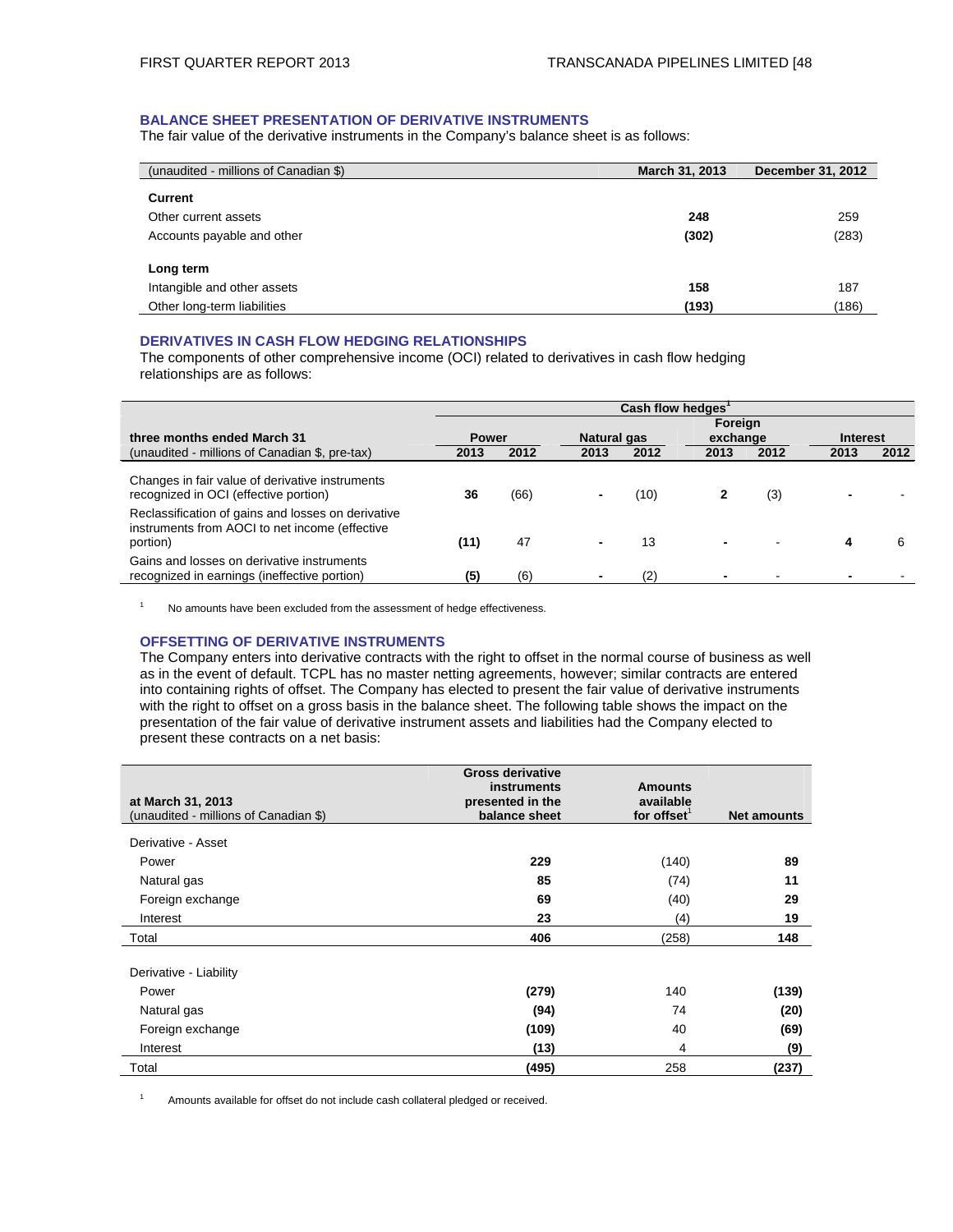With respect to all financial arrangements, including the derivative instruments presented above, as at March 31, 2013, the Company had provided cash collateral of \$166 million and letters of credit of \$45 million to its counterparties. The Company held \$1 million in cash collateral and \$6 million in letters of credit on asset exposures at March 31, 2013.

The following table shows the impact on the presentation of the fair value of derivative instrument assets and liabilities had the Company elected to present these contracts on a net basis as at December 31, 2012:

|                                                               | <b>Gross derivative</b><br>instruments | <b>Amounts</b>          |                    |
|---------------------------------------------------------------|----------------------------------------|-------------------------|--------------------|
| at December 31, 2012<br>(unaudited - millions of Canadian \$) | presented in the<br>balance sheet      | available<br>for offset | <b>Net amounts</b> |
| Derivative - Asset                                            |                                        |                         |                    |
| Power                                                         | 215                                    | (132)                   | 83                 |
| Natural gas                                                   | 88                                     | (83)                    | 5                  |
| Foreign exchange                                              | 119                                    | (37)                    | 82                 |
| Interest                                                      | 24                                     | (6)                     | 18                 |
| Total                                                         | 446                                    | (258)                   | 188                |
| Derivative - Liability                                        |                                        |                         |                    |
| Power                                                         | (273)                                  | 132                     | (141)              |
| Natural gas                                                   | (106)                                  | 83                      | (23)               |
| Foreign exchange                                              | (76)                                   | 37                      | (39)               |
| Interest                                                      | (14)                                   | 6                       | (8)                |
| Total                                                         | (469)                                  | 258                     | (211)              |

1 Amounts available for offset do not include cash collateral pledged or received.

With respect to all financial arrangements, including the derivative instruments presented above as at December 31, 2012, the Company had provided cash collateral of \$189 million and letters of credit of \$45 million to its counterparties. The Company held \$2 million in cash collateral and \$5 million in letters of credit on asset exposures at December 31, 2012.

## **CREDIT RISK RELATED CONTINGENT FEATURES**

Derivative contracts entered into to manage market risk often contain financial assurance provisions that allow parties to the contracts to manage credit risk. These provisions may require collateral to be provided if a credit-risk-related contingent event occurs, such as a downgrade in the Company's credit rating to noninvestment grade.

Based on contracts in place and market prices at March 31, 2013, the aggregate fair value of all derivative instruments with credit-risk-related contingent features that were in a net liability position was \$34 million (December 31, 2012 - \$37 million), for which the Company had provided collateral in the normal course of business of nil (December 31, 2012 - nil). If the credit-risk-related contingent features in these agreements were triggered on March 31, 2013, the Company would have been required to provide collateral of \$34 million (December 31, 2012 - \$37 million) to its counterparties. Collateral may also need to be provided should the fair value of derivative instruments exceed pre-defined contractual exposure limit thresholds.

The Company feels it has sufficient liquidity in the form of cash and undrawn committed revolving bank lines to meet these contingent obligations should they arise.

#### **FAIR VALUE HIERARCHY**

The Company's assets and liabilities recorded at fair value have been classified into three categories based on the fair value hierarchy.

In Level I, the fair value of assets and liabilities is determined by reference to quoted prices in active markets for identical assets and liabilities that the Company has the ability to access at the measurement date.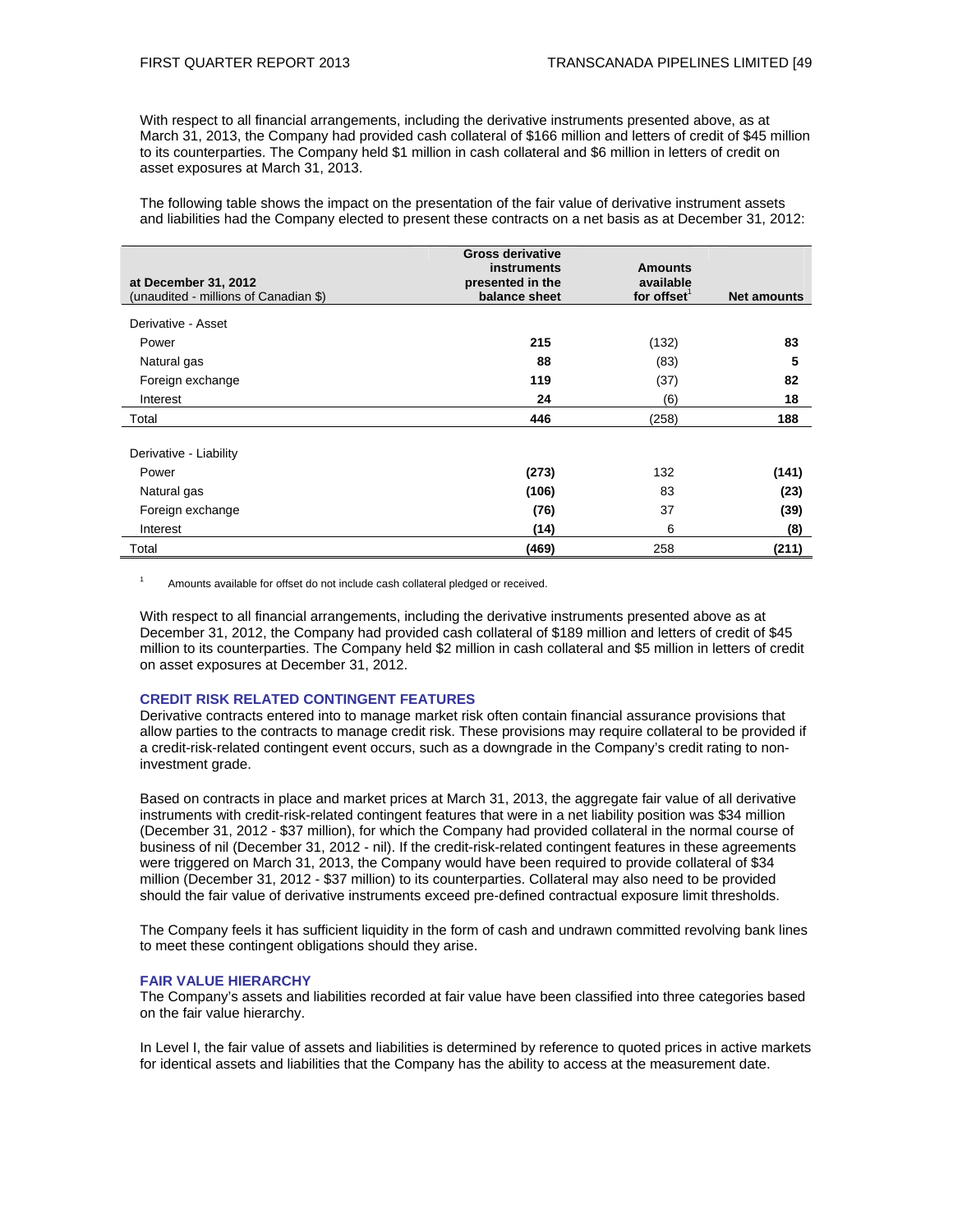In Level II, the fair value of interest rate and foreign exchange derivative assets and liabilities is determined using the income approach. The fair value of power and gas commodity assets and liabilities is determined using the market approach. Under both approaches, the valuation is based on the extrapolation of inputs, other than quoted prices included within Level I, for which all significant inputs are observable directly or indirectly. Such inputs include published exchange rates, interest rates, interest rate swap curves, yield curves, and broker quotes from external data service providers. Transfers between Level I and Level II would occur when there is a change in market circumstances. There were no transfers between Level I and Level II in first quarter 2013 and 2012.

In Level III, the fair value of assets and liabilities measured on a recurring basis is determined using a market approach based on inputs that are unobservable and significant to the overall fair value measurement. Assets and liabilities measured at fair value can fluctuate between Level II and Level III depending on the proportion of the value of the contract that extends beyond the time frame for which inputs are considered to be observable. As contracts near maturity and observable market data becomes available, they are transferred out of Level III and into Level II. There were no transfers between Level II and Level III in first quarter 2013 and 2012.

Long-dated commodity transactions in certain markets where liquidity is low are included in Level III of the fair value hierarchy, as the related commodity prices are not readily observable. Long-term electricity prices are estimated using a third-party modeling tool which takes into account physical operating characteristics of generation facilities in the markets in which the Company operates. Model inputs include market fundamentals such as fuel prices, power supply additions and retirements, power demand, seasonal hydro conditions and transmission constraints. Long-term North American natural gas prices are based on a view of future natural gas supply and demand, as well as exploration and development costs. Long-term prices are reviewed by management and the Board on a periodic basis. Significant decreases in fuel prices or demand for electricity or natural gas, or increases in the supply of electricity or natural gas is expected to or may result in a lower fair value measurement of contracts included in Level III.

|                                                   | <b>Quoted prices in</b><br>active markets |                       | <b>Significant other</b><br>observable inputs |                       |                       | <b>Significant</b><br>unobservable<br>inputs<br>(Level III) |                       |                       |
|---------------------------------------------------|-------------------------------------------|-----------------------|-----------------------------------------------|-----------------------|-----------------------|-------------------------------------------------------------|-----------------------|-----------------------|
|                                                   |                                           | (Level I)             |                                               | (Level II)            |                       |                                                             |                       | Total                 |
| (unaudited - millions of Canadian<br>\$, pre-tax) | <b>Mar 31</b><br>2013                     | <b>Dec 31</b><br>2012 | <b>Mar 31</b><br>2013                         | <b>Dec 31</b><br>2012 | <b>Mar 31</b><br>2013 | <b>Dec 31</b><br>2012                                       | <b>Mar 31</b><br>2013 | <b>Dec 31</b><br>2012 |
| Derivative instrument assets:                     |                                           |                       |                                               |                       |                       |                                                             |                       |                       |
| Power commodity contracts                         |                                           |                       | 224                                           | 213                   | 5                     | 2                                                           | 229                   | 215                   |
| Natural gas commodity                             |                                           |                       |                                               |                       |                       |                                                             |                       |                       |
| contracts                                         | 77                                        | 75                    | 8                                             | 13                    |                       |                                                             | 85                    | 88                    |
| Foreign exchange contracts                        |                                           | $\blacksquare$        | 69                                            | 119                   |                       | ٠                                                           | 69                    | 119                   |
| Interest rate contracts                           |                                           |                       | 23                                            | 24                    |                       |                                                             | 23                    | 24                    |
| Derivative Instrument Liabilities:                |                                           |                       |                                               |                       |                       |                                                             |                       |                       |
| Power commodity contracts                         |                                           |                       | (275)                                         | (269)                 | (4)                   | (4)                                                         | (279)                 | (273)                 |
| Natural gas commodity                             |                                           |                       |                                               |                       |                       |                                                             |                       |                       |
| contracts                                         | (79)                                      | (95)                  | (15)                                          | (11)                  |                       |                                                             | (94)                  | (106)                 |
| Foreign exchange contracts                        |                                           |                       | (109)                                         | (76)                  |                       | ۰                                                           | (109)                 | (76)                  |
| Interest rate contracts                           |                                           |                       | (13)                                          | (14)                  |                       |                                                             | (13)                  | (14)                  |
| Non-derivative financial<br>instruments:          |                                           |                       |                                               |                       |                       |                                                             |                       |                       |
| Available for sale assets                         | 49                                        | 44                    |                                               |                       |                       |                                                             | 49                    | 44                    |
|                                                   | 47                                        | 24                    | (88)                                          | (1)                   |                       | (2)                                                         | (40)                  | 21                    |

The fair value of the Company's assets and liabilities measured on a recurring basis, including both current and non-current portions, are categorized as follows: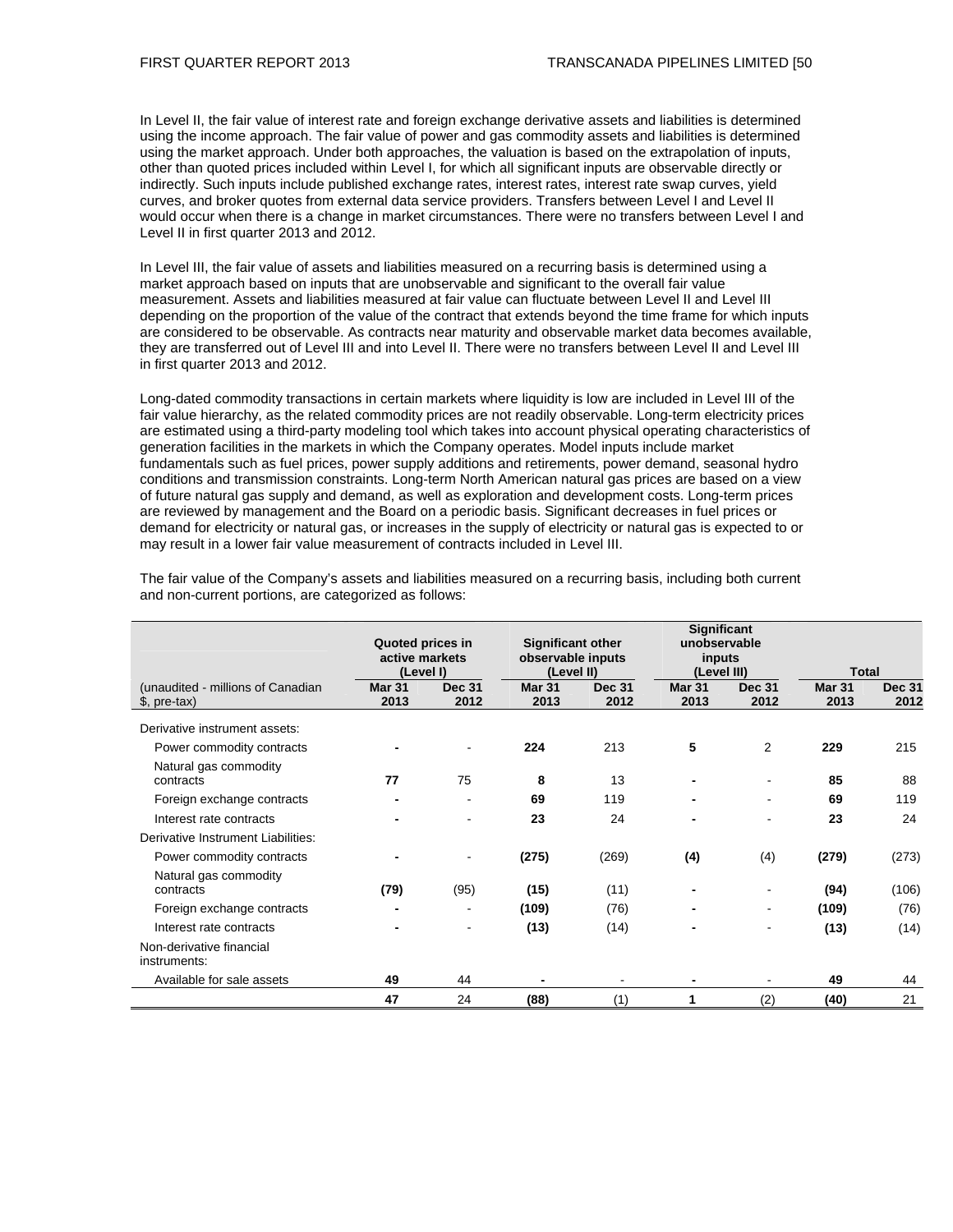The following table presents the net change in the Level III fair value category:

| three months ended March 31                    | Derivatives' |      |
|------------------------------------------------|--------------|------|
| (unaudited - millions of Canadian \$, pre-tax) | 2013         | 2012 |
|                                                |              |      |
| Balance at January 1                           | (2)          | (15) |
| Total gains included in OCI                    | 3            |      |
| Balance at March 31                            |              |      |

 For the three months ended March 31, 2013 the unrealized gains or losses included in net income attributed to derivatives in the level III category that were still held at the reporting date was nil (2012 - nil).

A 10 per cent increase or decrease in commodity prices, with all other variables held constant, would result in a \$3 million decrease or increase, respectively, in the fair value of outstanding derivative instruments included in Level III as at March 31, 2013.

# 10. Contingencies and Guarantees

TCPL and its subsidiaries are subject to various legal proceedings, arbitrations and actions arising in the normal course of business. While the final outcome of such legal proceedings and actions cannot be predicted with certainty, it is the opinion of management that the resolution of such proceedings and actions will not have a material impact on the Company's consolidated financial position or results of operations.

Amounts received under the Bruce B floor price mechanism within a calendar year are subject to repayment if the monthly average spot price exceeds the floor price. With respect to 2013, TCPL currently expects spot prices to be less than the floor price for the year, therefore no amounts recorded in revenues in first quarter 2013 are expected to be repaid.

## **GUARANTEES**

1

TCPL and its joint venture partners on Bruce Power, Cameco Corporation and BPC Generation Infrastructure Trust (BPC), have severally guaranteed one-third of certain contingent financial obligations of Bruce B related to power sales agreements, a lease agreement and contractor services. The Bruce B guarantees have terms ranging to 2018 except for one guarantee with no termination date that has no exposure associated with it. In addition, TCPL and BPC have each severally guaranteed one-half of certain contingent financial obligations of Bruce A related to a sublease agreement, an agreement with the OPA to restart the Bruce A power generation units, and certain other financial obligations. The Bruce A guarantees have terms to 2019. TCPL's share of the potential exposure under these Bruce A and Bruce B guarantees was estimated to be \$887 million at March 31, 2013. The carrying value of these Bruce Power guarantees at March 31, 2013 was \$10 million which is included in other long-term liabilities. The Company's exposure under certain of these guarantees is unlimited.

In addition to the guarantees for Bruce Power, the Company and its partners in certain other jointly owned entities have either (i) jointly and severally, (ii) jointly or (iii) severally guaranteed the financial performance of these entities related primarily to redelivery of natural gas, PPA payments and the payment of liabilities. The guarantees have terms ranging from 2013 to 2040. TCPL's share of the potential exposure under these assurances was estimated to be \$42 million at March 31, 2013. The carrying value of these guarantees at March 31, 2013 was \$9 million, which has been included in other long-term liabilities. For certain of these entities, any payments made by TCPL under these guarantees in excess of its ownership interest are to be reimbursed by its partners.